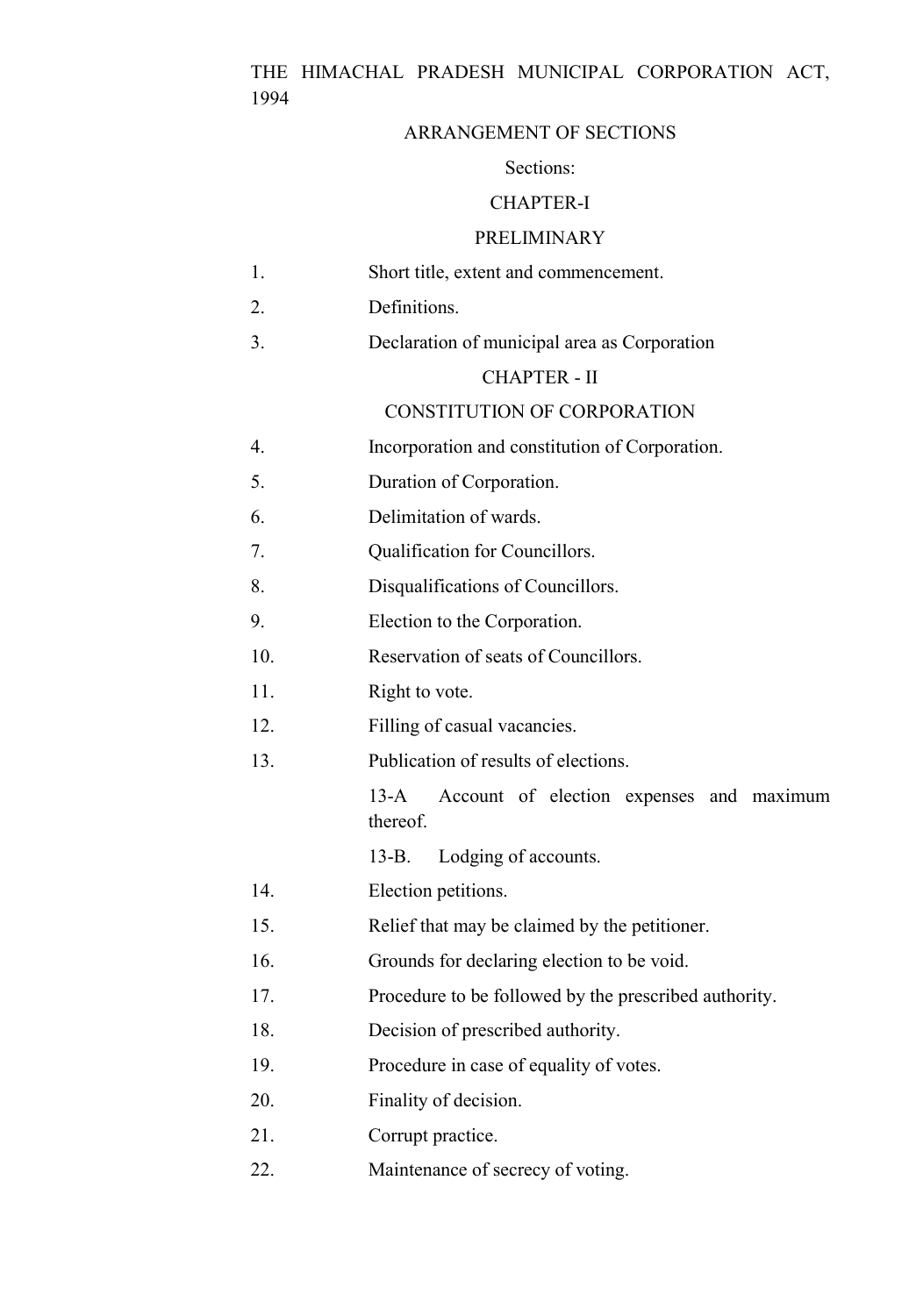- 23. Officers etc. at elections not to act for candidates or to influence voting.
- 24. Prohibition of canvassing in or near polling station and of public meeting on election day.
- 25. Penalty for disorderly conduct in or near polling station.
- 26. Penalty for misconduct at the polling station.
- 27. Breaches of official duly in connection with election.
- 28. Removal of ballot papers from polling station to be an offence.
- 29. Offence of booth capturing.
- 30. Other offences and penalties.
- 31. Power to make rules regulating the election Councillors.
- 32. Bar to interference by Courts in electoral matters.
- 33. Oath or affirmation by Councillor.
- 34. Removal of and resignation by Councillors.
- 35. Payment of allowances to Councillors.
- 36. Annual election of Mayor, Deputy Mayor and their term of office.
- 37. Motion of no confidence against Mayor or Deputy Mayor.
- 38. Discharge of functions of the Mayor or Deputy Mayor.
- 39. Resignation of Mayor and Deputy Mayor.

## CHAPTER-V

## MUNICIPAL AUTHORITIES UNDER THE CORPORATION

- 54. First meeting of the Corporation after general electionsfor election of Mayor.
- 61. Right to attend meetings of Corporation and its committees etc. and right of Councillor to ask questions in relation to the administration of municipal area.

## CHAPTER-XXIII

## **CONTROL**

404. Dissolution of Corporation.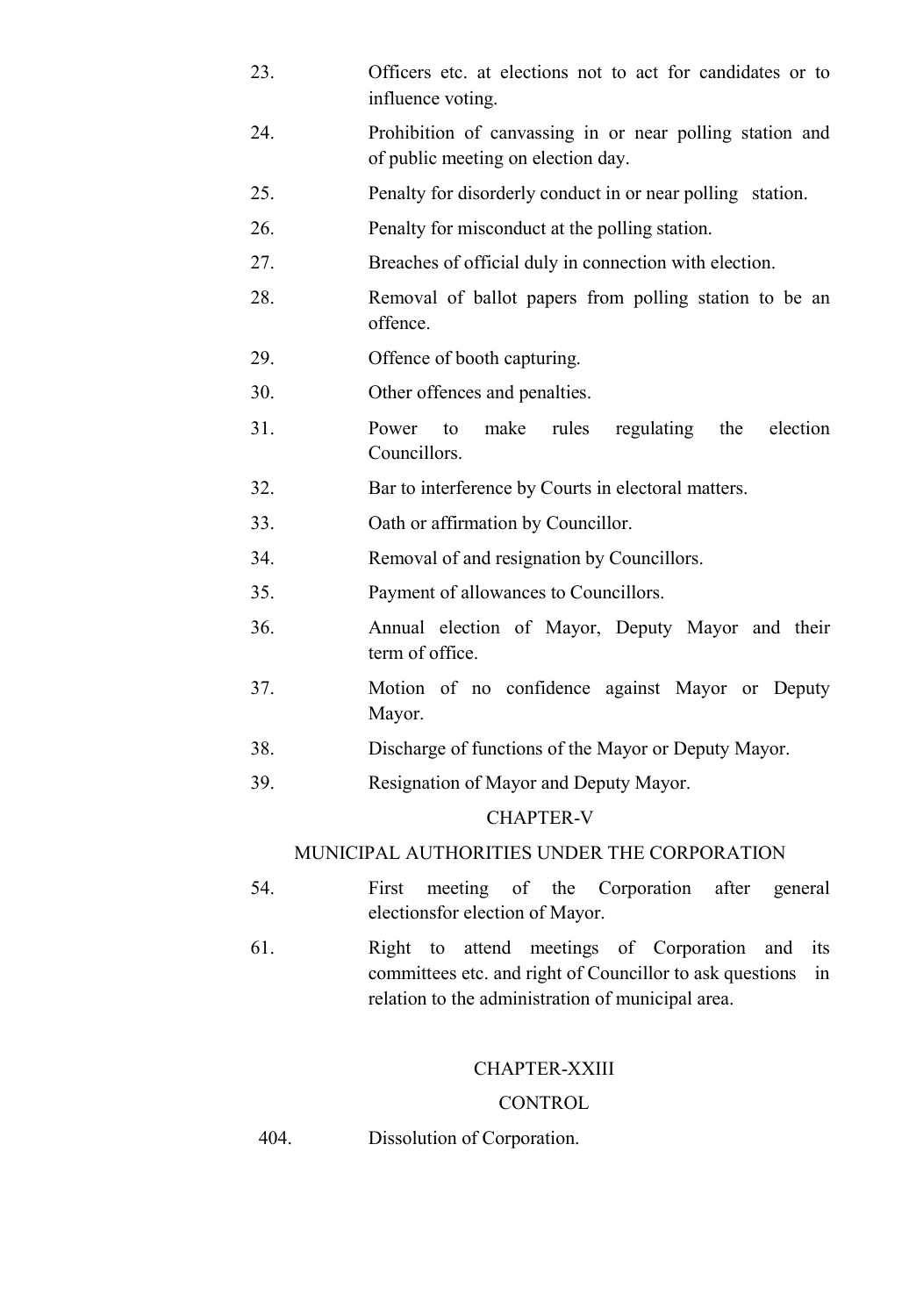### HIMACHAL PRADESH MUNICIPAL CORPORATION ACT, 1994

 $(ACT NO. 13 OF 1994)^1$ 

**.** 

(Received the assent of Governor of Himachal Pradesh on the 18th October, 1994 and was published in Hindi and English in R.H.P. Extra., dated the 18th October, 1994 at pages 3479-3672 and 3673-3845).

*Amended, repealed or otherwise affected-*

1. H.P. Act No. 12 of  $1995<sup>2</sup>$  published in R.H.P Extra., dated 22.11.1995. P. 4643-4646.effected w.e.f. 1.8.1995.

2. H.P. Act No. 7 of 1997<sup>3</sup> published in R.H.P Extra., dated 19.4.1997. p. 1369-1372. effective w.e.f. 10.1.1997.

3.  $H.P.$  Act No. 3 of 1998<sup>4</sup> published in R.H.P Extra., dated 10.02.1998. P. 627 - 628.

4. H.P. Act No. 2 of  $2002^5$  published in R.H.P Extra., dated 11.02.2002. P. 4107-4108 effective w.e.f.  $14<sup>th</sup>$  day of December, 2001.

5. H.P. Act No. 5 of  $2002^6$  published in R.H.P Extra., dated 11.02.2002. P. 4121-4140.

6. H.P. Act No. 6 of  $2003^7$  published in R.H.P Extra., dated 02.08.2003. P. 1087-1090.

7. H.P. Ordinance No. 3 of 2004 replaced by H.P. Act No.4 of 2005 <sup>8</sup> published in R.H.P Extra., dated 24.01.2005. P. 3559-3562.

- 3. Passed in Hindi by the Himachal Pradesh Vidhan Sabha. For Statement of Objects and Reasons see R.H.P. Extra., dated 25-3-1997, p. 983 and 986.
- 4. Passed in Hindi by the Himachal Pradesh Vidhan Sabha. For Statement of Objects and Reasons see R.H.P. Extra., dated 12-12-1997, p. 4702 and 4704.
- 5. Passed in Hindi by the Himachal Pradesh Vidhan Sabha. For Statement of Objects and Reasons see R.H.P. Extra., dated 21-12-2001, p. 3652 & 3654.
- 6. Passed in Hindi by the Himachal Pradesh Vidhan Sabha. For Statement of Objects and Reasons see R.H.P. Extra., dated 20-12-2001, p. 3635 & 3647.
- 7. Passed in Hindi by the Himachal Pradesh Vidhan Sabha. For Statement of Objects and Reasons see R.H.P. Extra., dated 18-07-2003, p. 779 & 783.

<sup>1.</sup> Passed in Hindi by the Himachal Pradesh Vidhan Sabha. For Statement of Objects and Reasons see R.H.P. Extra., dated 19-9-1994, p. 2931 and 3106.

<sup>2.</sup> Passed in Hindi by the Himachal Pradesh Vidhan Sabha. For Statement of Objects and Reasons see R.H.P. Extra., dated 27-9-1995, p. 3899 and 3902.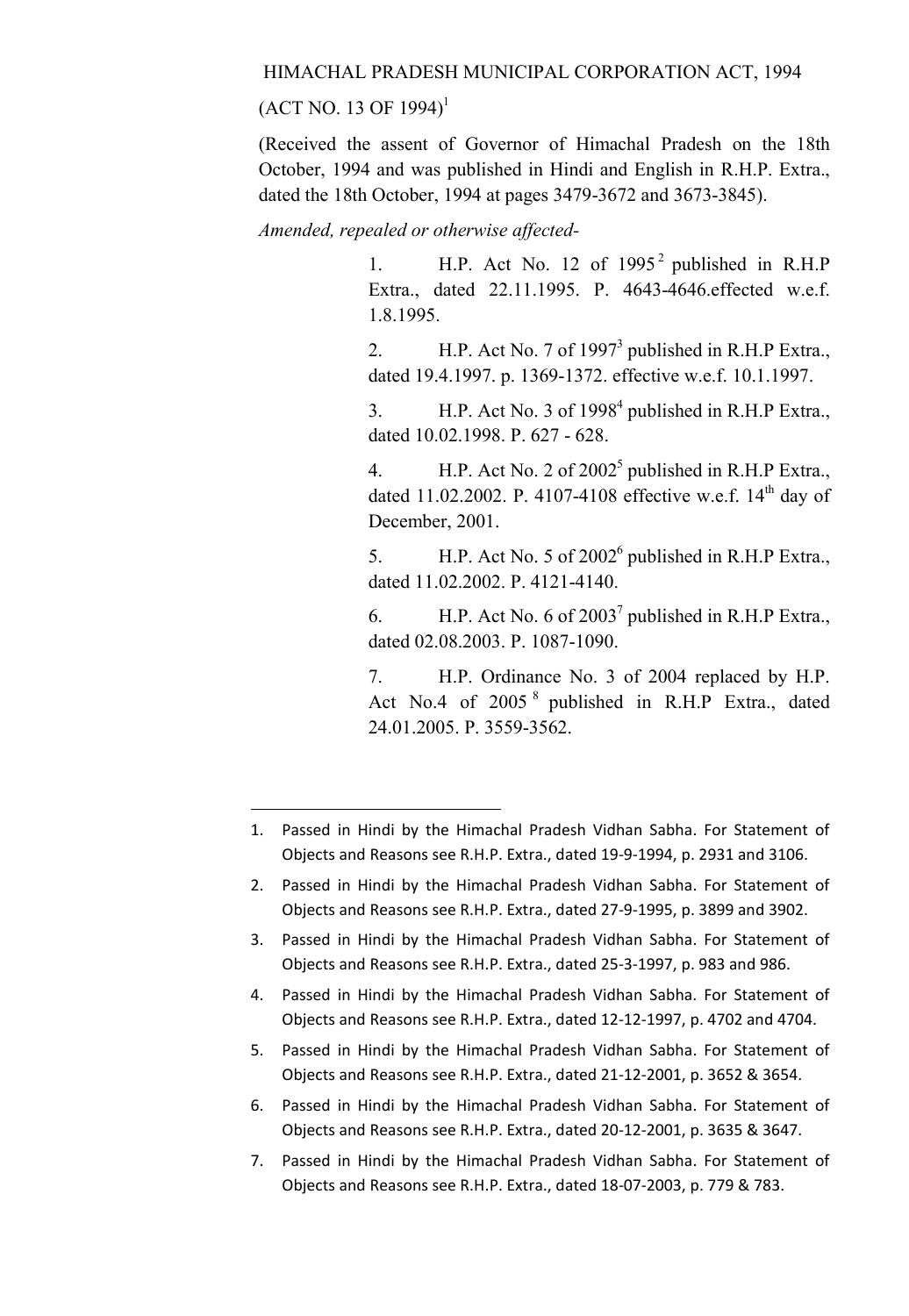8. H.P. Act No. 29 of  $2005<sup>9</sup>$  published in R.H.P Extra., dated 30.09.2005. P. 3311-3312.

9. H.P. Act No. 3 of  $2007<sup>10</sup>$  published in R.H.P Extra., dated 13.02.2007. P. 11363-11364.

10. H.P. Act No. 19 of  $2007<sup>11</sup>$  published in R.H.P Extra., dated 29.09.2007. P. 6173-6176.

11. H.P. Act No. 9 of  $2008<sup>12</sup>$  published in R.H.P Extra., dated 22.5.2008. P. 1095-1096.

An Act to consolidate, amend and replace the law relating to the establishment of Municipal Corporations for certain Municipal areas in the State of Himachal Pradesh.

BE it enacted by the Legislative Assembly of Himachal Pradesh in Fortyfifth Year of the Republic of India as follows:-

#### CHAPTER-I

### **PRELIMINARY**

1. Short title, extent and commencement. - (1) This Act may be called the Himachal Pradesh Municipal Corporation Act, 1994.

(2) It extends to the whole of the State of Himachal Pradesh excluding the cantonment areas therein.

(3) It shall and shall be deemed to have come into force on the 30th day of May, 1994.

2. Definitions. - In this Act, unless the context otherwise requires,-

**.** 

(1) "backward classes" means such classes of citizens other than scheduled castes and scheduled tribes, as may be identified and notified for the purpose of reservation for

- 8. Passed in Hindi by the Himachal Pradesh Vidhan Sabha. For Statement of Objects and Reasons see R.H.P. Extra., dated 22-12-2004, p. 2867
- 9. Passed in Hindi by the Himachal Pradesh Vidhan Sabha. For Statement of Objects and Reasons see R.H.P. Extra., dated 9-8-2005, p. 2234-2237.
- 10. Passed in Hindi by the Himachal Pradesh Vidhan Sabha. For Statement of Objects and Reasons see R.H.P. Extra., dated 27.12 2006, p. 9191&9194.
- 11. Passed in Hindi by the Himachal Pradesh Vidhan Sabha. For Statement of Objects and Reasons see R.H.P. Extra., dated 07.09 2007, p.4994&5003.
- 12. Passed in Hindi by the Himachal Pradesh Vidhan Sabha. For Statement of Objects and Reasons see R.H.P. Extra., dated 11.4.2008, p. 247&250.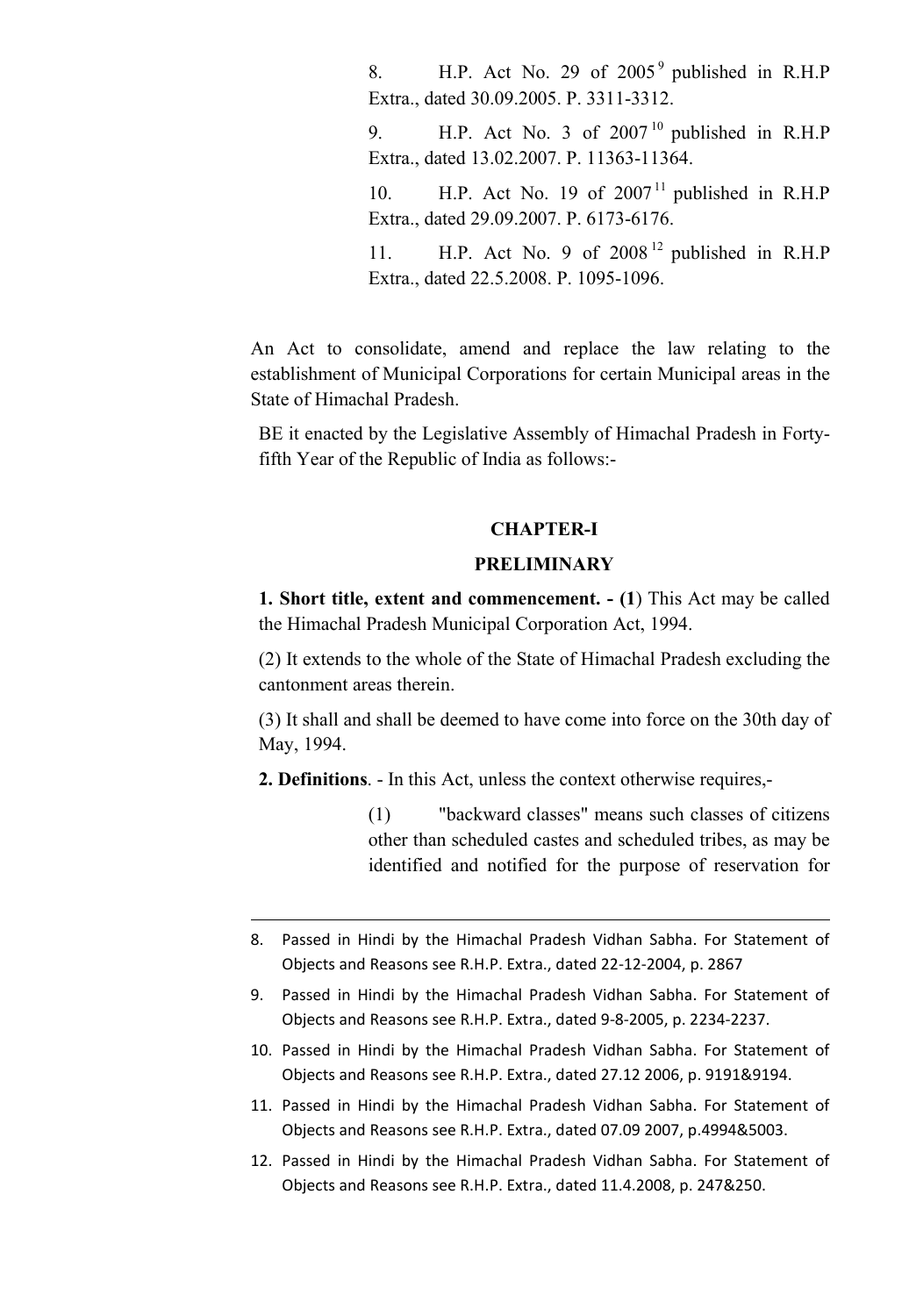appointments or posts in the services under the State Government ;

(2) "budget-grant" means the total sum entered on the expenditure side of a budget estimate under a major head and adopted by the Corporation and includes any sum by which such budget-grant may be increased or reduced by transfer from or to other heads in accordance with the provisions of this Act and the regulations made thereunder ;

(3) "building" means a shop, house, out-house, stable, latrine, urinal, shed, hut, wall or any other structure, whether of masonry, bricks, wood, mud, metal or other material and includes a well but does not include any portable shelter;

(4) "bye-law" means a bye-law made under this Act, by notification in the Official Gazette;

(5) "Commissioner" means the Commissioner of the Corporation, appointed by the State Government;

(6) "Corporation" means the Municipal Corporation declared and constituted under sections 3 and 4 of this Act;

(7) "corrupt practice" means any of the practices specified in section 21 ;

(8) "casual vacancy" means a vacancy occurring otherwise than by efflux of time in the office of a Councillor or in any other elective office ;

(9) "dangerous disease" means-

(a) cholera, plague, chicken-pox, small-pox, tuberculosis, leprosy, enteric fever, cerebrospinal meningitis and diphtheria; and

(b) any other epidemic, endemic or infectious disease which the Commissioner may, by notification, in the Official Gazette, declare to be dangerous disease for the purposes of this Act;

(10) "Director" means the Director of Urban Local Bodies appointed by the Government;

(11) "district" means a district in the State;

(12) "District Judge" means the District Judge having jurisdiction over the municipal area;

(13) "District Planning Committee" means a committee constituted under section 185 of the Himachal Pradesh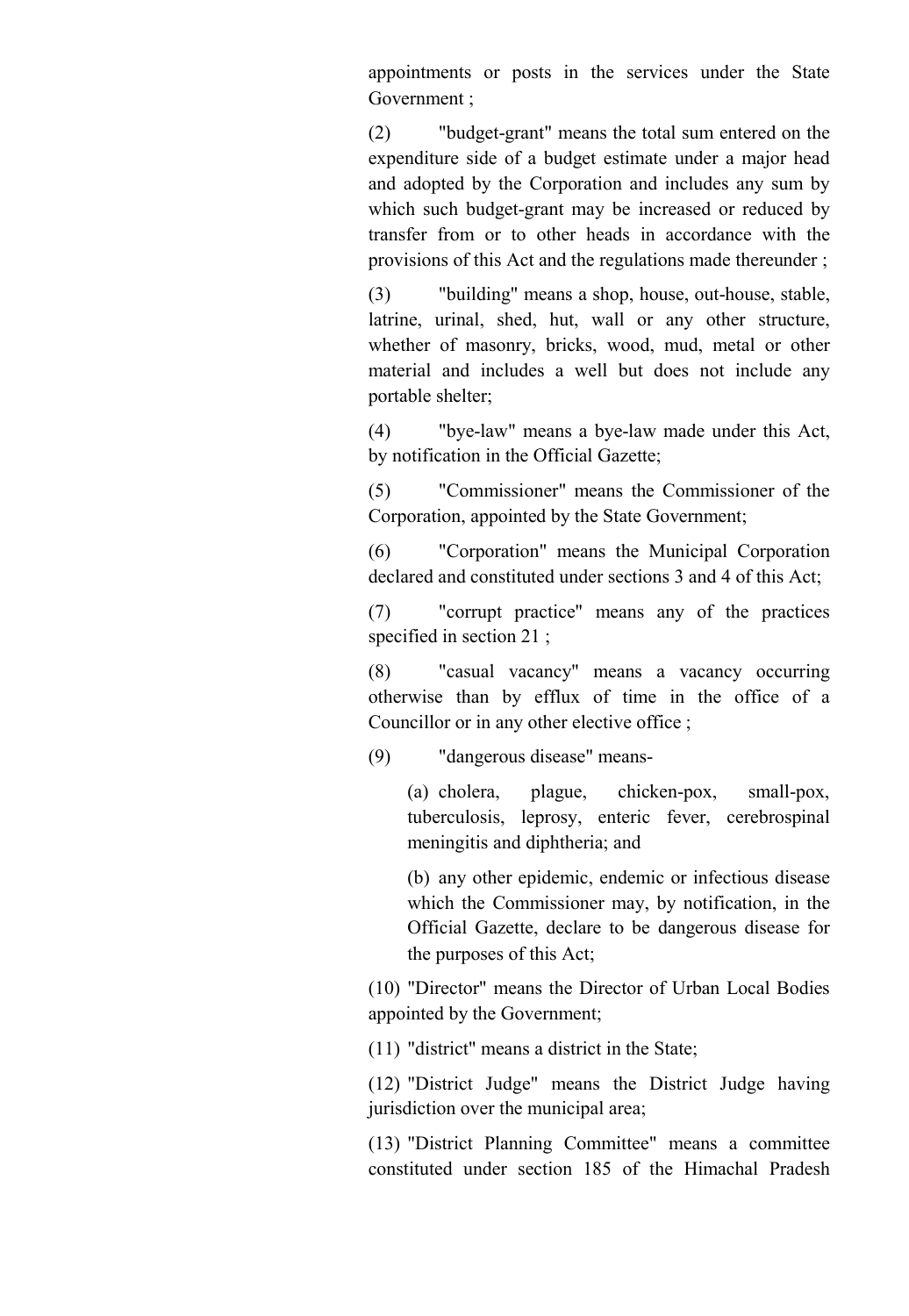Panchayati Raj Act, 1994 (4 of 1994), at the district level to consolidate the plans prepared by the panchayats and the municipalities in the district and to prepare a draft development plan for the district as a whole;

 $13$   $[(14)$  "Divisional Commissioner" means the Commissioner of the Division in which the Corporation is situated and includes any other Officer appointed by the Government to perform all or any of the functions of the Divisional Commissioner under this Act;"].

(15) "drain" includes a sewer, a house drain, a drain of any other description, a tunnel, a culvert, a ditch, a channel and any other device for carrying of sewage, offensive matter, polluted water, waste water, rain water or subsoil water;

(16) "dry latrine" means a latrine or privy from where night soil is removed through manual scavenging ;

<sup>13.</sup> Sub-section (14) subs. vide Act No. 5 of 2002.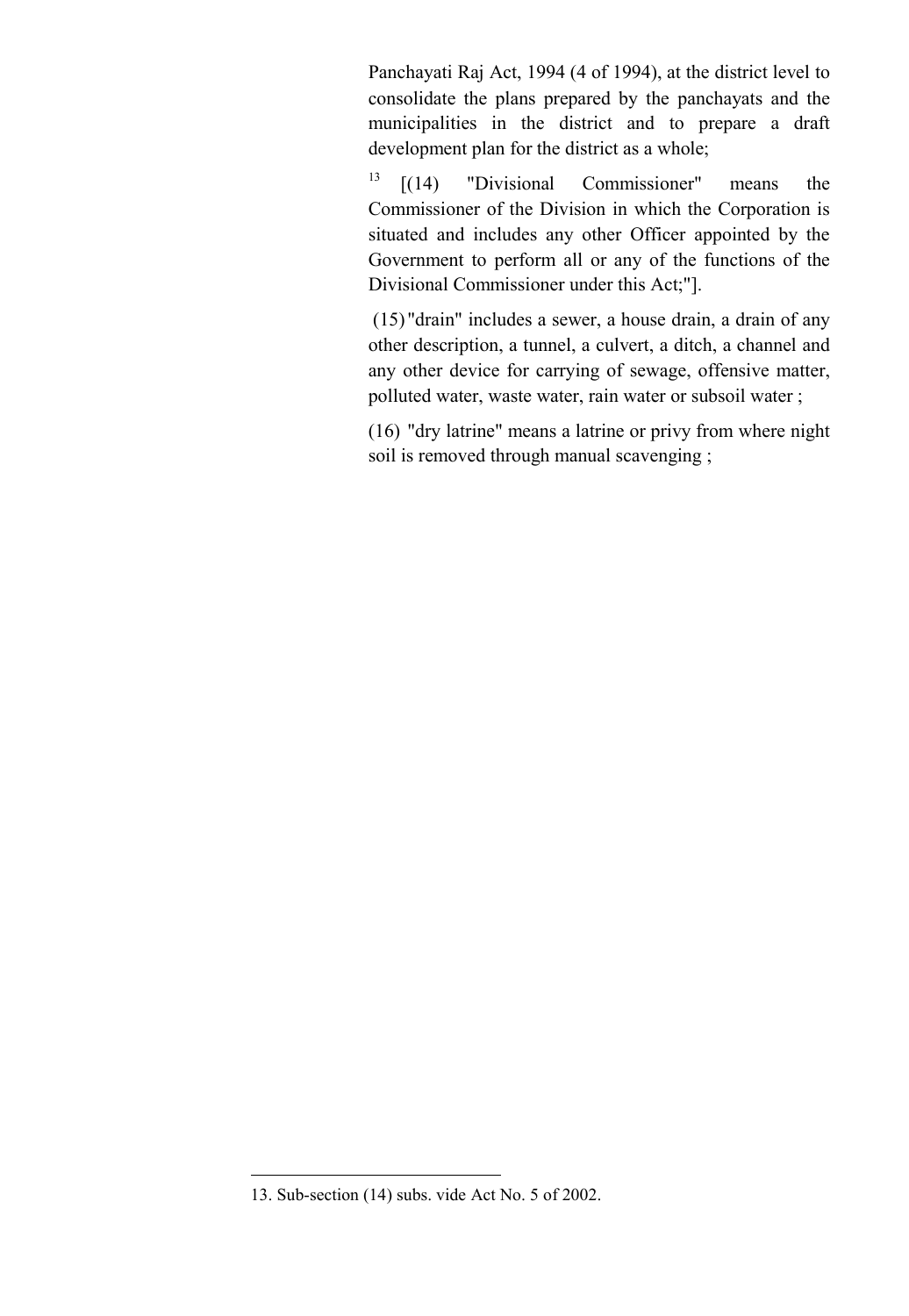(17) "entertainment" includes any exhibition, performance, amusement, game or sport to which persons are ordinarily admitted on payment;

(18) "factory" means a factory as defined in the Factories Act, 1948 (63 of 1948);

(19) "filth" includes offensive matter and sewage ;

(20) "Finance Commission" means the Finance Commission constituted by the State Government under section 98 of the Himachal Pradesh Panchayati Raj Act, 1994 (4 of 1994), and under articles 243-I and 243-Y of the Constitution of India;

(21) "goods" includes animals ;

(22) "Government" means the Government of the State of Himachal Pradesh;

(23) "house gully" or "service passage" means a passage or strip of land constructed, set apart or utilised for the purpose of service as or carrying a drain or affording access to a latrine, urinal, cesspool or other receptacle for filth or other polluted matter, by Corporation employees or other persons employed in the cleaning thereof or in the removal of such matter therefrom;

(24) "hut" means any building which is constructed principally of wood, bamboo, mud, leaves, grass, cloth or thatch and includes any structure of whatever material made which the Corporation may declare to be a hut for the purposes of this Act ;

(25) "land" includes benefits that arise out of land, things attached to the earth or permanently fastened to anything attached to the earth and rights created by law over any street ;

(26) "licensed architect", "licensed draftsman", "licensed engineer", "licensed plumber", "licensed surveyor" and "licensed town planner" means respectively a person licensed under the provision of this Act as an architect, draftsman, engineer, plumber, surveyor and town planner ;

(27) "member" in relation to the Corporation means a Councillor thereof :

(28) "municipal area" means the territorial area of the Corporation declared under section 3 of this Act ;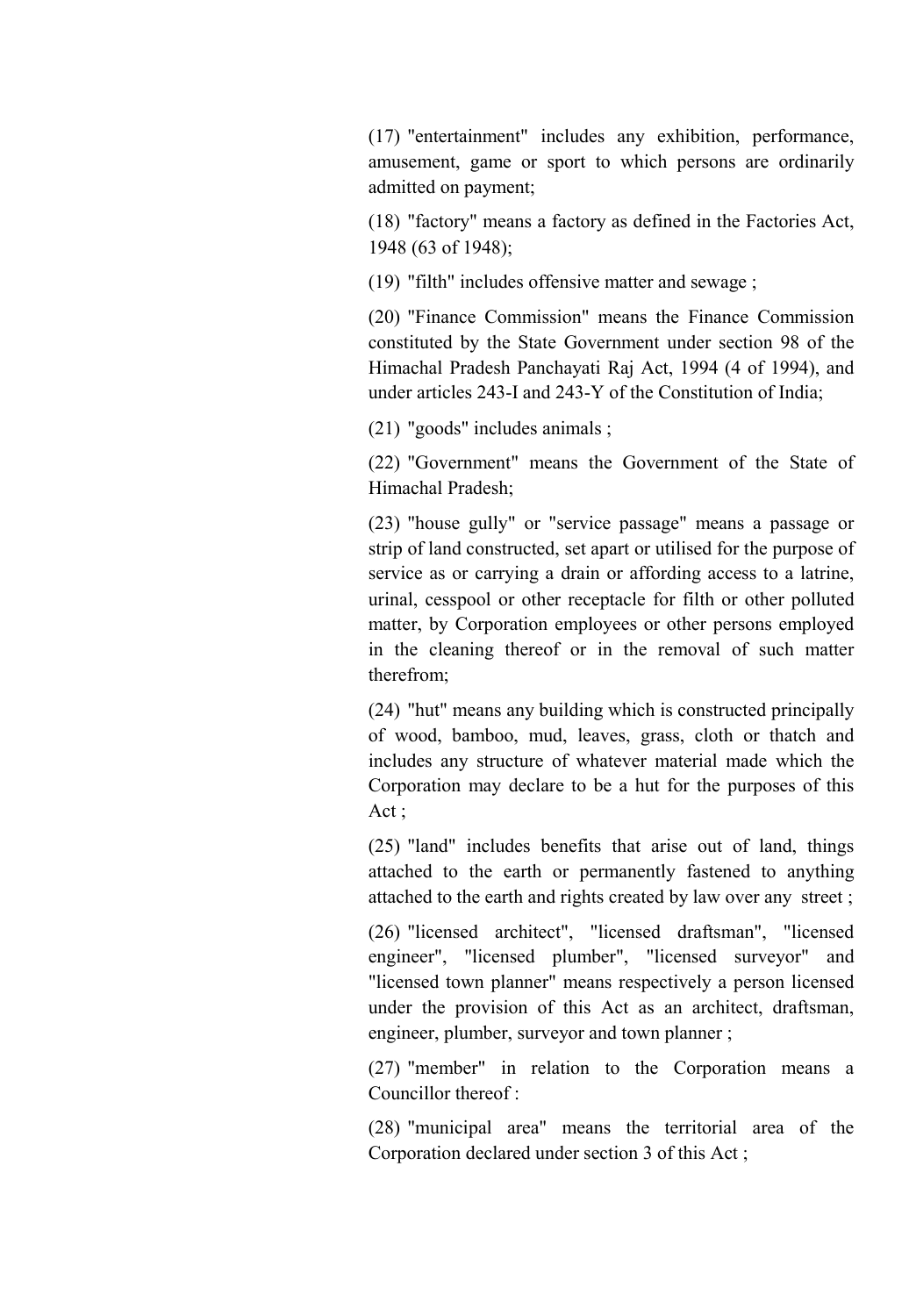(29) "municipal drain" means a drain vested in the Corporation ;

(30) "municipal market" means a market vested in or managed by the Corporation ;

(31) "municipal slaughter house" means a slaughter house vested in or managed by the Corporation;

(32) "municipal water works" means water works vested in the Corporation ;

(33) "municipality" means an institution of self-Government constituted under section 3 of the Himachal Pradesh Municipal Act, 1994 (12 of 1994), which may be a Nagar Panchayat or a Municipal Council or a Municipal Corporation ;

(34) "nuisance" includes any act, omission, place, animal or a thing which causes or is likely to cause injury, danger, annoyance or offence to the sense of sight, smell or hearing or disturbance to rest or sleep, or which is or may be dangerous to life or injurious to health or property ;

(35) "occupier" includes-

(a) any person who for the time being is paying or is liable to pay to the owner the rent or any portion of the rent of the land or building in respect of which such rent is paid or is payable:

(b) an owner in occupation of, or otherwise using his land or building;

- (c) a rent-free tenant of any land or building;
- (d) a licensee in occupation of any land or building; and
- (e) any person who is liable to pay to the owner damages for use and occupation of any land or building;

(36) "offensive matter" includes animal carcasses, kitchen or stable refuse, dung, dirt and putrid or putrefying substances, other than sewage;

(37) "owner" includes a person who for the time being is receiving or is entitled to receive, the rent of any land or building whether on his own account or on account of himself and others or as an agent, trustee, guardian or receiver for any other person who should so receive the rent or be entitled to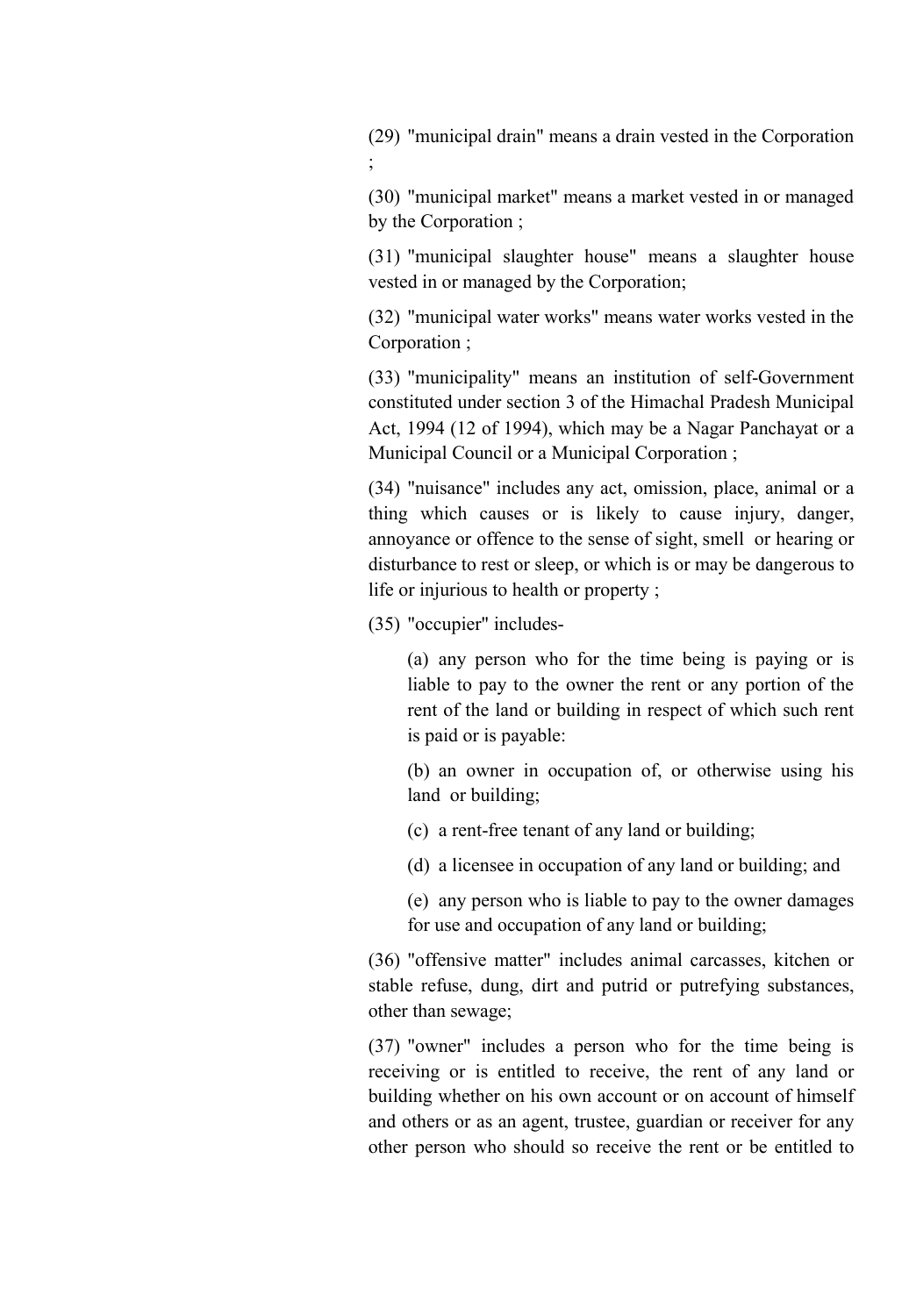receive it if the land or building or part thereof were let to a tenant;

1"(37-A) "political party" means an association or body of individual citizens of India registered with the Election Commission of India, as a political party under section 29A of the Representation of people Act, 1951 (43 of 1951);".

(38) "population" means the population as ascertained at the last preceding census of which the relevant figures have been published;

(39) "premises" means any land or building or part of a building and includes,-

(a) the garden, ground and out-houses, if any, appertaining to a building or part of a building ; and

(b) any fittings affixed to a building or part of a building for the more beneficial enjoyment thereof;

(40) "prescribed" means prescribed by rules made under this Act ;

(41) "private street" means any street, which is not a public street and includes any passage securing access to two or more places belonging to the same or different owners ;

(42) "private market" means a market which is not a municipal market";

(43) "private slaughter house" means a slaughter house which is not a municipal slaughter house ;

(44) "public place" means any place which is open to the use and enjoyment of the public, whether it is actually used or enjoyed by the public or not ;

(45) "public securities" means any securities of the Central Government or a State Government or any securities guaranteed by the Central Government or a State Government or any securities issued under this Act ;

(46) "public street" means any street which vests in the Corporation or which under the provisions of this Act becomes, or is declared to be a public street ;

<sup>1</sup> Inserted vide Act No. 1 of 2021 dated 10.03.2021.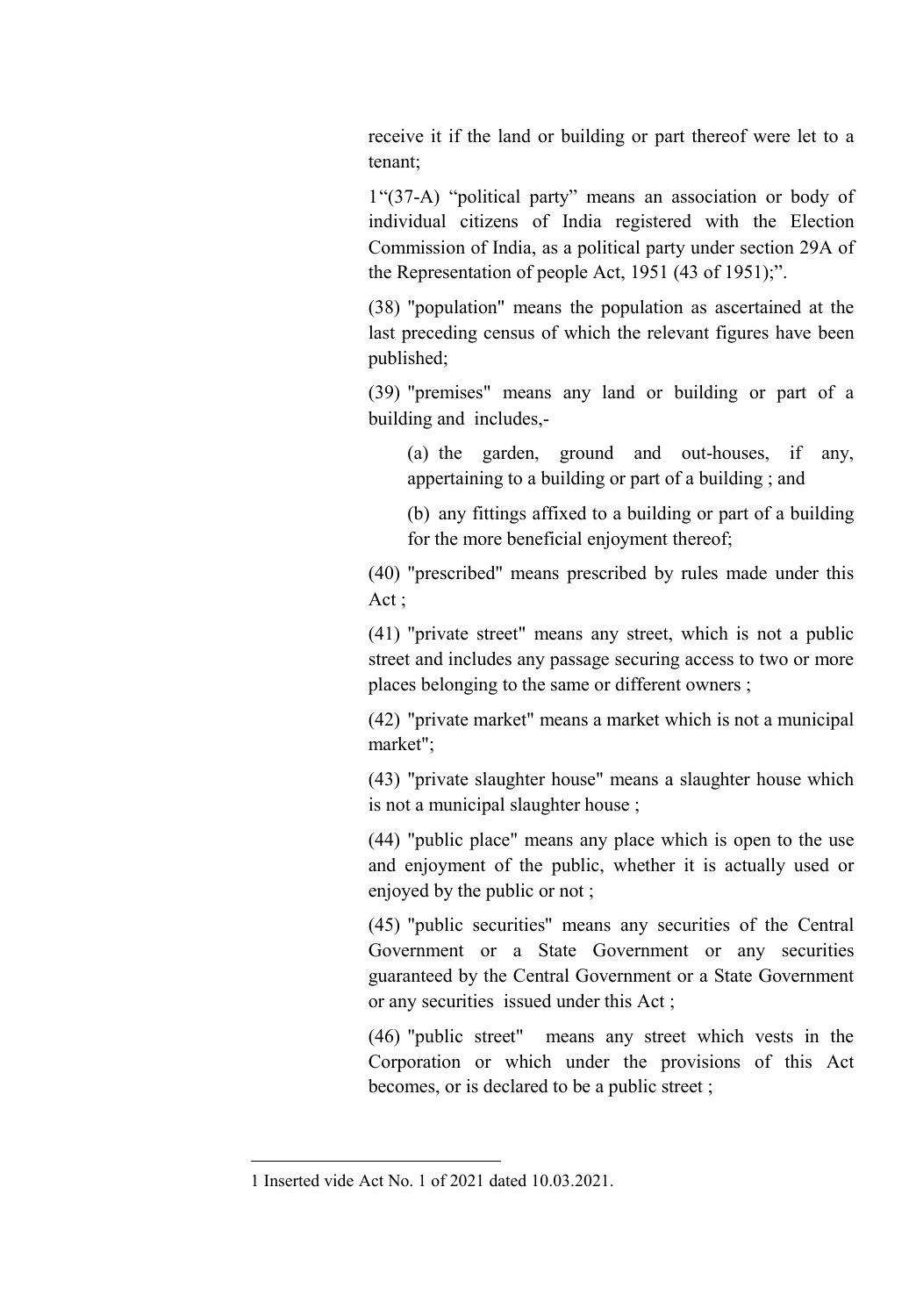(47) "railway administration" would have the same meaning as assigned to it in the Indian Railway Act, 1890 (9 of 1890);

(48) "rateable value" means the value of any land or building fixed in accordance with the provisions of this Act and the bye-laws made thereunder for the purpose of assessment to property taxes;

(49) "regulation" means a regulation made by the Corporation under this Act, by notification, in the Official Gazette ;

(50) "reside"-

(a) a person shall be deemed to "reside" in any dwelling house which or some portion of which he sometimes, although not uninterruptedly uses as a sleeping apartment ; and

(b) a person shall not be deemed to cease to "reside" in any such dwelling house merely because he is absent from it or has elsewhere another dwelling house in which he resides, if there is, liberty of returning to it at any time, and no abandonment of the intention of returning to it ;

(51) "rubbish" includes ashes, broken bricks, broken glass, dust, malba, mortar and refuse of any kind which is not filth ;

(52) "rural areas" means the part of the municipal area which immediately before their inclusion within the limits of the municipal areas were situated within the local limits of a Gram Panchayat but shall not include such portion thereof as may, by virtue of a notification under section 417 cease to be included in the rural areas as herein defined ;

(53) "Scheduled Castes" shall have the same meaning as assigned to it in clause (24) of article 366 of the Constitution of India;

(54) "Scheduled Tribes" shall have the same meaning as assigned to it in clause (25) of article 366 of the Constitution of India;

(55) "sewage" means night-soil and other contents of latrines, urinals, cesspools or drains and polluted water from sinks, bathrooms, stables, cattle sheds and other like places, and includes trade effluents and discharges from manufacturies0 of all kinds ;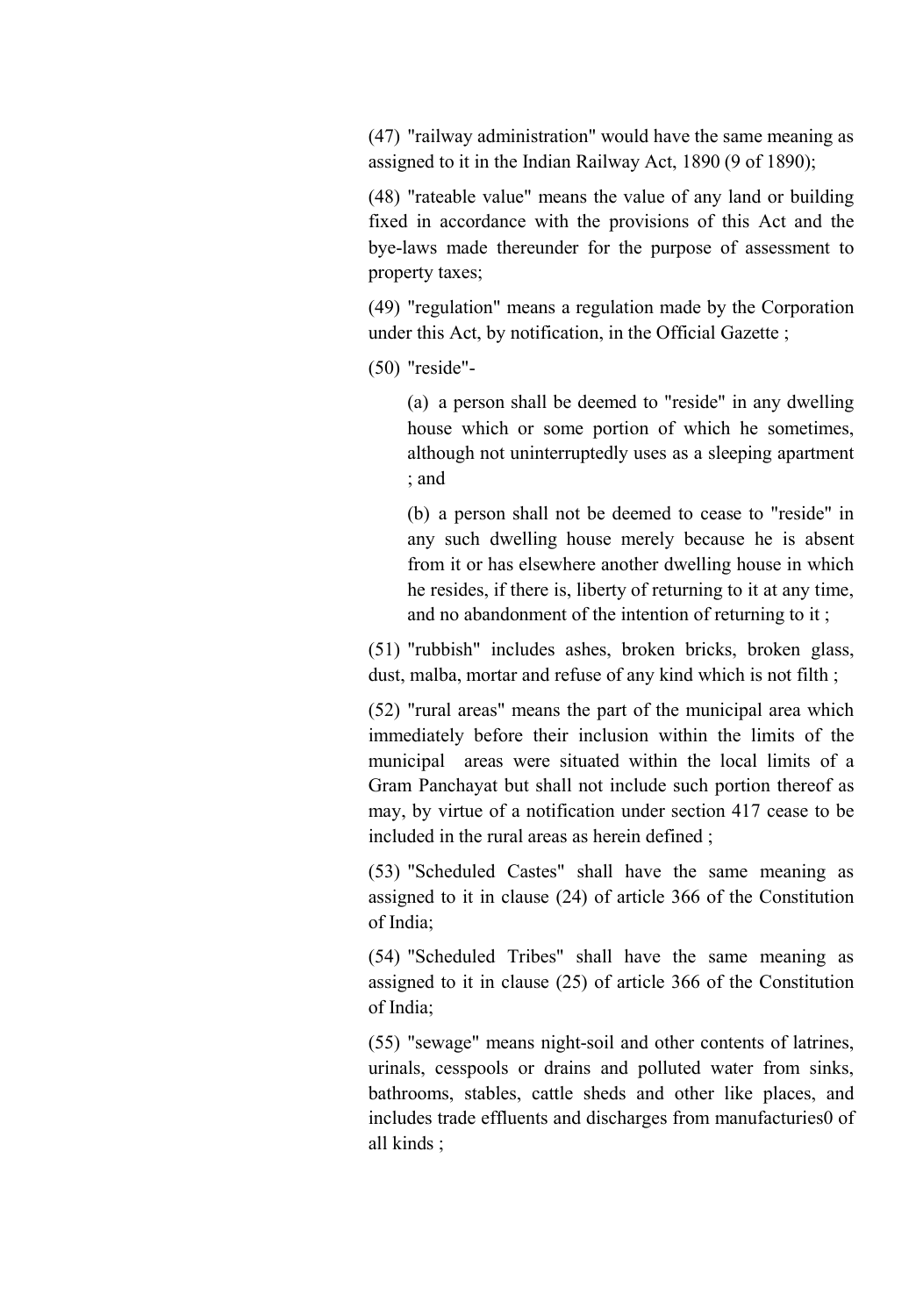(56) "shed" means a slight or temporary structure for shade or shelter;

(57) "slaughter house" means any place ordinarily used for the slaughter of animals for the purpose of selling the flesh thereof for human consumption;

(58) "State Election Commission" means the State Election Commission constituted by the State Government under section 160 of the Himachal Pradesh Panchayati Raj Act, 1994 (4 of 1994) and under articles 243-K and 243-ZA of the Constitution of India ;

(59) "street" shall mean any road, footway, square, court, alley, gully or passage, accessible whether permanently or temporarily to the public and whether a thoroughfare or not, and shall include every vacant space, notwithstanding that it may be private property and partly or wholly obstructed by any gate, post, chain or other barrier, if houses, shops or other buildings abut thereon, and if it is used by any person as means of access to or from any public place or thoroughfare, whether such persons be occupiers of such buildings or not, but shall include any part of such space which the occupier of any such building has right at all hours to prevent all other persons from using as aforesaid and shall include also the drains or gutters therein, or on either side of the land, whether covered or not by any pavement, verandah or other erection, up-to the boundary of any abutting property, not accessible to the public ;

(60) "trade effluent" means any liquid either with or without particles of matter in suspension therein, which is wholly or in part produced in the course of any trade or industry carried on at trade premises, and in relation to any trade premises means any such liquid as aforesaid which is so produced in the course of any trade or industry carried on at those premises, but does not include domestic sewage;

(61) "trade premises" means any premises used or intended to be used for carrying on any trade or industry ;

(62) "trade refuse" mean the refuse of any trade or industry ;

(63) "vehicle" includes a carriage, cart, van, dray, truck, handcart, bicycle, tricycle, cycle-rickshaw, auto-rickshaw, motor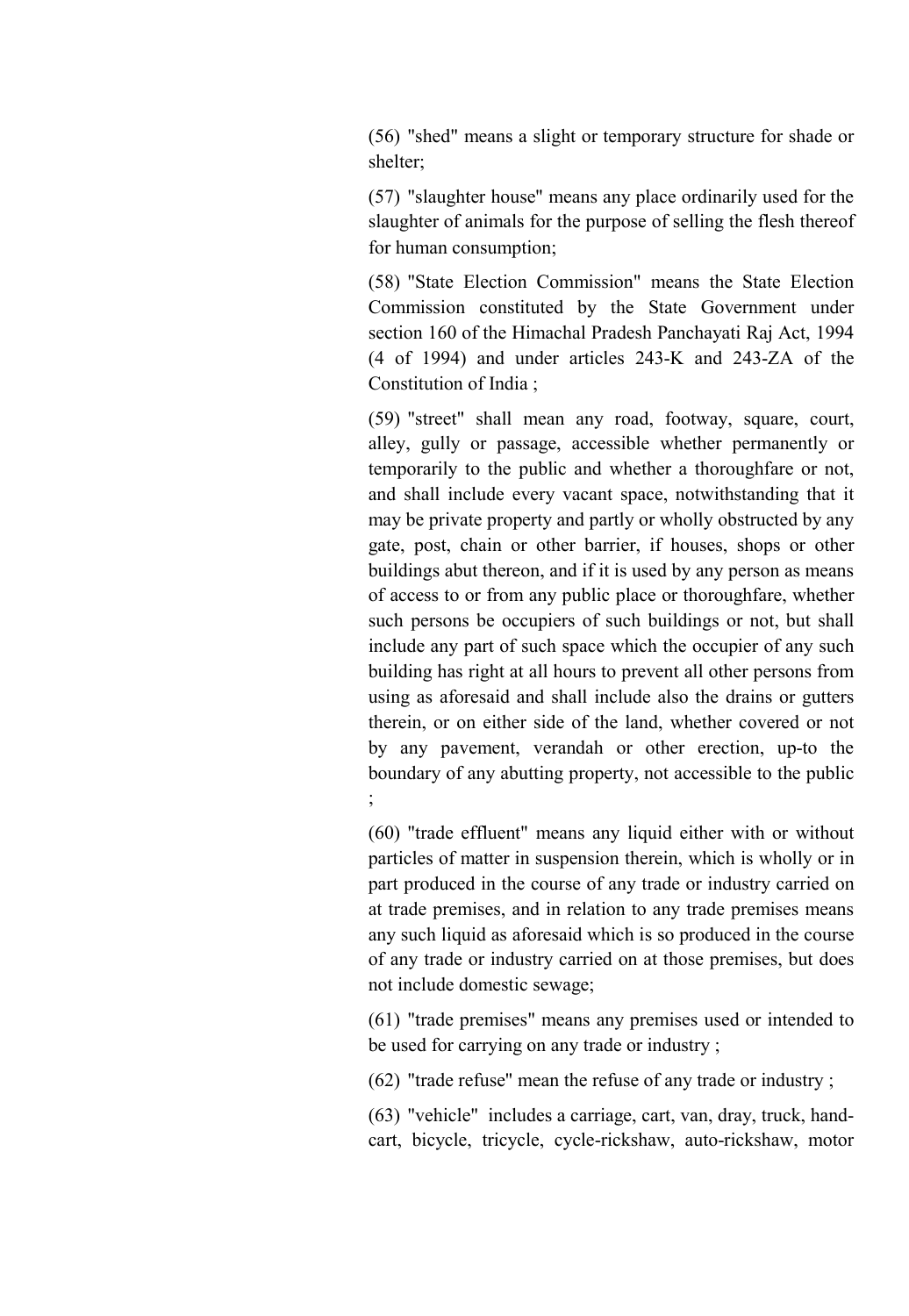vehicle and every wheeled conveyance which is used or is capable of being used on a street ;

(64) "ward" means a municipal ward of the Corporation made under sub-section (2) of section 4 of this Act for the purpose of election of a member ;

(65) "water course" includes any river, stream or channel whether natural or artificial ;

(66) "water seal latrine" means a latrine with a minimum water-seal of 20 mm. in which excreta is pushed in or flushed by water and is not required to be removed by human agency ;

(67) "water works" includes all lakes, tanks, streams, cisterns, springs, pumps, wells, reservoirs, aqueducts, water trucks, sluices, main pipes, culverts, hydrants, stand-pipes and conduits and all lands, buildings, machinery, bridges and things used for, or intended for the purpose of supplying water ;

(68) "workshop" means any premises (including the precincts thereof) other than a factory, wherein any industrial process is carried on ; and

(69) "year" means a year commencing on the 1st day of April.

# CHAPTER - II CONSTITUTION OF CORPORATION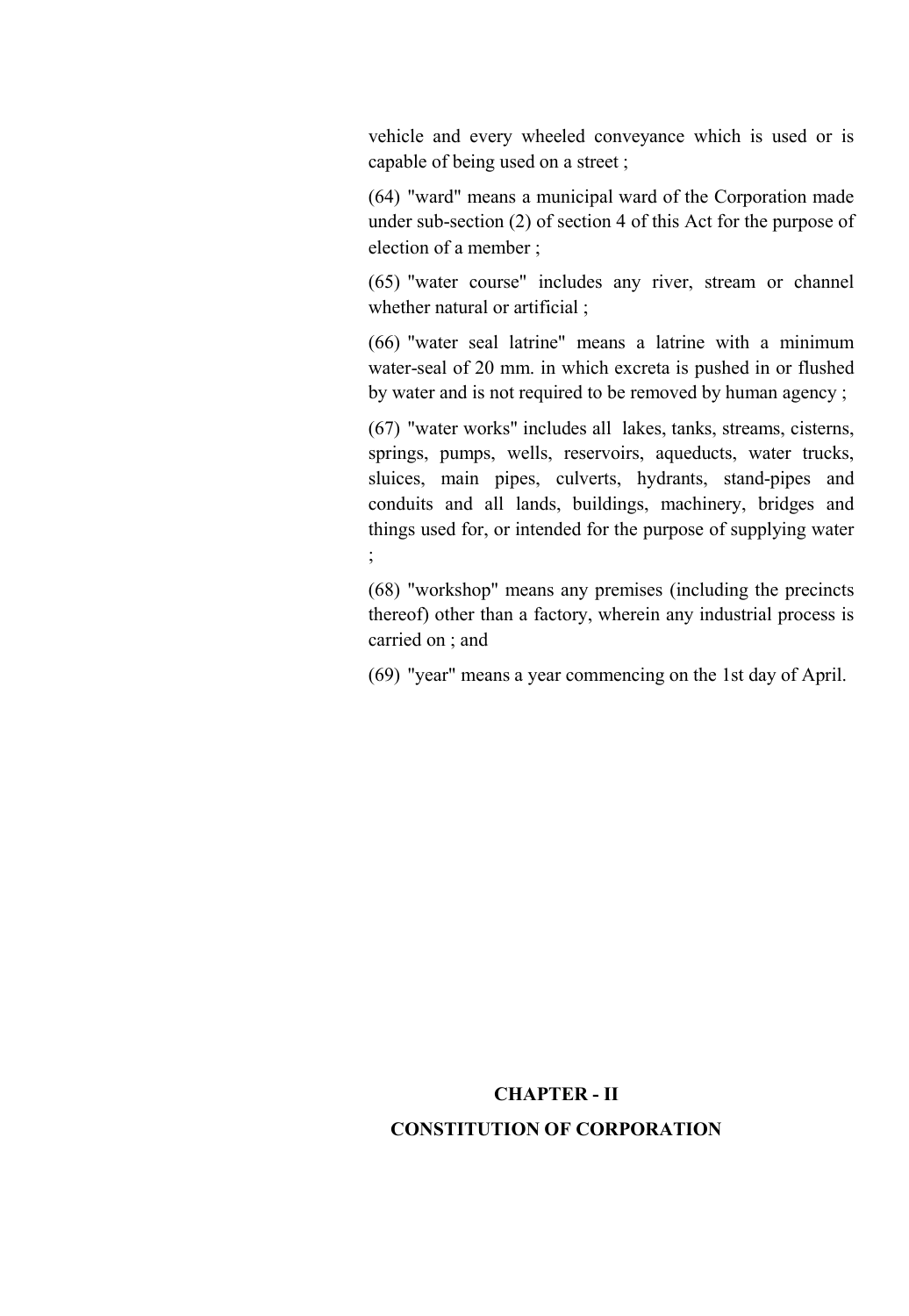3. Declaration of municipal area as Corporation.- (1) For the purposes of this Act, the area comprised within the limits of the Shimla Municipal Corporation constituted under the Himachal Pradesh Municipal Corporation Act, 1979 (9 of 1980) shall be the Municipal Corporation of Shimla.

(2) The Government may, from time to time, by a notification in the Official Gazette, declare any municipality to be a Corporation Known as "the Municipal Corporation of ............................................................ (Name of Corporation)":

Provided that no municipality or group of municipalities shall be so declared to be a Corporation unless:-

(i) the population thereof exceeds  ${}^{1}$  forty thousand; and

(ii) the total income of the municipality or group of municipalities immediately preceding the date of issue of the notification, exceeds two corers rupees per annum.

(3) The Government may, from time to time, after consultation with the Corporation, by notification in the Official Gazette, alter the limits of the municipal area of the Corporation declared under sub-sections (1) and (2) so as to include therein or exclude therefrom such areas as may be specified in the notification.

(4) When the limits of the municipal area are altered, so as to include therein any area, except as the Government may otherwise by notification direct, all rules, regulations, notifications, bye-laws, orders, directions and powers issued or conferred and all taxes imposed under this Act and in force in the municipal area, shall apply to such area.

(5) When a local area is excluded from the Corporation under sub-section  $(3)$ .

> (a) this Act, and all notifications, rules, bye-laws, orders directions and powers issued, made or conferred under this Act, shall cease to apply thereto ; and

> (b) the Government shall after consulting the Corporation, frame a scheme determining what portion of the balance of the Corporation fund and other property vesting in the Municipal Corporation shall vest in the Government and in what manner the liabilities of the Corporation shall be apportioned between the Corporation and the Government, and, on the scheme,

<sup>1</sup> Ameded vide Act NO. 6 of 2020 Dated 24.09.2020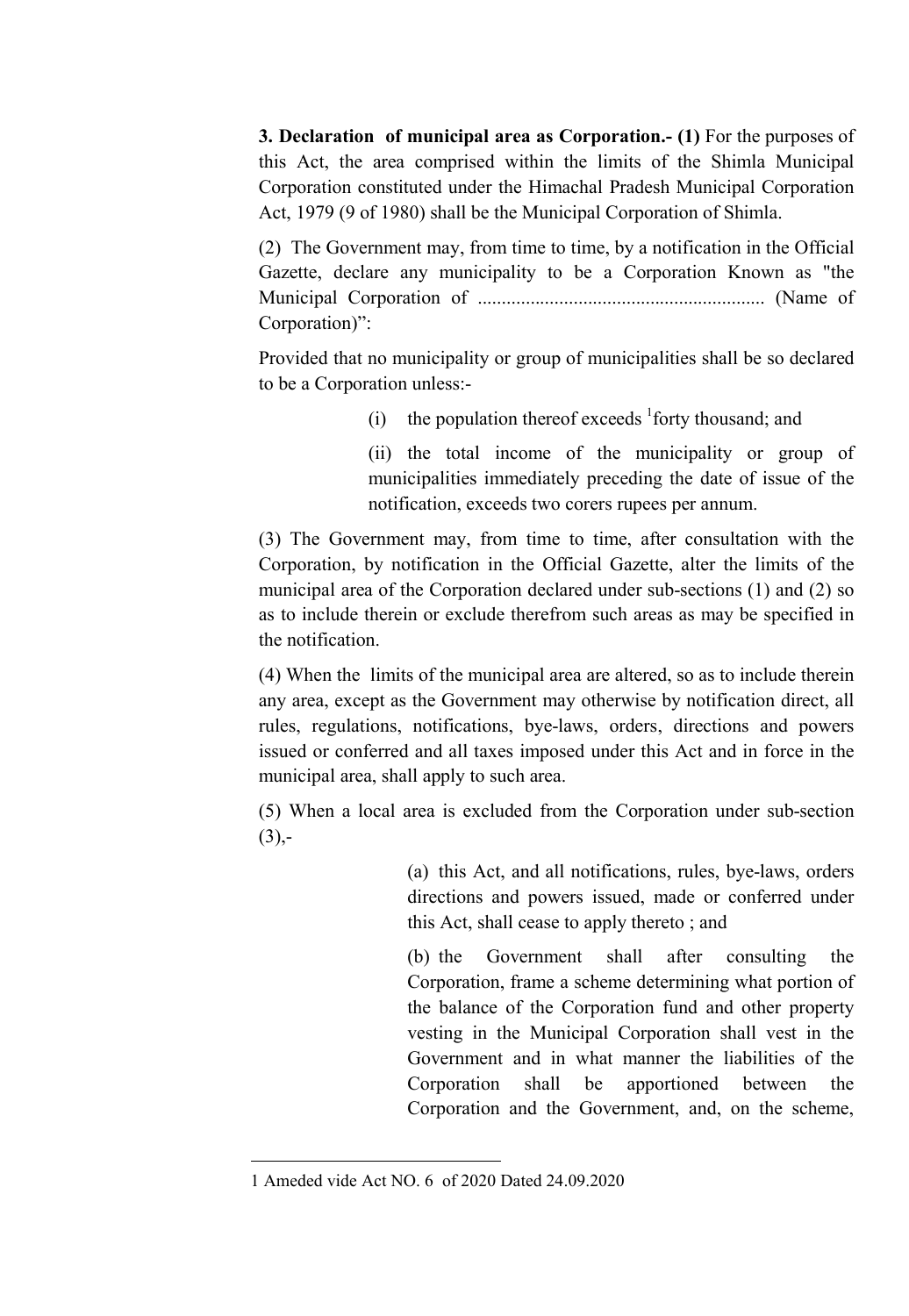being notified, the property and liabilities shall vest and be apportioned accordingly.

4. Incorporation and constitution of Corporation. - (1) The Corporation shall be a body corporate having perpetual succession and a common seal with power subject to the Provisions of this Act, to acquire, hold and dispose of property and may by the said name sue and be sued.

(2) Save as provided in sub-section(3), all seats in the Corporation shall be filled by persons chosen by direct election from the territorial constituencies in the municipal area and for this purpose the municipal area shall, by a notification issued in this behalf, be divided into territorial constituencies to be known as wards.

 $1$ [(3) In the Corporation, in addition to persons chosen by direct election under this section, the Members of the State Legislative Assembly, representing constituencies which comprise wholly or partly in municipal area, shall also be the Councillors $[.]^2$ 

<sup>3</sup>[xxxxxxxxxxx]

**.** 

 $^{4}$ [(3-A). The State Government may, by notification, nominate as councillors not more than <sup>5</sup> five persons having special knowledge or experience of municipal administration:

Provided that a person who contested and lost the immediately preceding election of any Corporation shall not be nominated by the State Government as a Councillor of that Corporation or any other Corporation during its existing term:

Provided further that a Councillor nominated under sub-section whether before or after the commencement of the Himachal Pradesh Municipal Corporation (Amendment) Act, 2003 shall hold office during the pleasure of the State Government, but not beyond the term of Corporation as provided for in sub-section (1) of section 5 of this Act.

(3-B). The nominated Councillors referred to in sub-section (3-A) and the Commissioner shall have the right to attend all the meetings of the Corporation and to take part in the discussion therein but shall not have any right to vote.].

3. Provisos deleted vide Act No. 6 of 2003.

<sup>1.</sup> Sub-section (3) subs. vide Act No. 7 of 1997w.e.f. 10-1-1997.

<sup>2.</sup> Subs. for the words "and the State Government may, by notification, also nominate as Councillors, not more than three persons having special knowledge or experience of Municipal administration" vide Act No. 6 of 2003.

<sup>4.</sup> Sub-sections (3-A) and (3-B) added vide Act No. 6 of 2003.

<sup>5</sup> Substituted for the words "three" vide H.P. Act No. 13 of 2016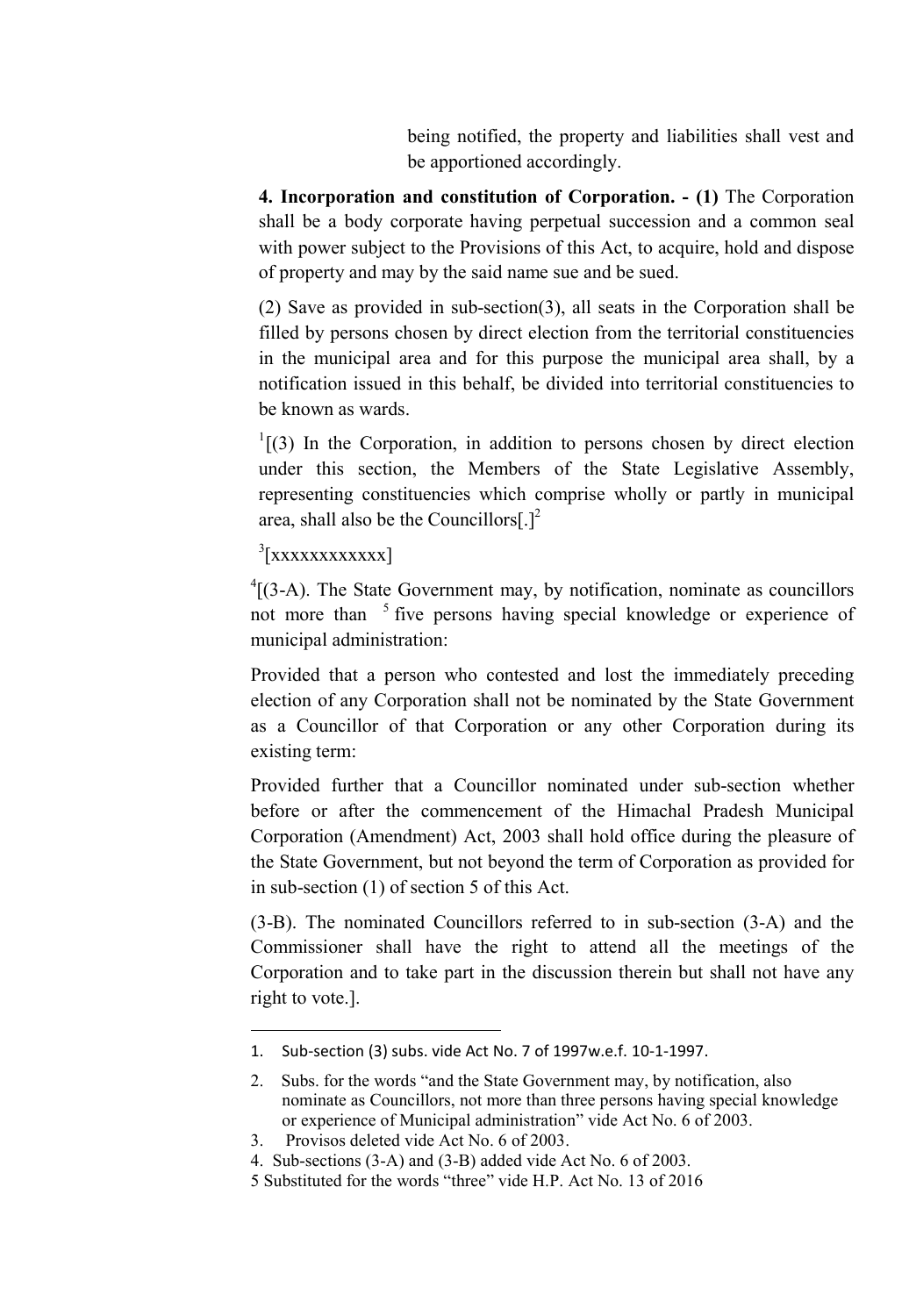(4) Where after the commencement of this Act, any municipal area is declared to be a Corporation under sub-section (2) of section 3, all powers and duties conferred and imposed upon the Corporation by or under this Act or any other law, shall be exercised and performed by the commissioner for a period not exceeding six months or till a Corporation is constituted under the provisions of this Act, which ever is earlier.

5. Duration of Corporation.- (1) The Corporation, unless sooner dissolved under section 404 of this Act, shall continue for five years from the date appointed for its first meeting.

(2) An election to constitute the Corporation shall be completed -

- (a) before the expiry of its duration specified in sub-section  $(1);$
- (b) before the expiration of a period of six months from the date of its dissolution :

Provided that where the remainder of the period for which the dissolved Corporation would have continued is less than six months, it shall not be necessary to hold any election under this section for constituting the Corporation for such period.

(3) A Corporation constituted upon its dissolution before the expiration of its duration shall continue only for the remainder of the period for which the dissolved Corporation would have continued under sub-section (1) had it not been so dissolved.

6. Delimitation of wards. - For the purposes of election of Councillors the Deputy Commissioner shall, in accordance with such rules as may be prescribed by the State Government,-

- (a) divide the municipal area into wards in such a manner that,-
	- (i) one Councillor shall be elected from each ward ; and
	- (ii) as far as possible the population in each ward shall be equally distributed :

Provided that the population in each ward shall not be less than  $[2500]$  and the number of total seats to be filled by direct election shall not exceed

 $2$  thirty seven;

**.** 

(b) determine the territorial extent of each ward ; and

<sup>1</sup> Ameded vide Act NO. 6 of 2020 Dated 24.09.2020

<sup>2</sup> Amended vide Act No. 5 of 2017 dated 15.03.2017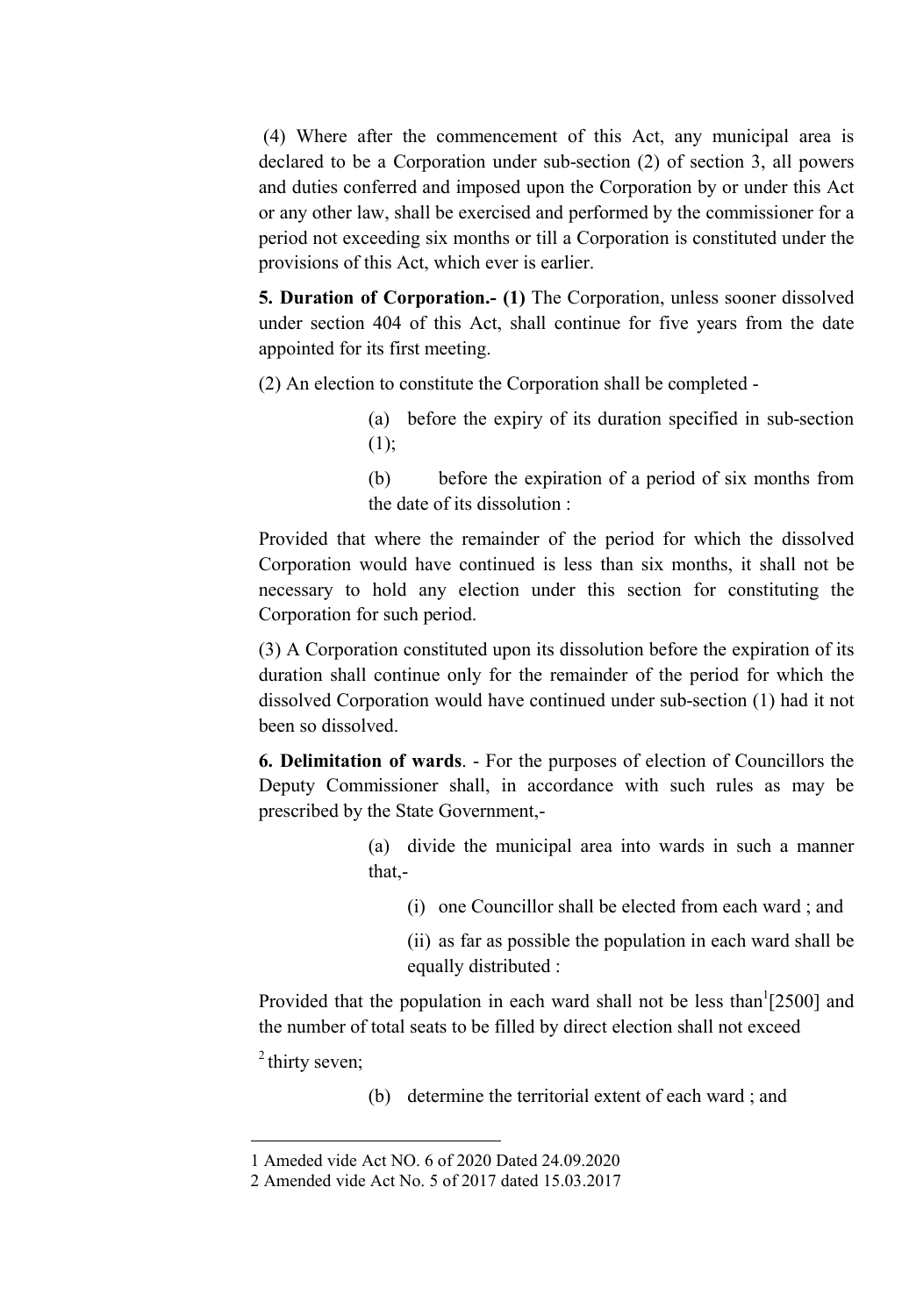(c) determine the ward or wards in which seats are reserved under this Act.

7. Qualification for Councillors.- A person shall not be qualified to be chosen as a Councillor, unless-

(a) he has attained twenty-one years of age ; and

(b) his name is registered as an elector in the electoral roll of any ward in the municipal area.

8. Disqualifications of Councillors. - (1) A person shall be disqualified for being chosen as, and for being, a Councillor of the Corporation-

> (a) if he is so disqualified by or under any law for the time being in force for the purposes of election to the Legislature of the State:

Provided that no person shall be disqualified on the ground that he is less than 25 years, if he has attained the age of 21 years; and

> (b) if he is so disqualified by or under any law made by the Legislature of the State.

(2) A person shall also be disqualified for being chosen as, and for being, a Councillor-

> (a) if he is of unsound mind and stands so declared by a competent court ;

(b) if he is an undischarged insolvent ;

(c) if he is not a citizen of India, or has voluntarily acquired the citizenship of a foreign State, or is under any acknowledgement of allegiance or adherence to a foreign State ;

(d) if he has, in proceedings for questioning the validity or regularity of an election, been found to have been guilty of-

(i) any corrupt practice under section 21 of this Act;

(ii) any offence punishable under sections 171-E or 171- F of the Indian Penal Code, 1860 (45 of 1860) or any offence punishable under section 29 or clause (a) of subsection (2) of section 30 of this Act ; unless a period of six years has elapsed since the date of the finding ;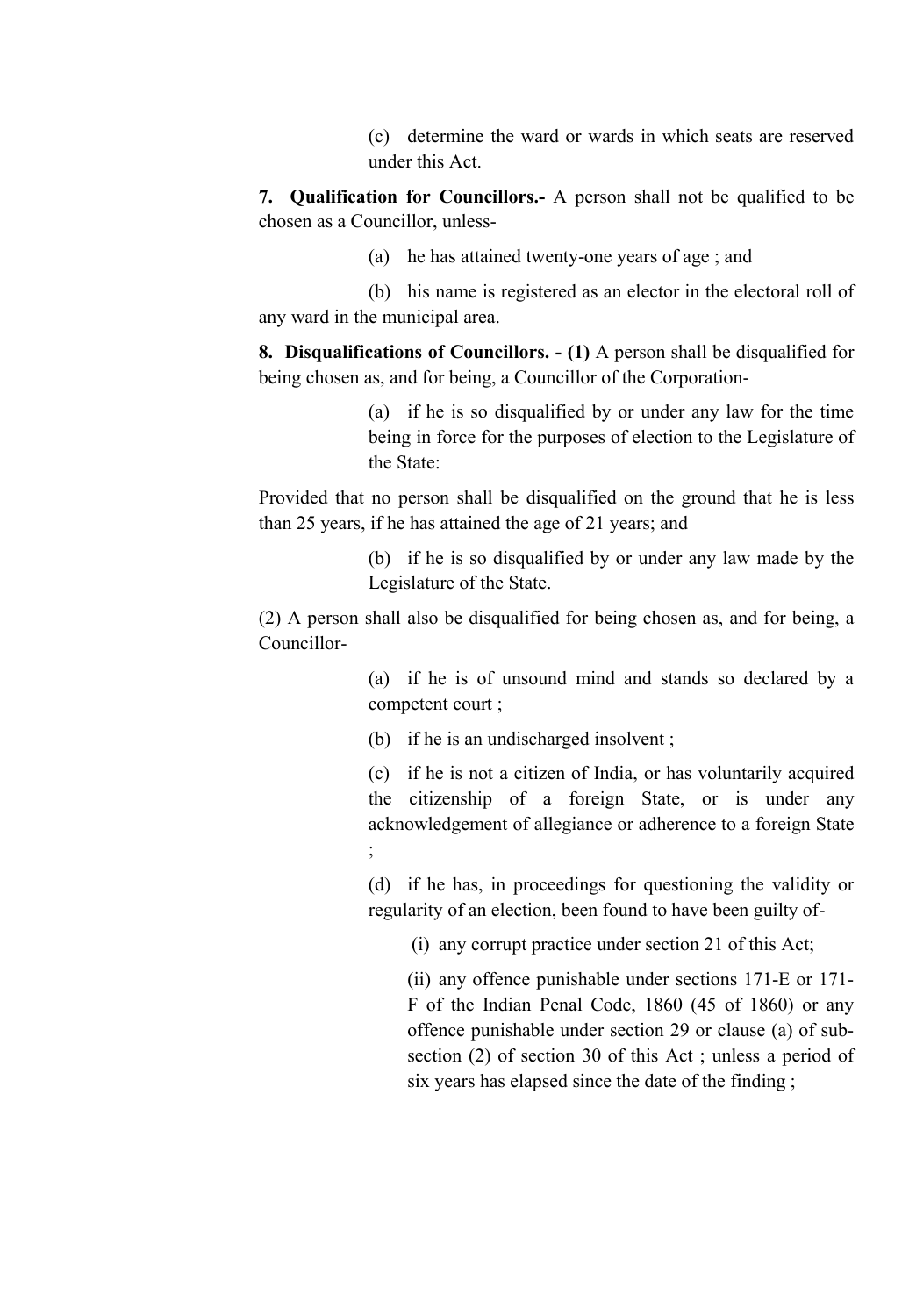$\frac{1}{1}$ [(dd) if he has incurred more expenditure than prescribed under section 13-A or has failed to lodge account under section 13-B within 30 days of the declaration of the result of the election;].

(e) if he has been  $2$ [xxxxx] convicted by a criminal court to imprisonment for an offence involving moral turpitude, unless a period of six years has elapsed since his conviction ;

<sup>3</sup>[*Explanation*.-"moral turpitude" shall mean the cases where a charge framed by a competent court involves an offence for which the maximum sentence is death or life imprisonment or 10 years or more;]

(f) if he holds any office of profit under the Corporation ;

(g) if he is a licensed architect, draftsman, engineer, plumber, surveyor or town planner or is a partner of a firm of which any such licensed person is also a partner;

(h) if he holds any office of profit under the Government or the Municipal Corporation ;

(i) if he is interested in any subsisting contract made with, or any work being done for the Corporation except as a share holder (other than a director) in an incorporated company or as a member of a co-operative society ;

(j) if he is retained or employed in any professional capacity either personally or in the name of a firm of which he is a partner or with which he is engaged in a professional capacity, in connection with any cause or proceeding in which the Corporation or any of municipal authorities is interested or concerned ;

(k) if he, having held any office under the Government, the Corporation or any other local authority, any Government company or any corporate body owned or controlled by the Government  ${}^{4}$ [,] has been dismissed from service ;

(l) if he has encroached upon or is a beneficiary of the encroachment upon any land belonging to, or taken on lease or requisitioned by or on behalf of, the State Government, a municipality, a panchayat, a co-operative society or any other

**.** 

<sup>1.</sup> Clause (dd) added vide Act No. 5 of 2002.

<sup>2.</sup> The words "Sentenced or" deleted vide Act No. 5 of 2002.

<sup>3</sup> . Explanations added vide Act No. 5 of 2002.

<sup>4.</sup> Subs. words "or" vide act No. 5 of 2002.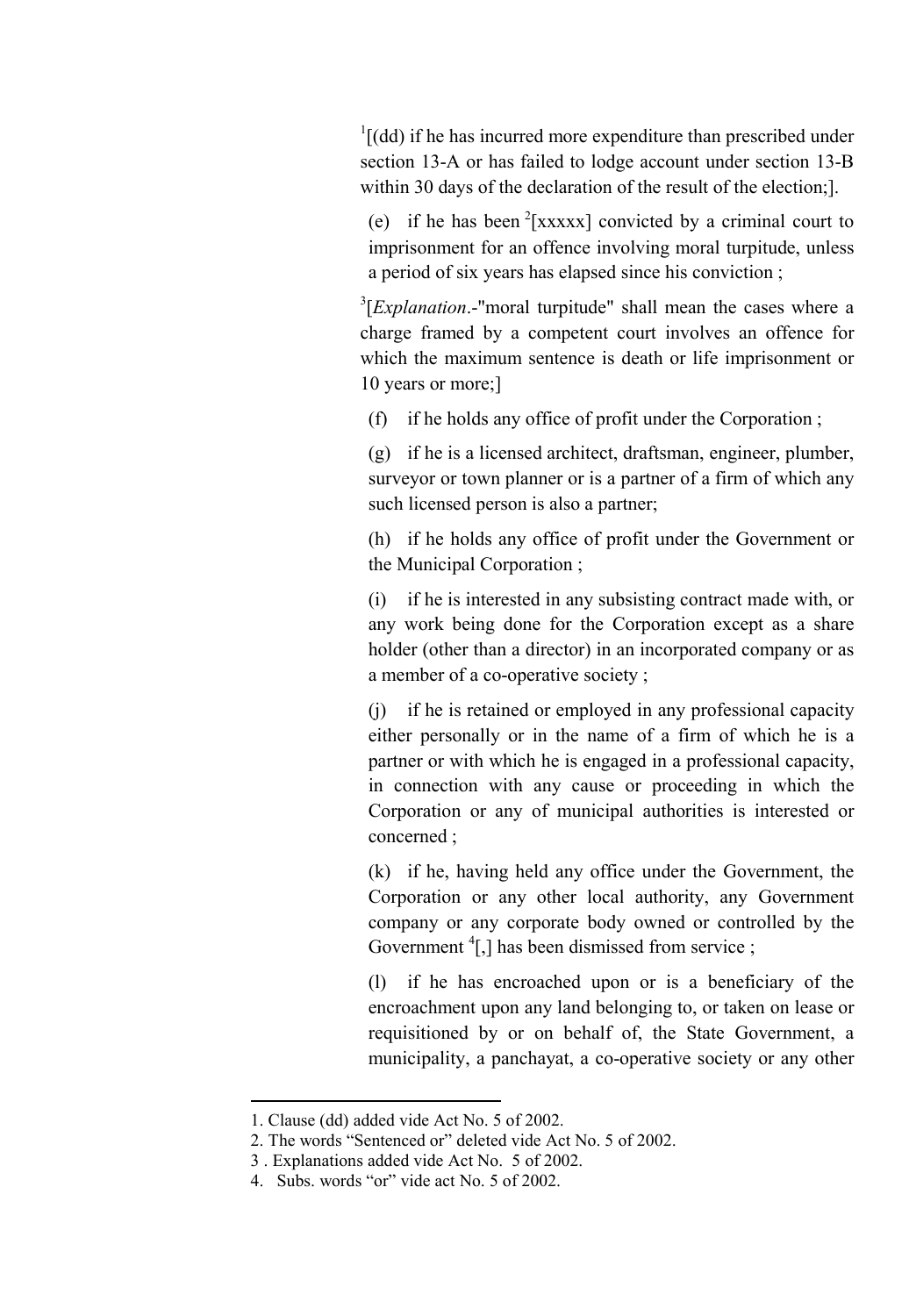local authority, unless a period of six years has elapsed since the date on which he is ejected therefrom or he ceases to be the encroacher;

Explanation.-For the purposes of this clause the expression "beneficiaries" shall include the spouse and legal heirs of the encroacher; or

(m) if he is registered as a habitual offender under the Himachal Pradesh Habitual Offenders Act, 1969 (8 of 1974);

(n) if he has been ordered to give security for good behaviour under section 110 of the Code of Criminal Procedure, 1973 (2 of 1974);

(o) if he fails to pay any arrears of any kind due to him, otherwise than as an agent, receiver, trustee or an executor to the Corporation within three months after a notice in this behalf has been served upon him ;

 $<sup>1</sup>(o-a)$  if he is a defaulter of any co-operative society.</sup>

(p) if he is in the employment or service under any panchayat or of any other local authority or co-operative society or the State Government or Central Government or any public sector undertaking under the control of the Central or the State Government.

# <sup>2</sup>  $[(q)$  XXXXXXXX :XXXXXXX

(r) if he has made any false statement or declaration in writing under this Act or the rules made thereunder...

> *Explanation*.- For the purposes of this clause the expression "service" or "employment" shall include persons appointed, engaged or employed on whole time, part time, casual, daily or contract basis.

(3) Notwithstanding anything contained in sub-sections (1) and (2) above -

> (a) a disqualification under clause (e) of sub-section (2) shall not take effect until three months have elapsed since the date of such disqualification or if within these three months an appeal or petition for revision is brought in respect of the

**.** 

<sup>1</sup> . Inserted vide Act No. 1 of 2021 dated 10.03.2021.

<sup>2.</sup> Clauses (q) and (r) added vide Act No. 5 of 2002.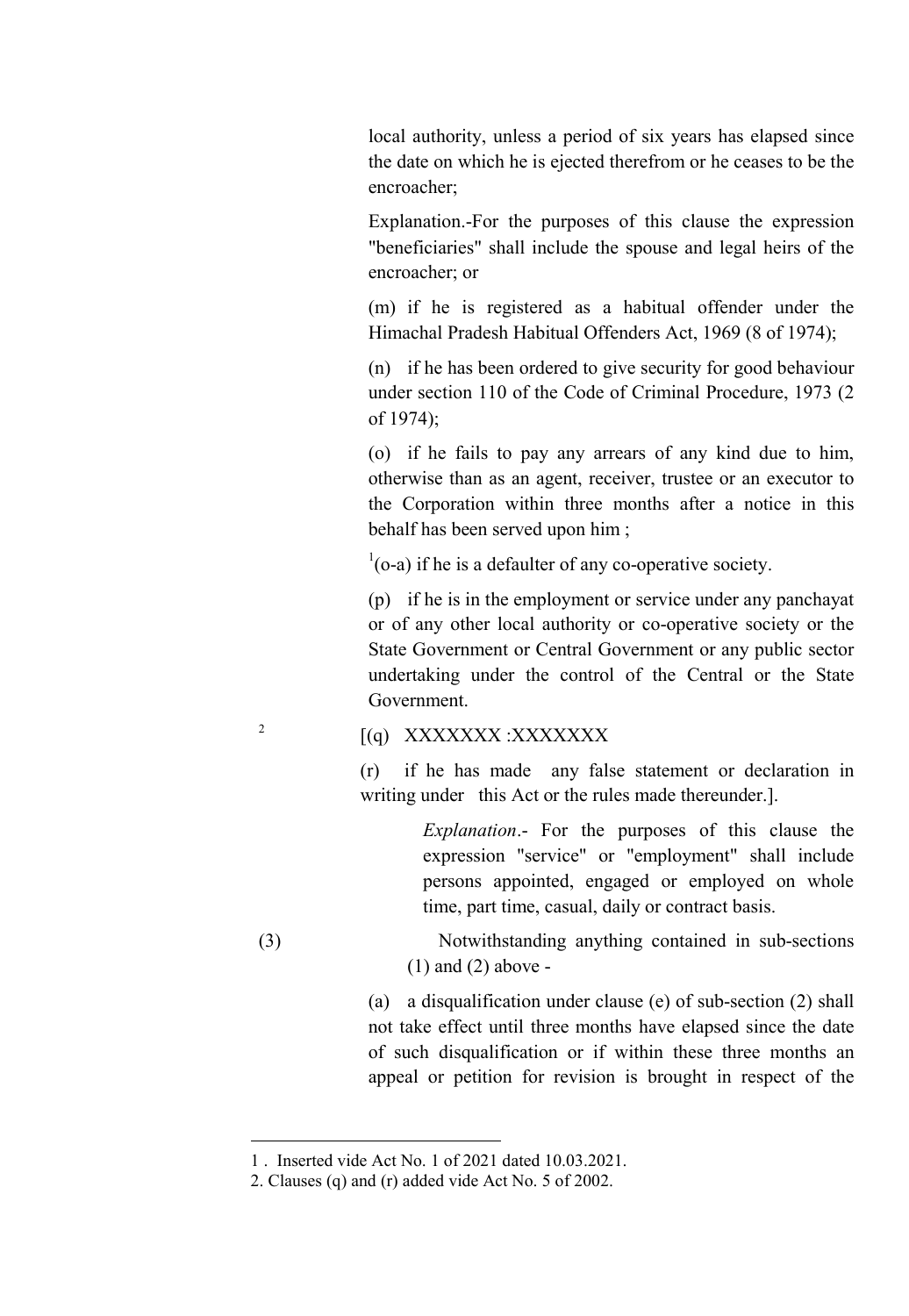conviction or sentence until that appeal or petition is disposed of ;

(b) a person shall not be deemed to have incurred any disqualification under clause (f), or clause (g) of sub-section (2) by reason only of his receiving -

(i) any pension ; or

(ii) any allowance or facility for serving as a Mayor or Deputy Mayor or as a Councillor ; or

(iii) any fee for attendance at a meeting of any committee of the Corporation ;

(c) a person shall not be deemed to have any interest in a contract or work such as is referred to in clause (i) of subsection (2) by reason only of his having a share or interest in -

(i) any lease, sale, exchange or purchase of immovable property or any agreement for the same ; or

(ii) any agreement for the loan of money or any security for the payment of money only ; or

(iii) any newspaper in which any advertisement relating to the affairs of the Corporation is inserted ; or

(iv) the sale to the Corporation or to any other municipal authority or any officer or other employee of the Corporation on behalf of the Corporation of any article in which he regularly trades or the purchase from the Corporation or from any such authority, officer or other employee on behalf of the Corporation of any article of a value in either case not exceeding five thousand rupees in the aggregate in any year during the period of the contract or work; or

(v) the letting out on hire to the Corporation or the hiring from the Corporation of any article not exceeding two thousand rupees in the aggregate in any year during the period of the contract or work ; and

(vi) any agreement or contract with the Corporation or any other municipal authority for taking water or any other thing which the Corporation may generally supply.

(4) If a person sits or votes as a Councillor of the Corporation when he is not qualified or that he is disqualified for such Councillorship, he shall be liable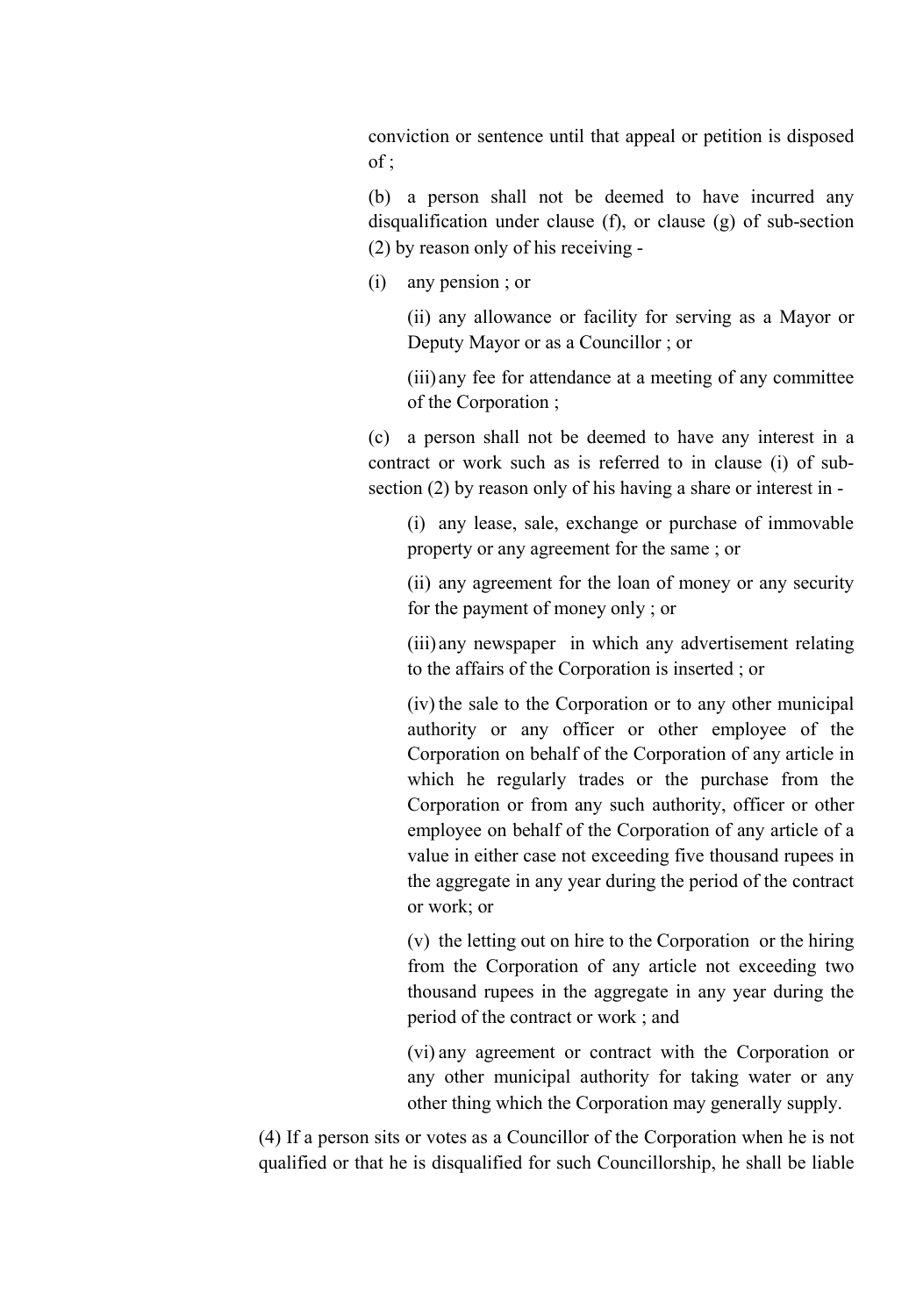in respect of each day on which he so sits or votes to a penalty of five hundred rupees to be recovered as an arrear of tax under this Act.

(5) If any question arises as to whether a Councillor of the Corporation has become subject to any of the disqualifications mentioned in sub-sections (1) and (2), the question shall be referred for the decision of such authority and in such manner as the Government may by notification provide.

(6) If a person who is chosen as a Councillor of the Corporation, becomes a Member of the House of the People, the Council of States, the State Legislative Assembly, or is or becomes member of a municipality, or an office bearer of a panchayat, then at the expiration of a period of fifteen days from the date of publication of the election result, as the case may be, within fifteen days from the date of the commencement of term of office of a Member of the House of People, the Council of State, the State Legislative Assembly or member of the municipality, or an office bearer of a panchayat, his seat in a Corporation shall become vacant, unless he has previously resigned his seat in the House of People, the Council of States, the State Legislative Assembly, the panchayat or the municipality, as the case may be.

*Explanation*.- For the purposes of sub-section (6), the expression "office bearer of the panchayat" shall have the same meaning as is assigned to it under clause (23) of section 2 of the Himachal Pradesh Panchayati Raj Act, 1994 (4 of 1994).

<sup>1,4</sup>8A. Disqualification on the ground of defection.—(1) The election to the Corporation shall be held on the basis of party symbols of political parties and free symbols in the manner as may be prescribed.

(2) A person shall be disqualified for being a Councillor of the Corporation,—

(a) if he has voluntarily given up his membership of such political party; or (b) if he votes or abstains from voting in such meeting of the Corporation contrary to any direction issued by the political party to which he belongs or by an authorised person of such political party in this behalf, without obtaining, in either case, the prior permission of such political party,

or authorised person and such voting or abstention has not been condoned by such political party or authorised person of such political party within fifteen days from the date of such voting or abstention.

Explanation.—For the purposes of this section a Councillor of a Corporation shall deemed to belong to the political party, if he was set up as a contesting candidate for election by such political party.

<sup>1</sup> Inserted vide Act No.1 of 2021 dated 10.03.2021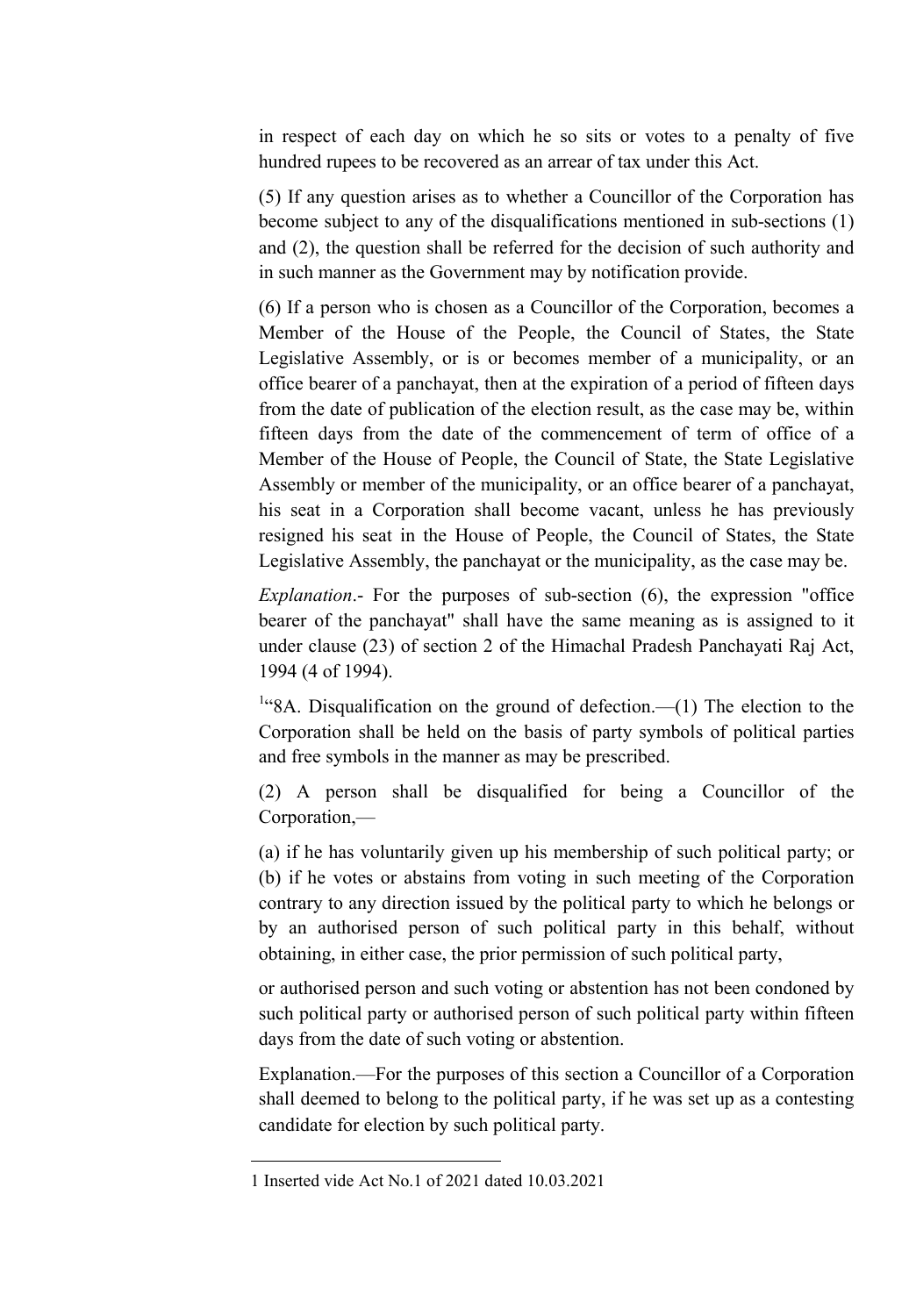(3) A Councillor of a Corporation who has been elected on a free symbol as such shall be disqualified for being a member of the Corporation if he joins any political party after such election.

8B. Disqualification on ground of defection not to apply in case of merger.— (1) A Councillor of a Corporation shall not be disqualified under section 8A, where his original political party merges with another political party and he claims that he and any other members of his original political party,—

(a) have become members of such other political party or, as the case may be, of a new political party formed by such merger; or

(b) have not accepted the merger and opted to function as a separate group; and from the time of such merger, such other political party or new political party or group, as the case may be, shall be deemed to be the political party to which he belongs for the purposes of section 8A and to be his original political party for the purposes of this sub-section.

(2) For the purposes of sub-section (1), the merger of the original political party of a Councillor of a Corporation shall be deemed to have taken place if, and only if, not less than two-third of the members of the original party concerned in the Corporation have agreed to such merger.

8C. Decision on questions as to disqualification on ground of defection.— If any question arises as to whether a Councillor of a Corporation has become subject to disqualification under section 8A, the question shall be referred to the Government by the Commissioner of the Corporation through Director Urban Development Department. The Government may authorise an officer not below the rank of Deputy Commissioner to decide the question of disqualification on the ground of defection for the purpose of section 8A. The decision of such authorised officer shall be final.".

9. Election to the Corporation.- (1) The superintendence, direction and control of the preparation of electoral rolls, delimitation of wards, reservation and allotment of seats by rotation for, and the conduct of all elections of the Corporation, shall be vested in the State Election Commission.

(2) The Government as well as the Corporation shall, when so requested by the State Election Commission, make available to the Commission such staff <sup>1</sup>[material and monetary resources] as may be necessary for the discharge of the functions conferred on the State Election Commission by sub-section (1).

(3) The Commission shall frame its own rules and lay down its own procedure.

<sup>1.</sup> Ins. Vide Act No. 5 of 2002.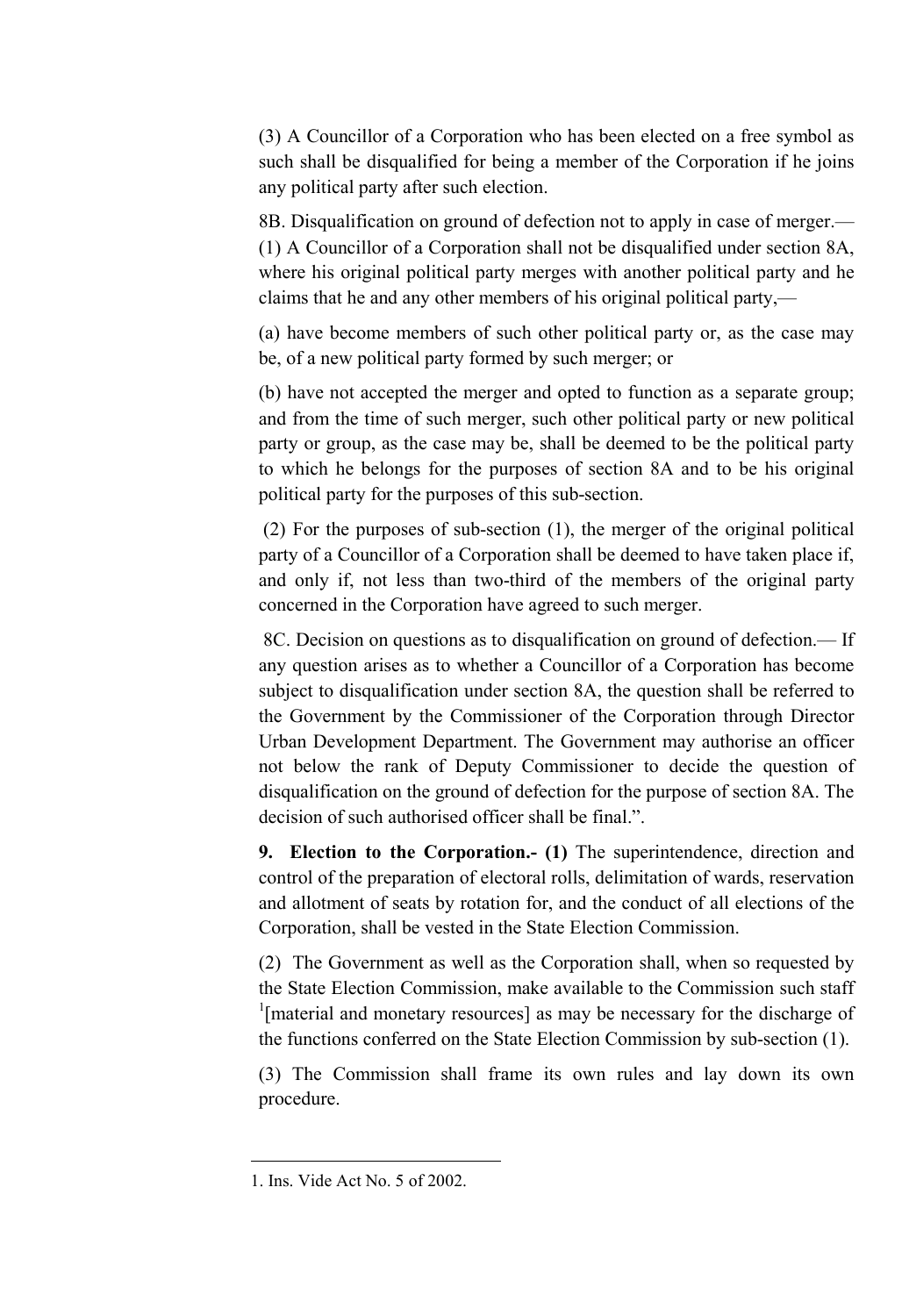$1$ [9-A. Requisitioning of premises, vehicles etc. for election purposes.- (1) If it appears to the State Government that in relation to the Municipal Corporation,-

> (a) any premises are needed or are likely to be needed for the purpose of being used as a polling station or for the storage of ballot boxes after a poll has been taken, or

> (b) any vehicle, vessel or animal is needed or is likely to be needed for the purpose of transport of ballot boxes to or from any polling station, or transport of members of the police force for maintaining order during the conduct of such election, or transport of any officer or other person for performance of any duties in connection with such election, the State Government, may by order in writing, requisition such premises, or such vehicle, vessel or animal, as the case may be, and may make such further orders as may appear to it to be necessary or expedient in connection with the requisitioning :

Provided that no vehicle, vessel or animal which is being lawfully used by a candidate or his agent for any purpose connected with the election of such candidate shall be requisitioned under this sub-section until the completion of the poll at such election.

(2) The requisition shall be effected by an order in writing addressed to the person deemed by the State Government to be the owner or person in possession of the property and such order shall be served in the prescribed manner on the person to whom it is addressed.

(3) Whenever any property is requisitioned under sub-section (1), the period of such requisition shall not extend beyond the period for which such property is required for any of the purposes mentioned in that sub-section.

(4) In this section,-

 $\overline{a}$ 

(a) "premises" means any land, building or part of building and includes a hut, shed or other structure or any part thereof ; and

(b) "vehicle" means any vehicle used or capable of being used for the purpose of road transport, whether propelled by mechanical power or otherwise.

9-B. Payment of compensation.- (1) Whenever in pursuance of section 9-A. the State Government requisitions any premises, there shall be paid to the

<sup>1.</sup> Sections 9-A to 9-E ins. vide Act No. 5 of 2002.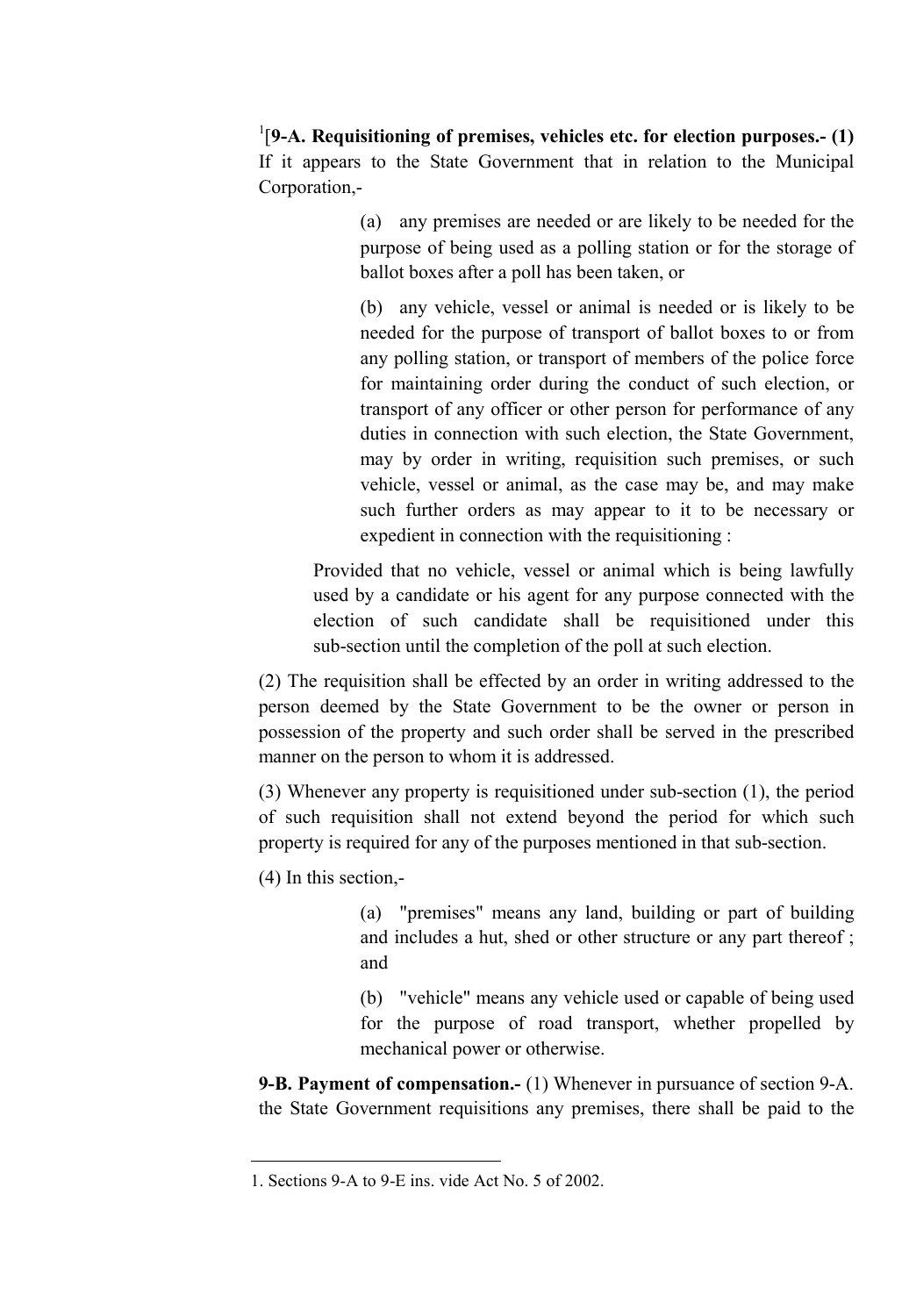persons interested compensation the amount of which shall be determined by taking into consideration the following, namely:-

> (i) the rent payable in respect of the premises or if no rent is so payable, the rent payable for similar premises in the locality ;

> (ii) if in consequence of the requisition of the premises the person interested is compelled to change his residence or place of business, the reasonable expenses (if any) incidental to such change:

Provided that where any person interested being aggrieved by the amount of compensation so determined makes an application within the prescribed time to the State Government for referring the matter to an arbitrator, the amount of compensation, to be paid shall be such as the arbitrator appointed in this behalf by the State Government may determine:

Provided further that where there is any dispute as to the title to receive the compensation or as to the apportionment of the amount of compensation, it shall be referred by the State Government to an arbitrator appointed in this behalf by the State Government for determination, and shall be determined in accordance with the decision of such arbitrator.

*Explanation*.- In this sub-section, the expression "person interested" means the person who was in actual possession of the premises requisitioned under section 9-A immediately before the requisition, or where no person was in such actual possession, the owner of such premises.

(2) Whenever in pursuance of section 9-A, the State Government requisitions any vehicle, vessel or animal, there shall be paid to the owner thereof compensation the amount of which shall be determined by the State Government on the basis of the fares or rates prevailing in the locality for the hire of such vehicle, vessel or animal :

Provided that where the owner of such vehicle, vessel or animal being aggrieved by the amount of compensation so determined make an application within the prescribed time to the State Government for referring the matter to an arbitrator, the amount of compensation to be paid shall be such as the arbitrator appointed in this behalf by the State Government may determine:

Provided further that where immediately before the requisitioning the vehicle or vessel was by virtue of hire-purchase agreement in the possession of a person other than the owner, the amount determined under this sub-section as the total compensation payable in respect of the requisition shall be apportioned between that person and the owner in such manner as they may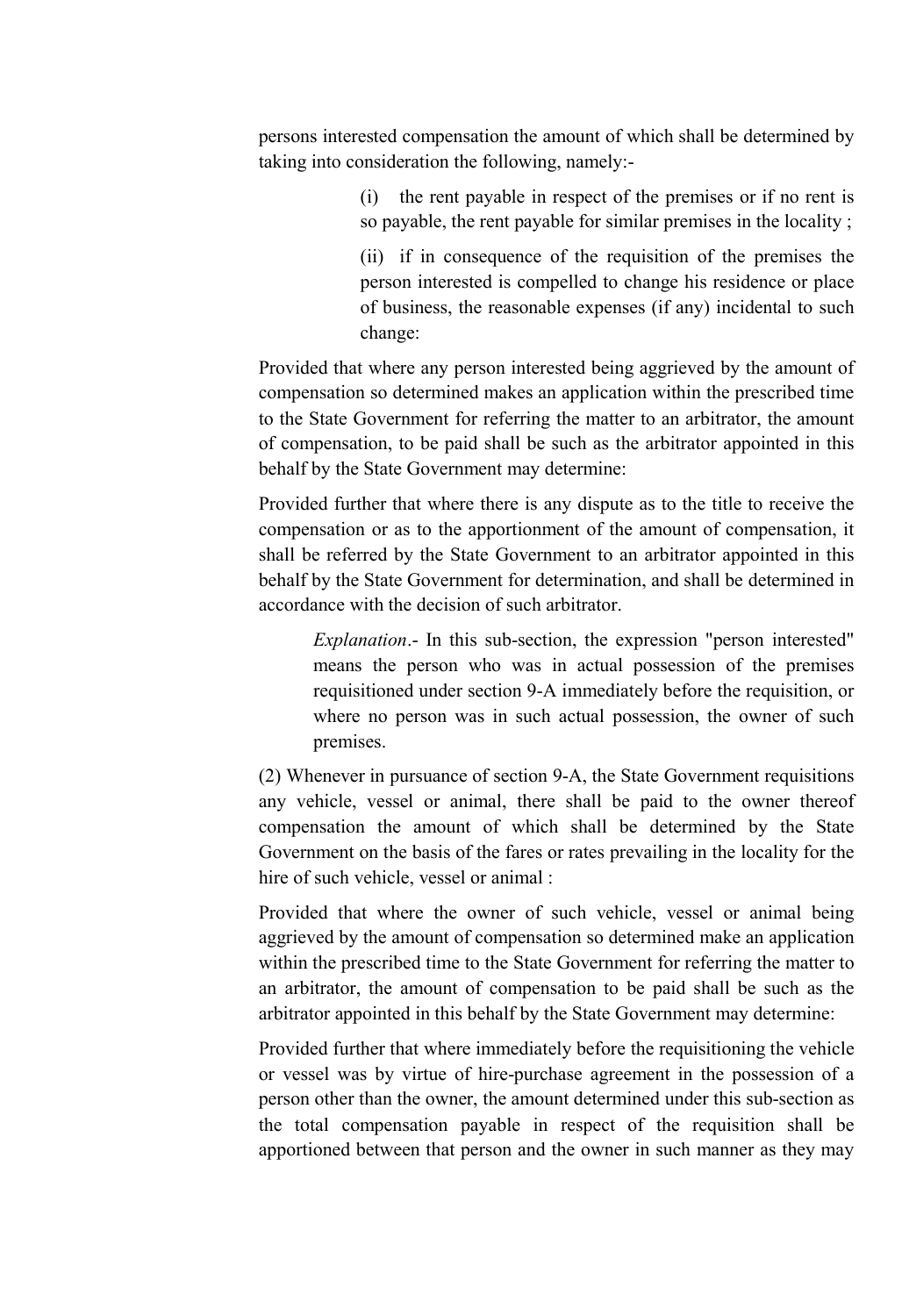agree upon, and in default of agreement, in such manner as an arbitrator appointed by the State Government in this behalf may decide.

9-C. Release of premises from requisition.- (1) When any premises requisitioned under section 9-A are to be released from requisition, the possession thereof shall be delivered to the person from whom possession was taken at the time when the premises were requisitioned, or if there were no such person, to the person deemed by the State Government to be the owner of such premises, and such delivery of possession shall be a full discharge of the State Government from all liabilities in respect of such delivery, but shall not prejudice any rights in respect of the premises which any other person may be entitled by due process of law to enforce against the person to whom possession of the premises is so delivered.

(2) Where the person to whom the possession of any premises requisitioned under section 9-A is to be given under sub-section (1) cannot be found or is not readily ascertainable or has no agent or any other person empowered to accept delivery on his behalf, the State Government shall cause a notice declaring that such premises are released from requisition to be affixed on some conspicuous part of such premises and publish the notice in the Official Gazette.

(3) When a notice referred to in sub-section (2) is published in the Official Gazette, the premises specified in such notice shall cease to be subject to requisition on and from the date of such publication and be deemed to have been delivered to the person entitled to possession thereof ; and the State Government shall not be liable for any compensation or other claim in respect of such premises for any period after the said date.

9-D. Delegation of functions of the State Government with regard to requisitioning.- The State Government may, by notification in the Official Gazette, direct that any powers conferred or any duty imposed on it by any of the provisions of sections 9-A to 9-C shall, under such conditions, if any, as may be specified in the direction, be exercised or discharged by such officer or class of officers as may be so specified.

9-E. Deputation of staff and punishment on breach of official duty.-(1) The State Government shall depute staff from Government or Semi Government Organisations of the State Government for the conduct of all elections to the Municipal Corporation and the officers or staff employed in connection with the preparation, revision and correction of the electoral rolls for, and the conduct of all elections shall be deemed to be on deputation with the State Election Commission for the period during which they are so employed and such officers and staff shall, during that period, be subject to the control, superintendence and discipline of the State Election Commission.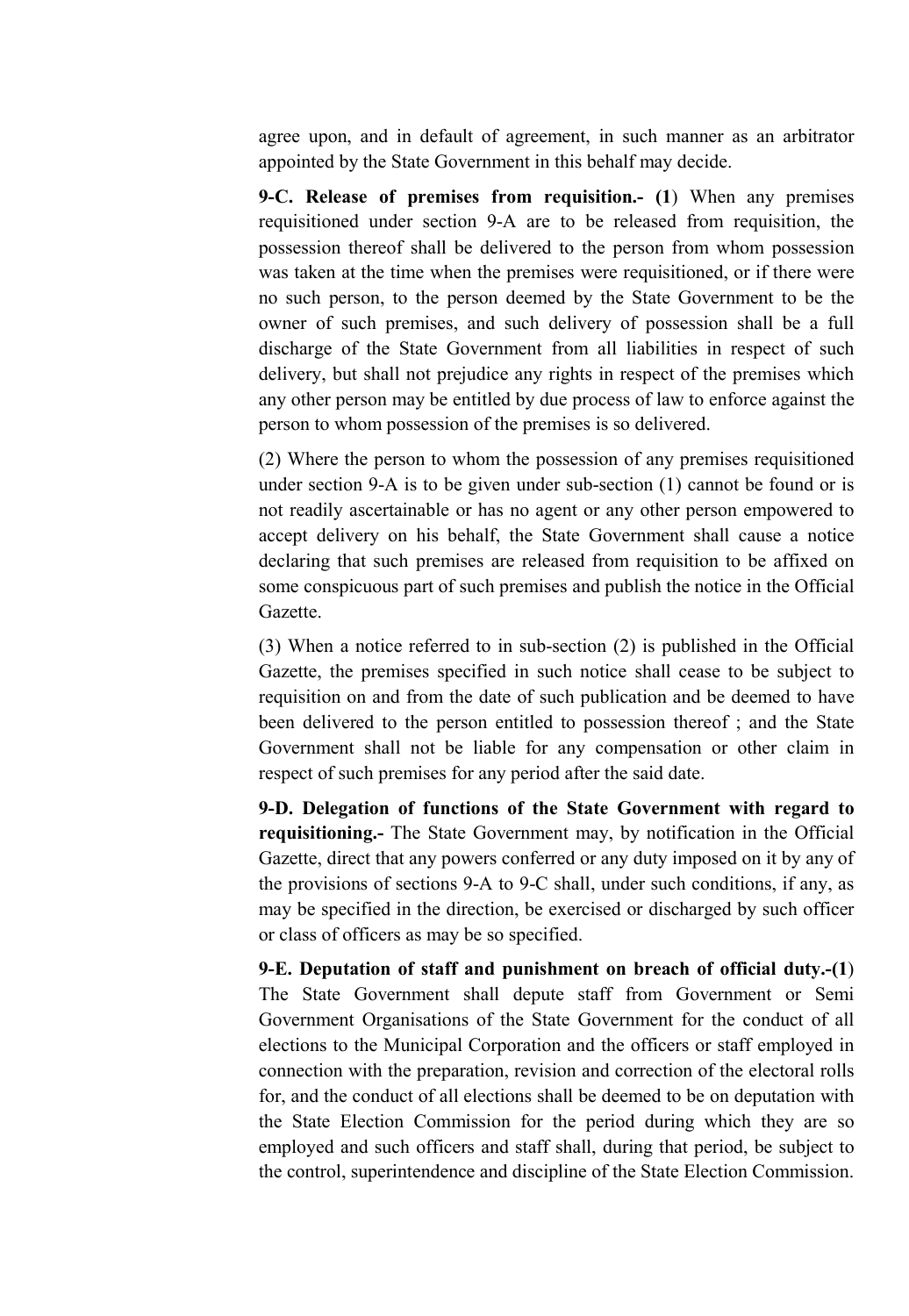(2) If any person deputed on election duty under sub-section (1) disobeys any orders issued by an officer appointed to conduct the election under this Act regarding the performance of an election duty or deliberately abstains himself from duty or contravenes any provision of this Act and the rules made thereunder, he shall be punishable with fine which may extend to five hundred rupees.]

10. Reservation of seats of Councillors. (1) Seats shall be reserved in the Corporation,-

- (a) for the Scheduled Castes ; and
- (b) for the Scheduled Tribes ;

and the number of seats so reserved shall bear as nearly as may be same proportion to the total number of seats to be filled by direct election in the Corporation as the population of the Scheduled Castes and the Scheduled Tribes in the municipal area bears to the total population of the municipal area:

Provided that in case no reservation of seats is possible as aforesaid due to small population of the Scheduled Castes or the Scheduled Tribes and the population of Scheduled Castes or of the Scheduled Tribes in the municipal area is at least five per cent of the total population of the municipal area, one seat shall be reserved for the Scheduled Castes, or the Scheduled Tribes, as the case may be, in such a Corporation:

Provided further that where there is no eligible candidate belonging to the Scheduled Castes, or the Scheduled Tribes, as the case may be, to be elected as a member of the Corporation, no seat shall be reserved for Scheduled Castes, or Scheduled Tribes, as the case may be:

Provided further that in non-tribal areas where there is Scheduled Tribes population in a municipal area, seats shall be reserved for such members of the Scheduled Tribes within the reservation provided for the members of the Scheduled Castes and the determination of seats to be reserved amongst the Scheduled Castes and Scheduled Tribes shall be in proportion to their population in that municipal area.

*Explanation. -* The expression "non-tribal area" for the purpose of this proviso shall mean the areas other than the Scheduled Areas specified in relation to the State of Himachal Pradesh.

(2) One-half out of the total number of seats, reserved under sub-section (1), shall be reserved for women belonging to the Scheduled Castes or, as the case may be, the Scheduled Tribes.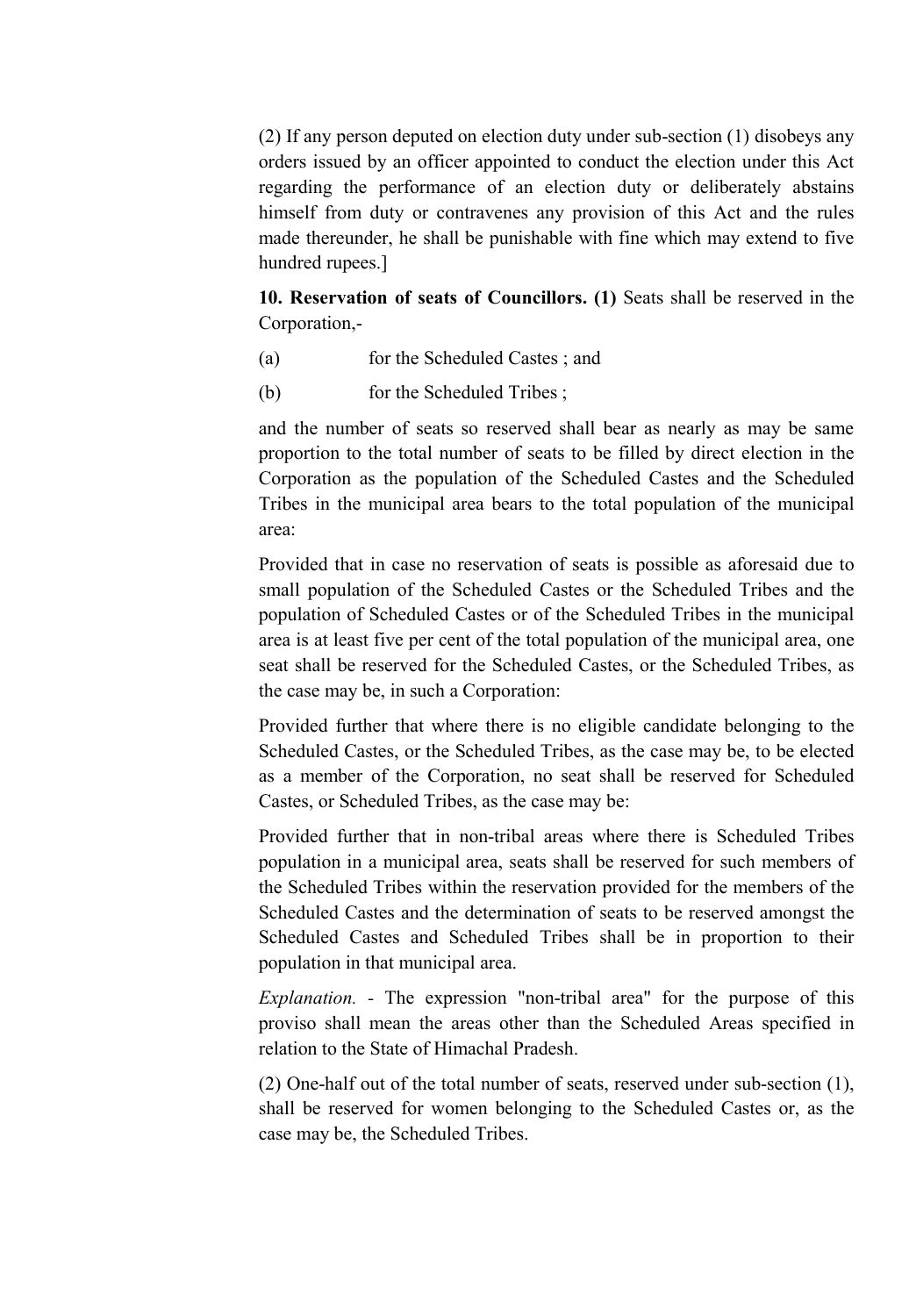(3) One-half (including the number of seats reserved for women belonging to the Scheduled Castes and Scheduled Tribes) of the total number of seats to be filled by direct election shall be reserved for women.

(4) The State Government may, by general or special order, reserve such number of seats for persons belonging to Backward Classes in a Corporation, not exceeding the proportion to the total number of seats to be filled by direct election in the Corporation as the population of the persons belonging to Backward Classes in that municipal area bears to the total population of that area and may further reserve not less than one half of the total seats reserved under this sub-section for women belonging to Backward Classes.

(5) The seats reserved under sub-sections (1), (2), (3) and (4) shall be allotted by rotation to different constituencies in the municipal area in such manner as may be prescribed.

(6) The reservation of seats under sub-section (1), shall cease to have effect on the expiration of the period specified in article 334 of the Constitution of India.

(7) The reservation of seats under sub-sections (1) and (4) shall be reviewed after every decennial census.

(8) The reservation of seats under this section shall be given effect to through a notification issued, at the time of each election, by the State Government.

11. Right to vote.- (1) For every municipal area there shall be a list of voters which shall be prepared in accordance with the provisions of this Act and the rules made thereunder.

(2) Every person who is qualified to be registered in Legislative Assembly roll relatable to the municipal area or whose name is entered therein and ordinarily resident within the municipal area shall be entitled to be registered in the list of voters of that municipal area:

Provided that no person shall be entitled to be registered in the list of voters for more than one ward of the municipal area.

*Explanation-*I*.-* The expression "ordinarily resident" shall have the meaning assigned to it in section 20 of the Representation of the People Act, 1950 (43 of 1951) subject to the modification, that reference to "constituency" therein will be construed as reference to "municipal area".

*Explanation-*II.- A person shall be disqualified for registration in the list of voters of the municipal area if he is disqualified for the registration in the Legislative Assembly roll.

12. Filling of casual vacancies.- (1) Whenever a vacancy occurring by death, resignation or removal, or by vacation of a seat for any other reason,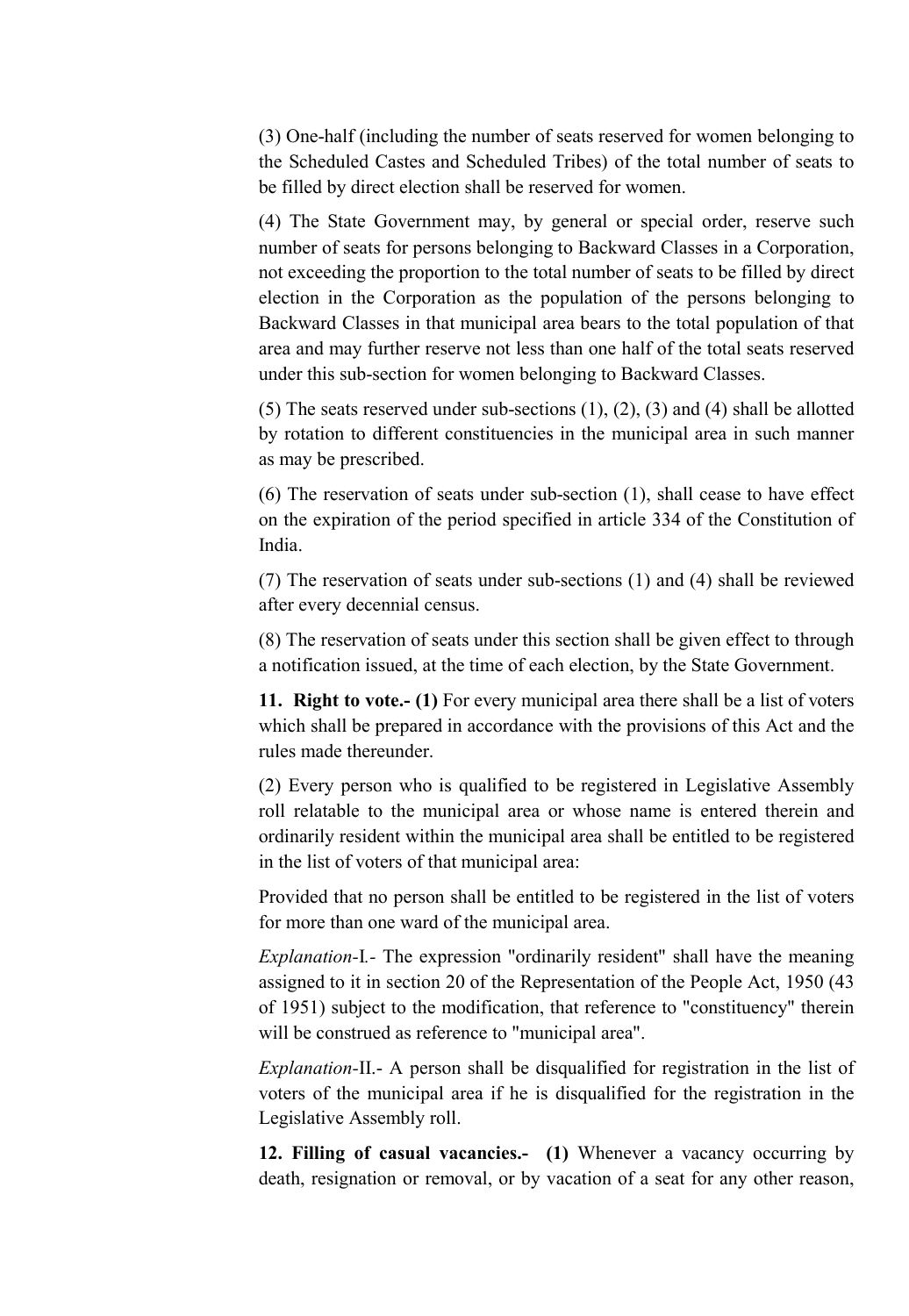the vacancy shall be filled within six months of the occurrence of such vacancy :

Provided that no election shall be held to fill a casual vacancy occurring within six months prior to the holding of a general election.

(2) Every person elected or nominated to fill a casual vacancy shall be elected or nominated to serve for the remainder of his predecessor's term of office.

(3) If the vacancy be a vacancy reserved for any category, the vacancy will be filled from the same category.

13. Publication of results of elections.- The names of all persons elected as Councillors shall, as soon as may be after such election be published by the State Election Commission in the Official Gazette :

Provided that the names of all the Councillors elected at a general election shall be so published as far as possible simultaneously.

<sup>1</sup>[13-A. Account of election expenses and maximum <sup>2</sup>[limit] thereof.- (1) Every candidate at an election shall, either himself or by his election agent,  $3$ [or by any other person with his authority, consent or knowledge] keep a separate and correct account of all expenditure in connection with the election incurred or authorised by him or by his election agent <sup>4</sup>[or by any other person with his authority, consent or knowledge] between the date on which he has been nominated and the date of declaration of the result thereof, both dates inclusive.

(2) The account shall contain such particulars, as may be prescribed by the State Government in consultation with the State Election Commission.

(3) The total of the said expenditure shall not exceed such amount as may be prescribed by the State Government in consultation with the State Election Commission.

13-B. Lodging of account .- Every contesting candidate at an election shall, within thirty days from the date of election of the returned candidate or, if there are more than one returned candidates at the election and the dates of their election are different, the later of those of those two dates lodge with the officer, as may be appointed by the State Election Commission, an account of his election expenses which shall be a true copy of the account kept by

1

<sup>1.</sup> Sections 13-A and 13-B ins. by Act No. 12 of 1995 w.e.f. 1-8-1995.

<sup>2.</sup> Ins. Vide Act No. 5 of 2002.

<sup>3</sup> . Ins. Vide Act No. 5 of 2002.

<sup>4.</sup> Ins. Vide Act No. 5 of 2002.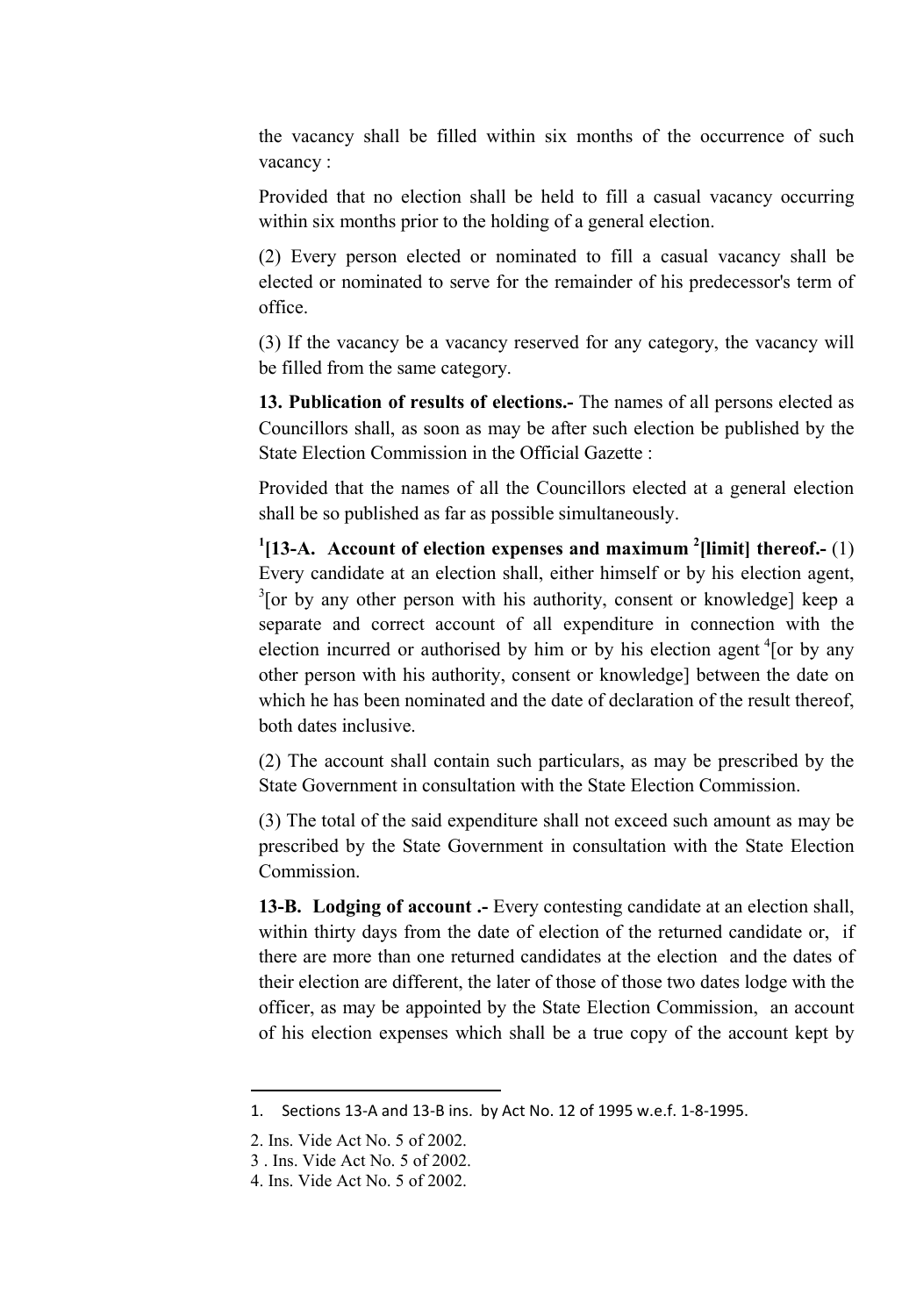him or by his election agent  $1$ [or by any other person with his authority, consent or knowledge] under section 13-A.]

14. Election petitions.- (1) No election of a Councillor shall be called in question except by an election petition presented to the [Divisional Commissioner], having jurisdiction over that municipal area hereinafter in this Chapter referred to as the prescribed authority within thirty days from the date of the publication of the result of the election under section 13.

(2) An election petition calling in question any such election may be presented on one or more of the grounds specified in section 16, by any candidate at such election or by any elector of the ward concerned.

(3) petitioner shall join as respondents to his petition all the candidates at his election.

(4) An election petition-

(a) shall contain a concise statement of the material facts on which the petitioner relies;

(b) shall, with sufficient particulars, set forth the ground or grounds on which the election is called in question ; and

(c) shall be signed by the petitioner and verified in the manner laid down in the Code of Civil Procedure, 1908 (5 of 1908), for the verification of pleadings.

 $2$ [14-A. Parties to the petition.- A petitioner shall join as respondents to his petition,-

> (a) where the petitioner, in addition to claiming declaration that the election of all or any of the returned candidates is void, claims a further declaration that he himself or any other candidate has been duly elected, all the contesting candidates other than the petitioner, and where no such further declaration is claimed, all the returned candidates ; and

> (b) any other candidate against whom allegations of any corrupt practice are made in the petition.].

15. Relief that may be claimed by the petitioner.- A petitioner may claim-

(a) a declaration that the election of all or any of the returned candidates is void ; and

**.** 

<sup>1.</sup> Ins. Vide Act No. 5 of 2002.

<sup>2.</sup> Section 14-A Ins. Vide Act No. 5 of 2002.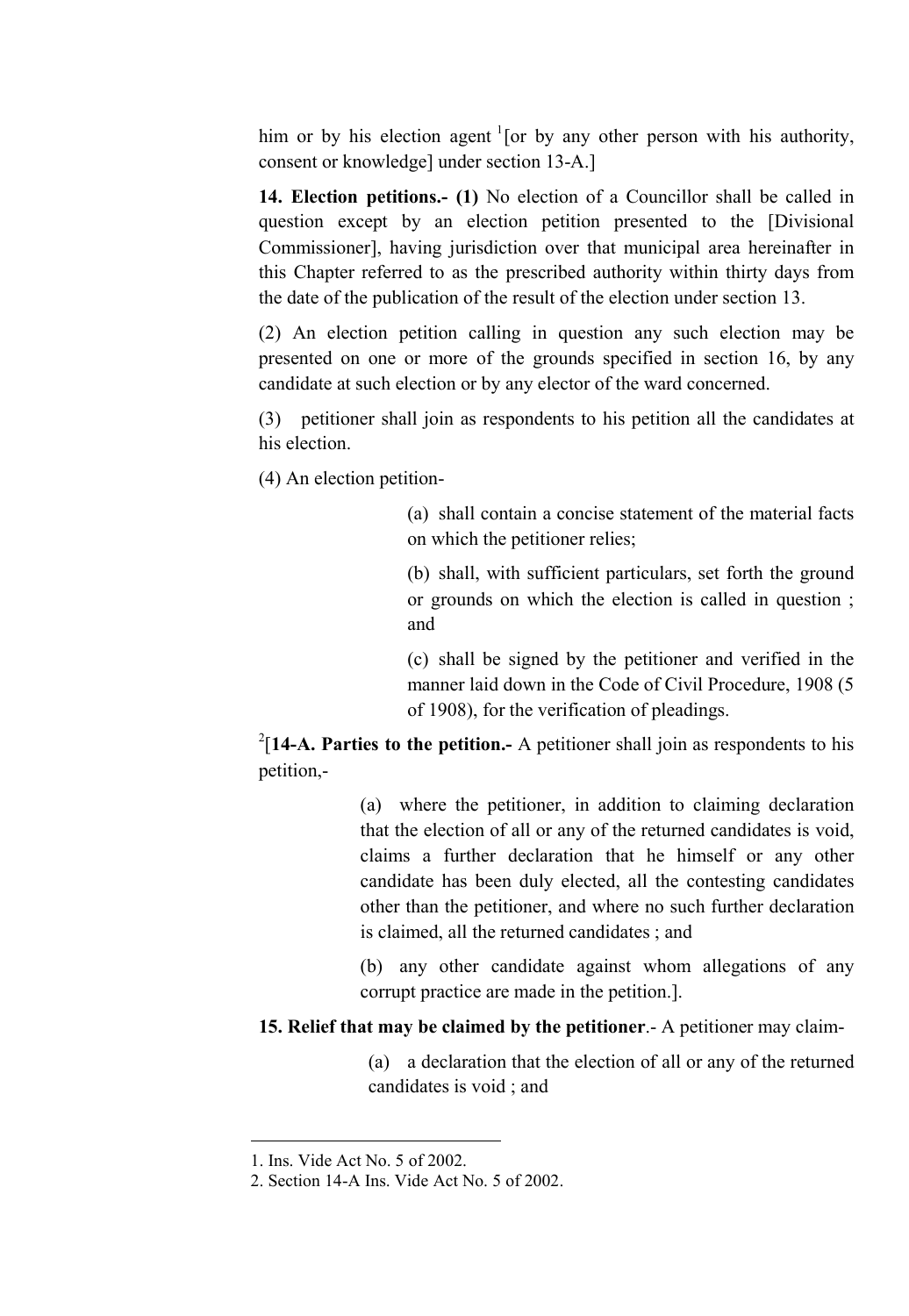(b) in addition thereto, a further declaration that he himself or any other candidate has been duly elected.

*Explanation.* - The expression "returned candidate" means a candidate whose name has been published in the Official Gazette, under section 13.

16. Grounds for declaring election to be void.- (1)Subject to the provisions of sub-section (2), if the prescribed authority is of the opinion -

> (a) that on the date of his election a returned candidate was not qualified or was disqualified, to be chosen as a Councillor; or

> (b) that any corrupt practice has been committed by a returned candidate or his agent or by any other person with the consent of a returned candidate or his agent ; or

> (c) that any nomination paper has been committed by a returned candidate or his agent or by any other person with the consent of a returned candidate or his agent ; or

> (d) that the result of the election in so far as it concerns, a returned candidate has been materially affected -

(i) by the improper acceptance of any nomination; or

(ii) by any corrupt practice committed in the interest of the returned candidate by a person other than the candidate or his agent or a person acting with the consent of such candidate or agent ; or

(iii) by the improper acceptance or refusal of any vote or reception of any vote which is void ; or

(iv) by the non-compliance with the provisions of this Act or any rules or orders made thereunder,

prescribed authority shall declare the election of the returned candidate to be void.

(2) If in the opinion of the prescribed authority, a returned candidate or any of his agents, has been alleged to be guilty of any corrupt practice, but the prescribed authority is satisfied -

> (a) that no such corrupt practice was committed at the election by the candidate, or such corrupt practice was committed contrary to the orders, and without the consent of the candidate ;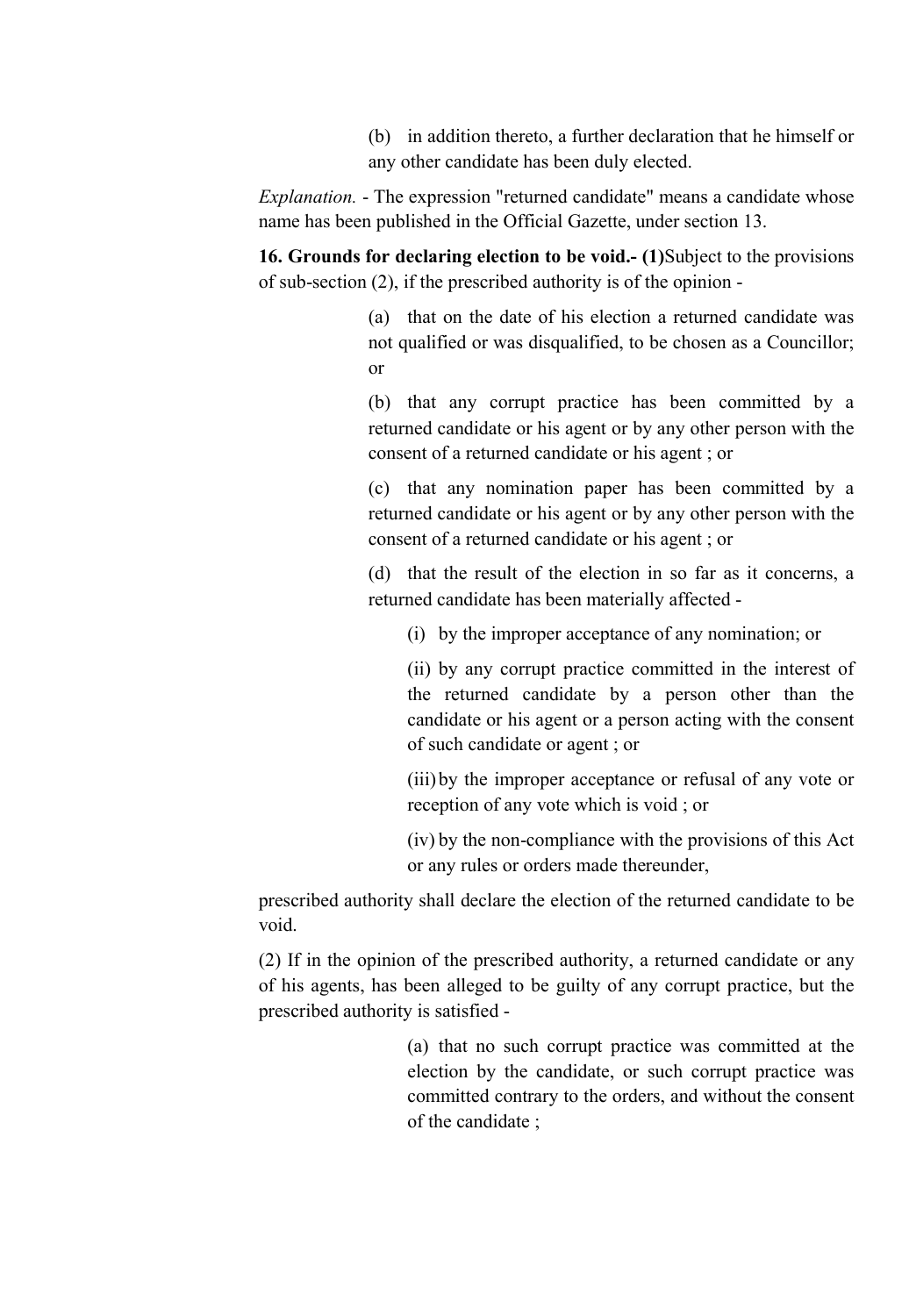(b) that the candidate took all reasonable means for preventing the commission of corrupt practices at the election; and

(c) that in all other respects the election was free from any corrupt practice on the part of the candidate or any of his agents,

the prescribed authority may decide that the election of the returned candidate is not void.

17. Procedure to be followed by the prescribed authority.- The procedure provided in the Code of Civil Procedure, 1908 (5 of 1908), in regard to suits shall be followed by the prescribed authority in the trial and disposal of an election petition under this Act.

18. Decision of prescribed authority.- Subject to the provisions of this Act and of any rules made thereunder, every election petition shall be decided by the prescribed authority within a period of six months from the date of its presentation under section 14, and at the conclusion of the hearing of an election petition, the prescribed authority shall make an order -

(a) dismissing the election petition ; or

(b) declaring the election of all or any of the returned candidates to be void ; or

(c) declaring the election of all or any of the returned candidates to be void and the petitioner and any other candidate to have been duly elected.

(2) If any person who has filed an election petition has, in addition to calling in question the election of the returned candidate, claimed declaration that he himself or any other candidate has been duly elected and the prescribed authority is of opinion -

> (a) that in fact the petitioner or such other candidate received a majority of the valid votes ; or

> (b) that but for the vote obtained by the returned candidate, the petitioner or such other candidate would have obtained a majority of the valid votes,

the prescribed authority shall after declaring the election of the returned candidate to be void, declare the petitioner or such other candidate, as the case may be, to have been duly elected.

19. Procedure in case of equality of votes. - If during the hearing of an election petition it appears that there is an equality of votes between any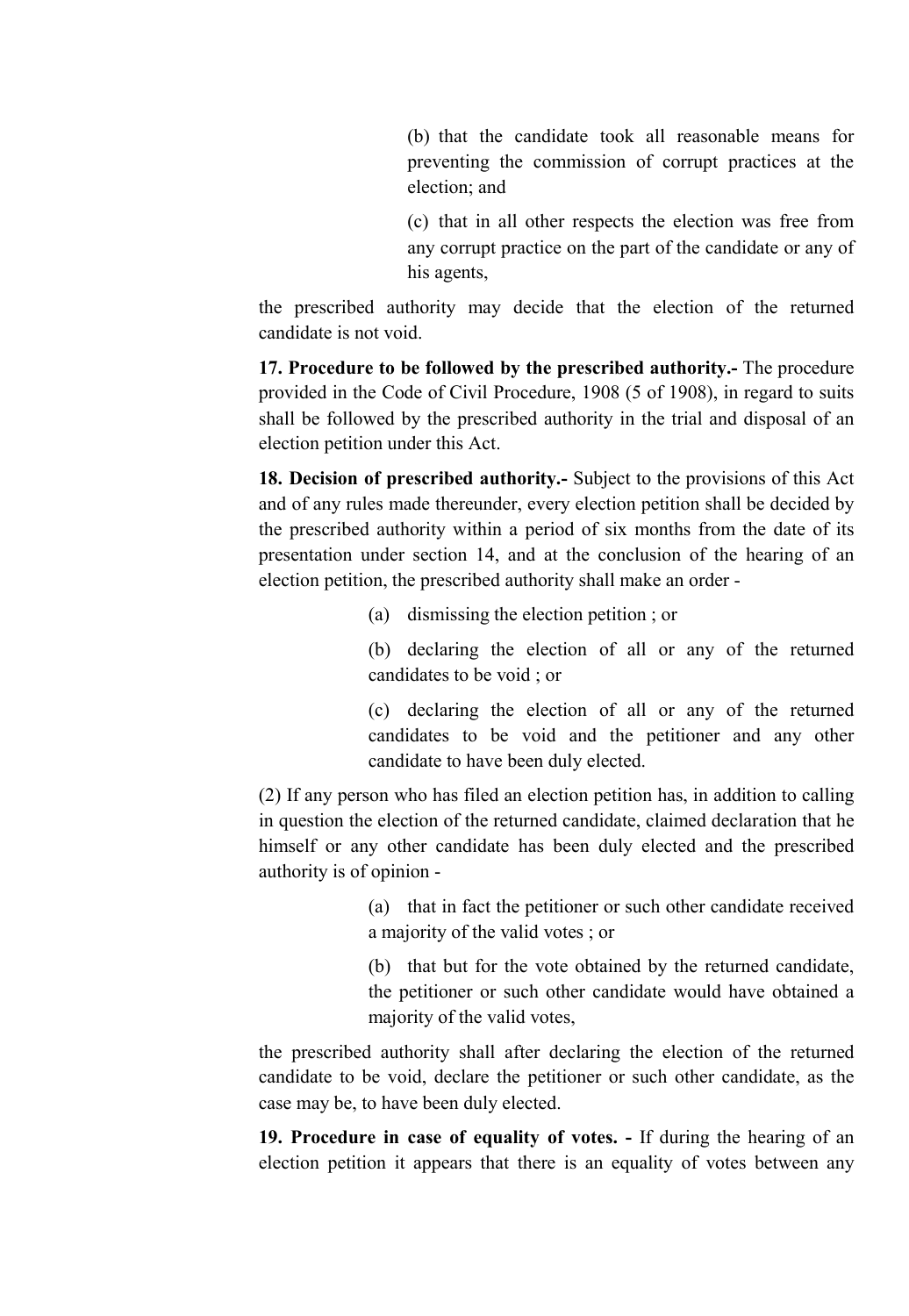candidate at the election and that the addition of a vote would entitle any of those candidate to be declared elected, then the prescribed authority shall decide between them by lot and proceed as if the one on whom the lot falls had received an additional vote.

20. Finality of decision.- (1) Save as otherwise provided, an order of the prescribed authority on an election petition shall be final.

(2) An election of a Councillor not called in question in accordance with the foregoing provisions shall be deemed to be a good and valid election.

(3) Any person aggrieved by the order of the prescribed authority may file an appeal to the  $(1)$ [Financial Commissioner (Appeal) to the Government of Himachal Pradesh or such other officers, as may be authorised, by notification, by the State Government in consultation with the State Election Commission], within a period of thirty days from the date of the order and he shall hear and dispose of the appeal within a period of ninety days.

21. Corrupt practices. - The following shall be deemed to be corrupt practices, namely:-

> (1) Bribery as defined in sub-section (1) of section 123 of the Representation of the People Act, 1951 (43 of 1951);

> (2) Undue influence as defined in sub-section (2) of the said section;

<sup>1.</sup> Subs. for the word "Director" vide Act No. 5 of 2002.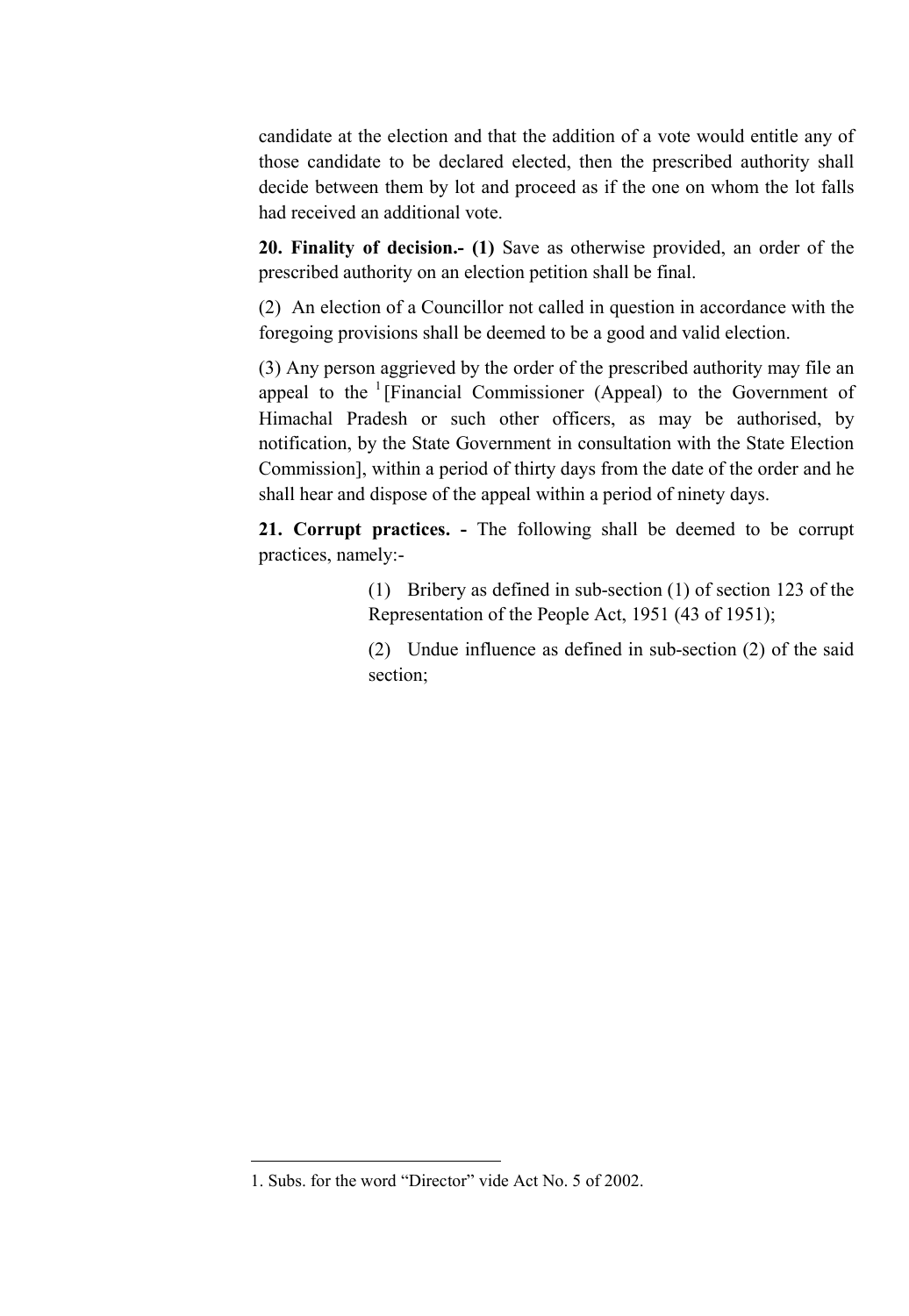(3) An appeal by a candidate or his agent or by any other person with the consent of the candidate or his election agent to vote or refrain from voting on grounds of caste, race, community or religion or the use of or appeal to, religious symbols or, the use of or appeal to, national symbols such as the national flag or the national emblem, for the furtherance of the prospects of that candidate's election;

(4) The publication by a candidate or his agent or by any other person with the consent of the candidate or his election agent of any statement of fact which is false, and which he either believes to be false or does not believe to be true, in relation to the personal character or conduct of any candidate, or in relation to the candidature, or withdrawal from contest of any candidate being a statement reasonably calculated to prejudice the prospects of that candidate's election;

 $\frac{1}{4}$ [(4-A) The promotion of, or attempt to promote, feelings of enmity or hatred between different classes of citizen of India on grounds of religion, race, caste, community or language, by a candidate or his agent or any other person with the consent of candidate or his agent for the furtherance of the prospects of the election of that candidate or for prejudicially affecting the election of any candidate.]; and

(5) The hiring or procuring, whether on payment or otherwise, of any vehicle or vessel by a candidate or his agent or by any other person with the consent of the candidate or his election agent for conveyance of any elector (other than the candidate himself, and the members of his family or his agent) to or from any polling station provided in accordance with the rules made under this Act:

 $2 \left[ (5-A) \right]$  the incurring, or authorising, of expenditure in contravention of section 13-A.]

Provided that the hiring of a vehicle or vessel by an elector or by several electors at their joint cost for the purpose of conveying him or them to or from any such polling station shall not be deemed to be a corrupt practice under this clause, if the vehicle or vessel so hired is a vehicle or vessel not propelled by mechanical powers:

<sup>1.</sup> Subs. Section (4-A) ins. Vide Act No. 5 of 2002.

<sup>2.</sup> Subs. Section (5-A) added vide Act No. 12 of 1995 w.e.f. 1-8-1995.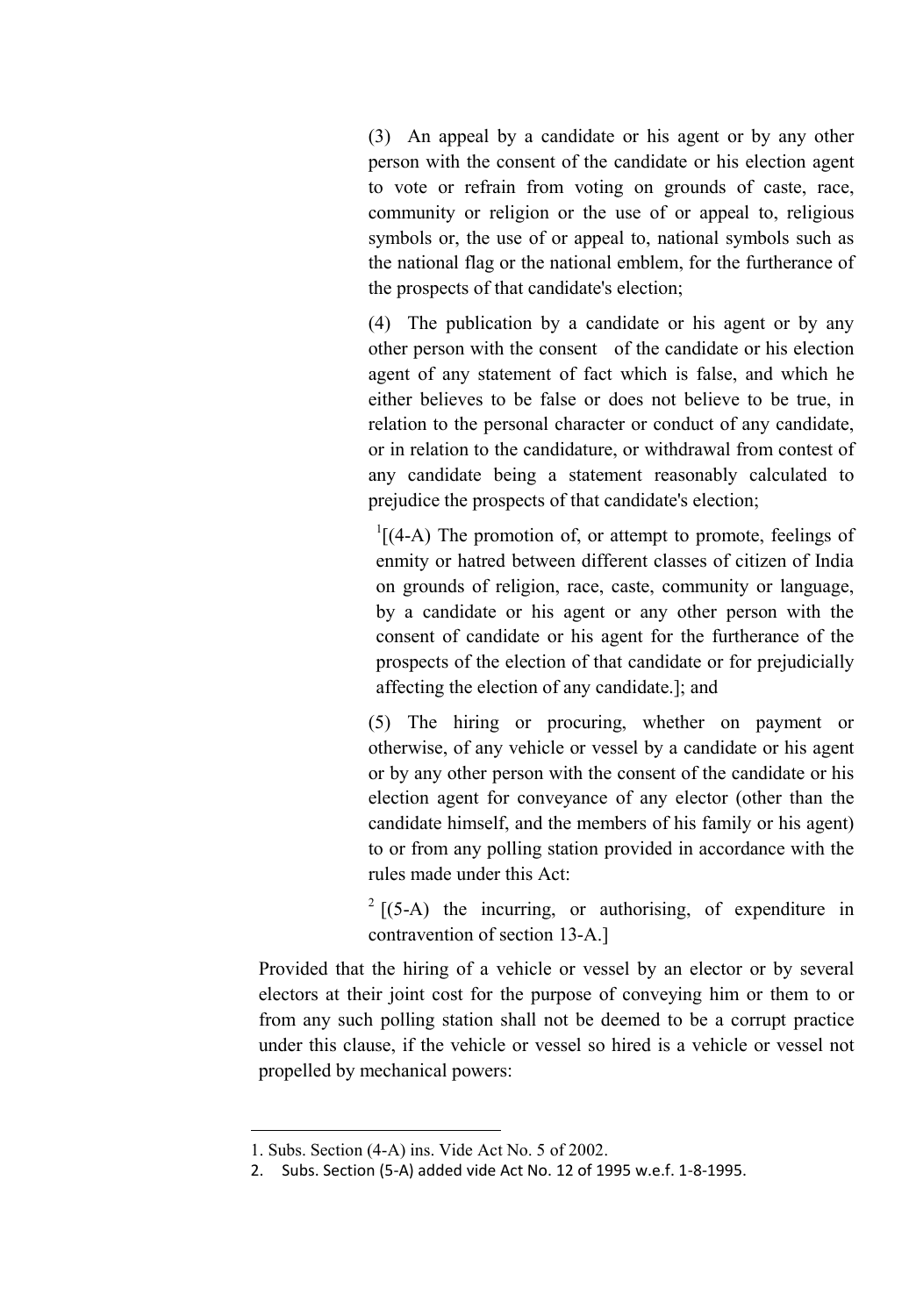Provided further that the use of any public transport vehicle or vessel or any railway carriage by an elector at his own cost for the purpose of going to or coming from any such polling station shall not be deemed to be a corrupt practice under this sub-section ;

Explanation.- In this sub-section the expression "vehicle" means any vehicle used or capable of being used for the purpose of road transport whether propelled by mechanical power or otherwise and whether used for drawing other vehicles or otherwise.

> (6) The holding of any meeting in which intoxicating liquors are served.

> (7) The issuing of any circular, placard or poster having a reference to the election which does not bear the name and address of the printer and publisher thereof.

 $\frac{1}{1}$ [(7-A) The obtaining or procuring or abetting or attempting to obtain or procure by a candidate or his agent, or by any other person with the consent of the candidate or his agent, any assistance (other than the giving of vote) for the furtherance of the prospects of that candidate's election, from any person in the service of the Government of India or any State or a local authority.].

(8) Any other practice which the Government may by rules specify to be corrupt practice.

22. Maintenance of secrecy of voting.- (1) Every officer, or official, agent or other person who performs any duty in connection with the recording or counting of votes at an election, shall maintain and aid in maintaining the secrecy of the voting and shall not (except for some purpose authorised by or under any law) communicate to any person any information calculated to violate such secrecy.

(2) Any person who contravenes the provisions of sub-section (1), shall be punishable with imprisonment for a term which may extend to three months or with fine, or with both.

23. Officers etc. at elections not to act for candidates or to influence voting.- (1) No person who is a returning officer, or an assistant returning officer or a presiding officer or polling officer at an election or an officer or official appointed by the returning officer or the presiding officer to perform any duty in connection with an election or a member of a police force, shall, in the conduct or management of the election do any act (other than the

<sup>1.</sup> Sub- section (7-A) ins. Vide Act No. 5 of 2002.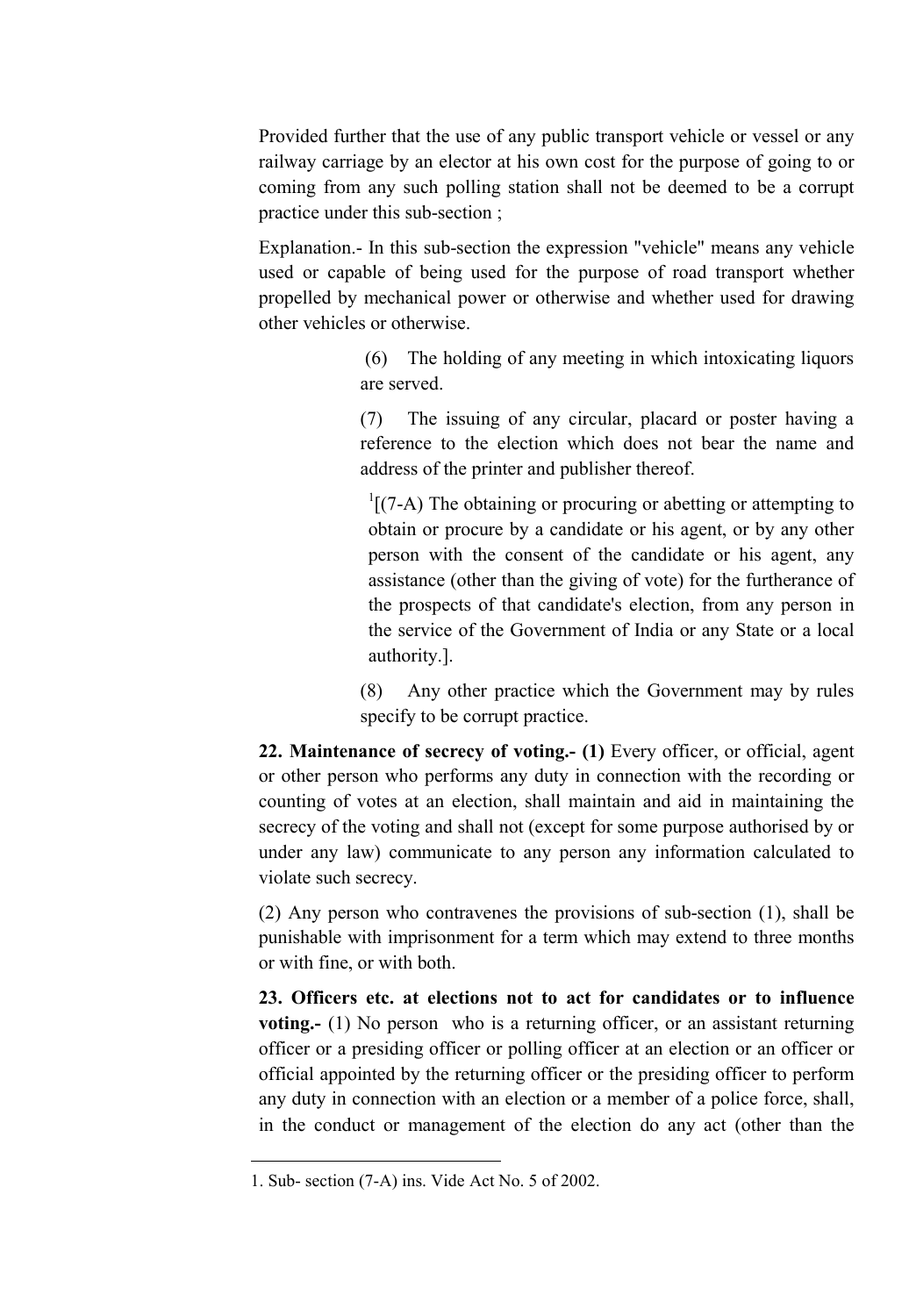giving of votes) for the furtherance of the prospects of the election of a candidate.

(2) No such person as aforesaid shall endeavour-

(a) to persuade any person to give his vote at an election ; or

(b) to dissuade any person for giving his vote at an election; or

(c) to influence the voting of any person at an election in any manner.

(3) Any person who contravenes the provisions of sub-section (1) or subsection (2) shall be punishable with imprisonment for a term which may extend to six months or with fine, or with both.

 $\frac{1}{1}$  [(4) An offence punishable under sub-section (3) shall be cognizable.].

24. Prohibition of canvassing in or near polling station and of public meeting on election day.- (1) No person shall, on the date or dates on which the poll is taken at any polling station, commit any of the following acts within the polling station, or in any public or private place within a distance of one hundred metres of the polling station, namely :-

- (a) canvassing for votes ; or
- (b) soliciting the votes of any elector; or

(c) persuading any elector not to vote for any particular candidate ; or

(d) persuading any elector not to vote at the election ; or

(e) exhibiting any notice or sign (other than an official notice) relating to the election.

(2) No person shall convene, hold or attend any public meeting within any ward on the date or dates on or at any time within twenty-four hours, preceding the start of the poll for an election in that ward.

 $2^2$ [(2) No person shall,-

(a) convene, hold, attend, join or address any public meeting or procession in connection with an election ; or

**.** 

<sup>1.</sup> Sub-section (4) added vide Act No. 5 of 2002.

<sup>2.</sup> Sub- sections (2) and (3) Subs. vide Act No. 5 of 2002.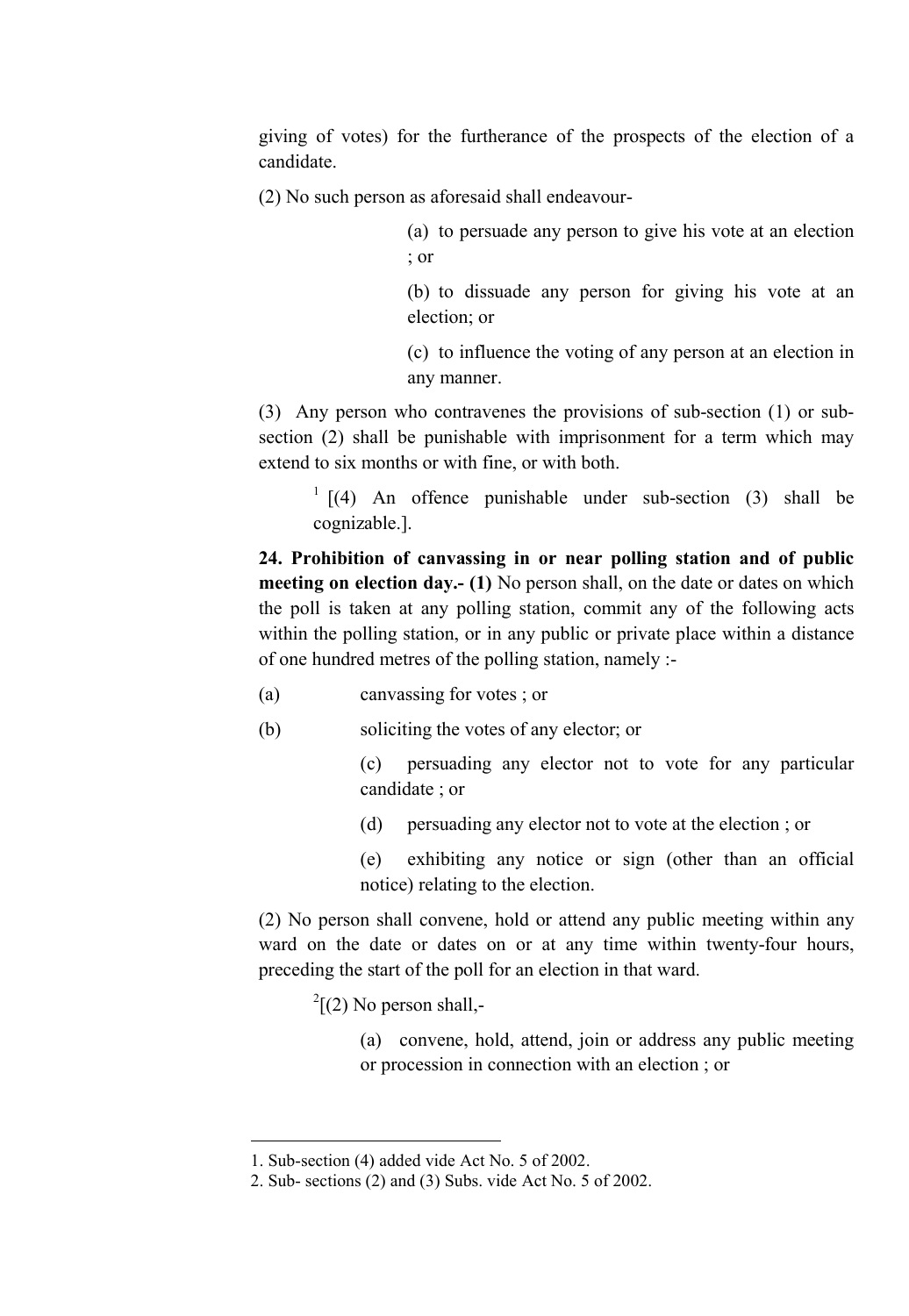(b) display to the public any election matter by means of cinematography, television or other similar apparatus ; or

(c) propagate any election matter to the public by holding, or by arranging the holding of, any musical concert or any theatrical performance or any other entertainment or amusement with a view to attracting the members of the public thereto;

in any polling area during the period of forty-eight hours ending with the hour fixed for the conclusion of poll for any election in that polling area.

(3) Any person who contravenes the provisions of sub-section (1) or sub-section (2) shall be punishable with imprisonment for a term which may extend to two years, or with fine not exceeding rupees ten thousand, or with both.

*Explanation*.- In this section the expression "election matter" means any matter intended or calculated to influence or affect the result of an election.]

(3) Any person who contravenes the provisions of sub-section (1) or subsection (2) shall be punishable with fine which may extend to two hundred and fifty rupees.

(4) An offence committed under sub-section (1) or sub-section (2) shall be cognizable.

25. Penalty for disorderly conduct in or near polling station.- (1) No person shall, on the date or dates on which a poll is taken at any polling station,-

> (a) use or operate within or at the entrance of the polling station or in any public or private place in the neighbourhood thereof any apparatus for amplifying or reproducing the human voice, such as a megaphone or a loud speaker ; or

> (b) shout or otherwise act in a disorderly manner, within or at the entrance of the polling station, or in any public or private place in the neighbourhood thereof ,

so as to cause annoyance to any person visiting the polling station for the poll, or so as to interfere with the work of the officer and other persons on duty at the polling station.

(2) Any person who contravenes or wilfully aids or abets the contravention of the provisions of sub-section (1) shall be punishable with imprisonment for a term which may extend to three months, or with fine, or with both.

(3) If the presiding officer of a polling station has reason to believe that any person is committing or has committed an offence punishable under this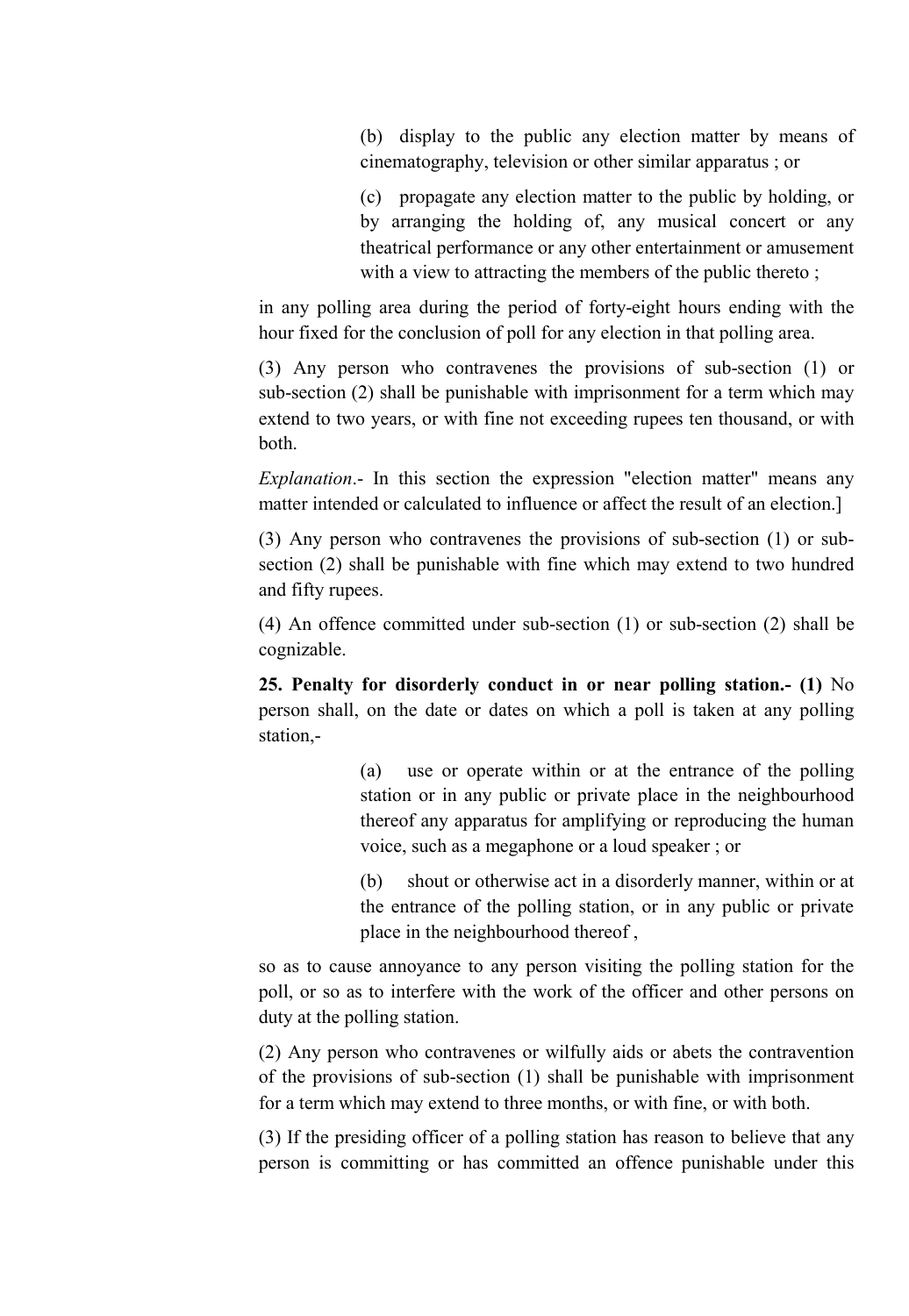section, he may direct any police officer to arrest such person, and thereupon the police officer shall arrest him.

(4) Any police officer may take such steps and use such force as may be reasonably necessary for preventing any contravention of the provisions of sub-section (1), and may seize any apparatus used for such contravention.

26. Penalty for misconduct at the polling station.- (1) Any person who during the hours fixed for the poll at any polling station, misconducts himself or fails to obey the lawful directions of the presiding officer, may be removed from the polling station by the presiding officer or by any police officer on duty or by any person authorised in this behalf by such presiding officer.

(2) The power conferred by sub-section (1) shall not be exercised so as to prevent any elector who is otherwise entitled to vote at a polling station from having an opportunity of voting at that station.

(3) If any person who has been so removed from a polling station re-enters the polling station without the permission of the presiding officer, he shall be punishable with imprisonment for a term which may extend to three months or with fine, or with both.

(4) An offence punishable under sub-section (3) shall be cognizable.

27. Breaches of official duty in connection with election.- (1) If any person to whom this section applies, is without reasonable cause guilty of any act or omission in breach of his official duty, he shall be punishable with fine which may extend to five hundred rupees. An offence punishable under this section shall be cognizable.

(2) No suit or other legal proceeding shall lie against any such person for damages in respect of any such act or omission as aforesaid.

(3) The persons to whom this section applies are returning officers, assistant returning officers, presiding officers, polling officers and any other person appointed to perform any duty in connection with receipt of nominations or withdrawal of candidatures or the recording or counting of votes at an election; and the expression "official duty" shall for the purposes of this section be construed accordingly.

28. Removal of ballot papers from polling station to be an offence.- (1) Any person who at an election fraudulently takes or attempts to take a ballot paper out of a polling station, or wilfully aids or abets the doing of any such act shall be punishable with imprisonment for a term which may extend to one year, or with fine which may extend to five hundred rupees, or with both.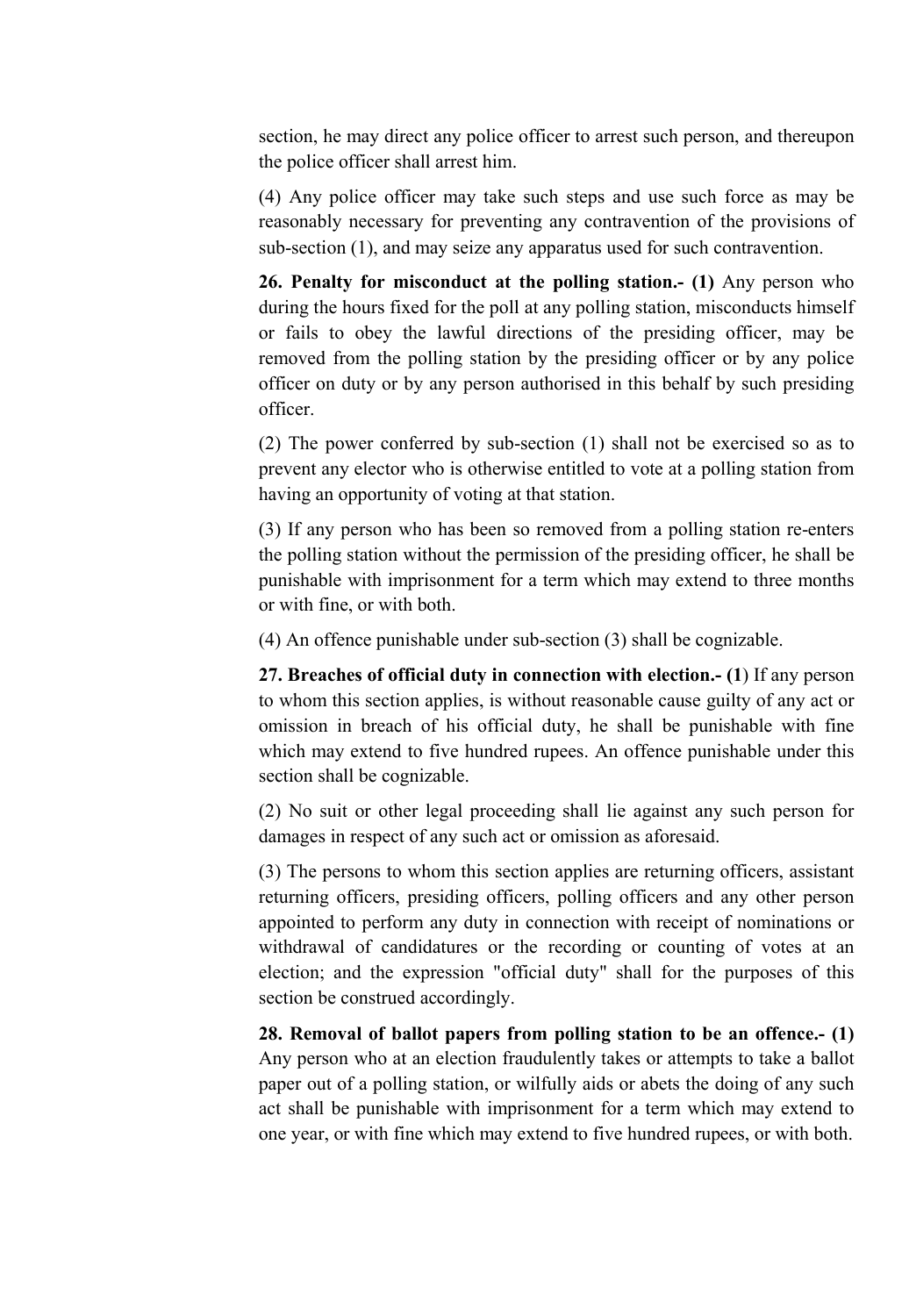(2) If the presiding officer of a polling station has reason to believe that any person is committing or has committed an offence punishable under subsection (1), such officer may, before such person leaves the polling station, arrest or direct a police officer to arrest such person and may search such person or cause him to be searched by a police officer:

Provided that when it is necessary to cause a woman to be searched, the search shall be made by another woman with strict regard to decency.

(3) Any ballot paper found upon the person arrested on search shall be made over for safe custody to a police officer by the presiding officer or when the search is made by a police officer, shall be kept by such officer in safe custody.

(4) An offence punishable under sub-section (1) shall be cognizable.

29. Offence of booth capturing.- Whoever commits an offence of booth capturing, shall be punishable with imprisonment for a term which shall not be less than six months but which may extend to two years and with fine, and where such offence is committed by a person in the service of the Government, he shall be punishable with imprisonment for a term which shall not be less than one year but which may extend to three years and with fine.

*Explanation.-* For the purposes of this section, "booth capturing" includes, among other things, all or any of the following activities, namely :-

> (a) seizure of a polling station or a place fixed for the poll by any person or persons making polling authorities surrender the ballot papers or voting machines and doing of any other act which affects the orderly conduct or elections;

> (b) taking possession of a polling station or a place fixed for the poll by any person or persons and allowing only his or their own supporters to exercise their right to vote and prevent others from voting ;

> (c) threatening any elector and preventing him from going to the polling station or a place fixed for the poll to cast his vote ;

> (d) seizure of a place for counting of votes by any person or persons making the counting authorities surrender the ballot papers or voting machine and the doing of anything which affects the orderly counting of votes ;

> (e) doing by any person in the service of Government, of all or any of the aforesaid activities or aiding or conniving at, any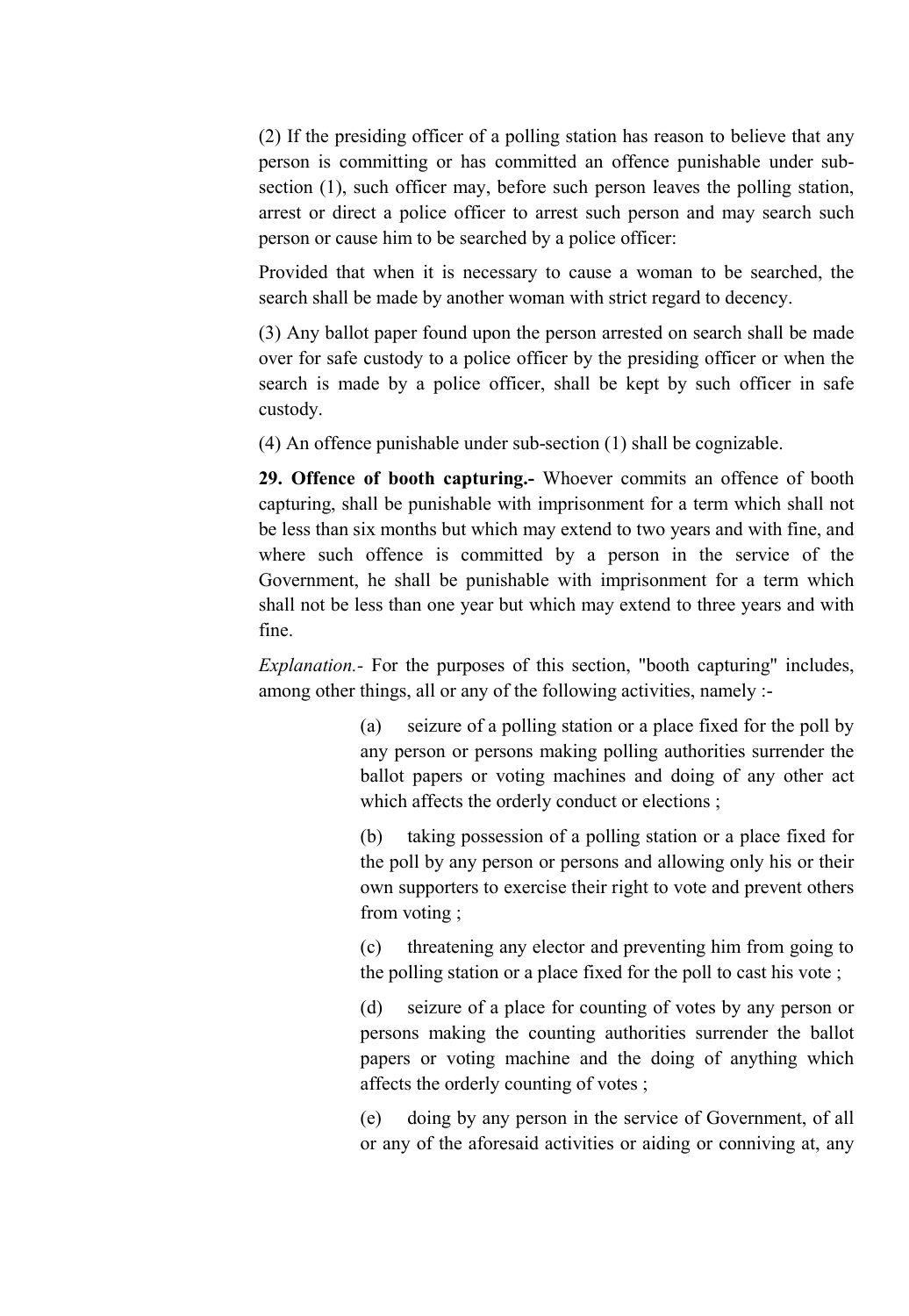such activity in the furtherance of the prospects of the election of a candidate.

30. Other offences and penalties.- (1) A person shall be guilty of an electoral offence, if at any election he-

(a) fraudulently defaces, destroys any nomination paper ; or

(b) fraudulently defaces, destroys or removes any list, notice or other document affixed by or under the authority of the returning officer ; or

(c) fraudulently defaces or destroys any ballot paper or the official mark on any ballot paper or any declaration of identify or official envelope used in connection with voting by postal ballot ; or

(d) without due authority supplies any ballot paper to any person or receives any ballot paper from any person or is in possession of any ballot paper ; or

(e) fraudulently puts into any ballot-box anything other than the ballot paper which he is authorised by law to put in ; or

(f) without due authority destroys, takes, opens or otherwise interferes with any ballot box or ballot paper then in use for the purpose of the election ; or

(g) fraudulently or without due authority, as the case may be, attempts to do any of the foregoing acts or wilfully aids or abets the doing of any such acts.

 $\ln$ <sup>1</sup> [(h) violates the Model Code of Conduct issued by the State Election Commission.].

(2) Any person guilty of an offence under this section shall-

(a) if he is a returning officer or an assistant returning officer or a presiding officer or a polling officer or any other officer or official employed on official duty in connection with the election, be punishable with imprisonment for a term which may extend to two years, or with fine, or with both ;

(b) if he is any other person, be punishable with imprisonment for a term which may extend to six months, or with fine, or with both.

<sup>1.</sup> Clause (h) added vide Act No. 5 of 2002.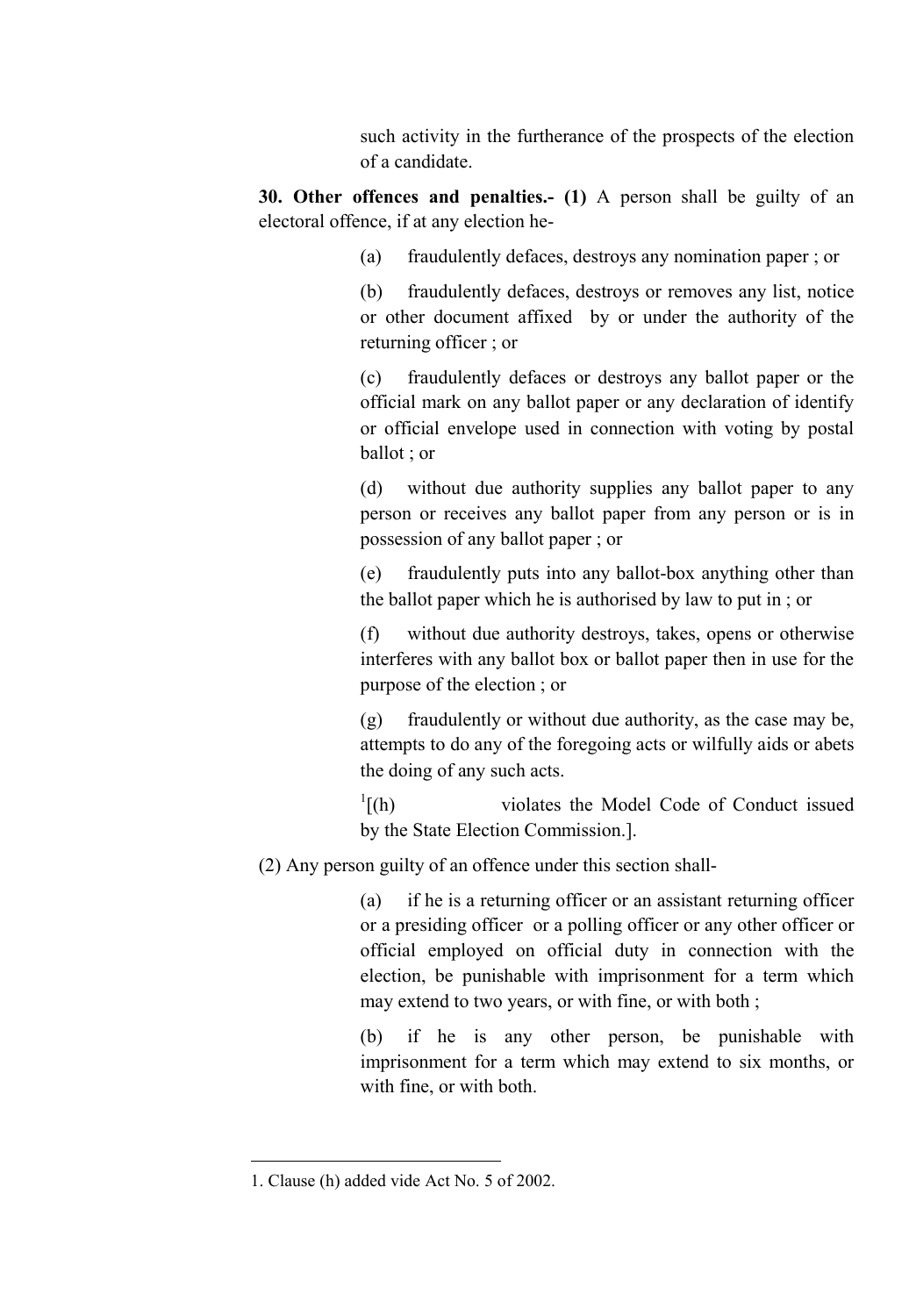(3) For the purposes of this section, a person shall be deemed to be on official duty if his duty is to take part in the conduct of any election or part of an election including the counting of votes or to be responsible after an election for the used ballot papers and other documents in connection with such election.

(4) An offence punishable under sub-section (2) shall be cognizable.

(5) No court shall take cognizance of any offence under section 24, or under section 28, or under clause (a) of sub-section (2) of this section unless there is a complaint made by order of, or under authority from, the State Election Commissioner.

<sup>1</sup>[30-A. Promoting enmity between classes of citizen in connection with the election.- Any person who in connection with an election under this Act promotes or attempts to promote on grounds of religion, race, caste, community or language, feelings of enmity or hatred between different classes of the citizen of India shall be punishable with imprisonment for a term which may extend to three years, or with fine, or with both.

30-B. Disturbances at election meetings.-(1) Any person who at a public meeting to which this section applies acts or incites others to act, in a disorderly manner for the purpose of preventing the transaction of the business for which the meeting was called together, shall be punishable with imprisonment for a term which may extend to six months, or with fine which may extend to two thousand rupees, or with both.

(2) An offence punishable under sub-section (1) shall be cognizable.

(3) This section applies to any public meeting of a political character held in any constituency between the date of the issue of a notification under this Act calling upon constituency to elect a member or members and the date on which election is held.

(4) If any police officer reasonably suspects any person of committing an offence under sub-section (1), he may, if requested so to do by the Chairman of the meeting require that person to declare to him immediately his name and address and, if the persons refuses or fails to declare his name and address, or if the police officer reasonably suspects him of giving a false name or address, the police officer may arrest him without warrant.

30-C. Restrictions on the printing of pamphlets, posters etc.- (1) No person shall print or publish, or cause to be printed or published, any election pamphlet or poster which does not bear on its face the names and addresses of the printer and the publisher thereof.

<sup>1.</sup> Sections 30-A to 30-I ins. vide Act No. 5 of 2002.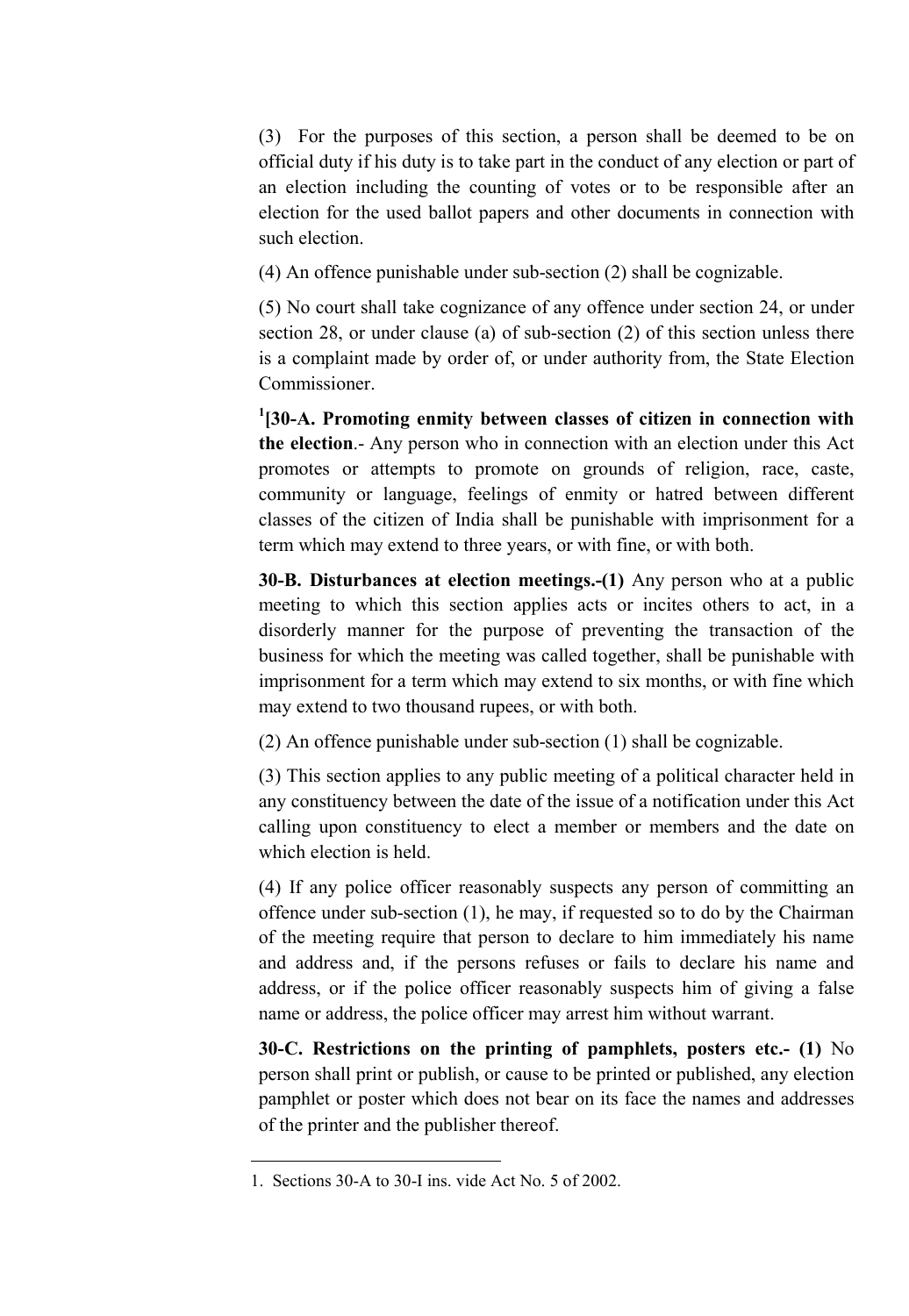(2) No person shall print or cause to be printed any election pamphlet or poster-

> (a) unless a declaration as to the identity of the publisher thereof, signed by him and attested by two persons to whom he is personally known, is delivered by him to the printer in duplicate; and

> (b) unless within reasonable time after the printing of the document, one copy of the declaration is sent by the printer, together with one copy of the document,-

> > (i) where it is printed in the Capital of the State, to the State Election Commission; and

> > (ii) in any other case, to the District Magistrate of the district, it is printed.

(3) For the purposes of this section,-

(a) any process for multiplying copies of a document, other than copying it by hand, shall be deemed to be printed and the expression "printer" shall be construed accordingly; and

(b) "election pamphlet or poster" means any printed pamphlet, hand-bill or other document distributed for the purpose of promoting or prejudicing the election of a candidate or group of candidates or any placard or poster having reference to an election, but does not include any hand-bill, placard or poster merely announcing the date, time, place and other particulars of an election meeting or routine instructions to election agents or workers.

(4) Any person who contravenes any of the provisions of sub-section (1) or sub-section (2) shall be punishable with imprisonment for a term which may extend to six months, or with fine which may extend to two thousand rupees, or with both.

30-D. Penalty for failure to observe procedure for voting.- If any elector to whom a ballot paper has been issued, refuses to observe the procedure prescribed for voting, the ballot paper issued to him shall be liable for cancellation.

30-E. Penalty for illegal hiring or procuring of conveyance at elections.- If any person is guilty of any such corrupt practices as specified in sub-section (5) of section 21 of this Act, at or in connection with an election, he shall be punishable with imprisonment which may extend to three months, or with fine.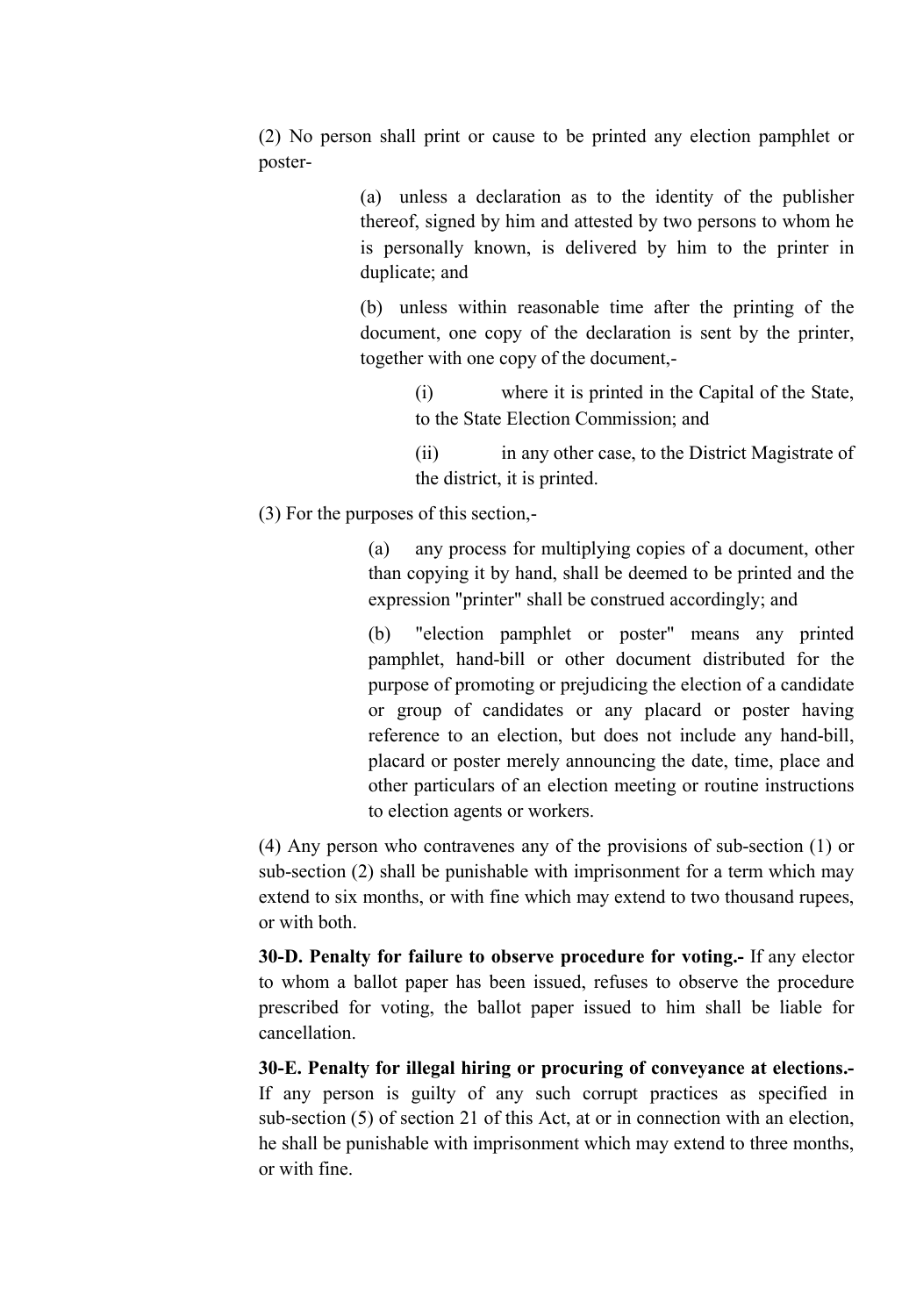30-F. Penalty for Government servants for acting as election agent, polling agent or counting agent.- If any person in the service of the Government acts as an election agent or a polling agent or a counting agent of a candidate at an election, he shall be punishable with imprisonment for a term which may extend to three months, or with fine, or with both.

30-G. Prohibition of going armed to or near a polling station.- (1) No person, other than the returning officer, the presiding officer, any police officer and any other person appointed to maintain peace and order at a polling station who is on duty at the polling station, shall, on a polling day, go armed with arms, as defined in the Arms Act, 1959 (54 of 1959), of any kind within the neighbourhood of polling station.

(2) If any person contravenes the provisions of sub-section (1), he shall be punishable with imprisonment for a term which may extend to two years, or with fine, or with both.

(3) Notwithstanding anything contained in the Arms Act, 1959 (54 of 1959), where a person is convicted of an offence under this section, the arms as defined in the said Act found in his possession shall be liable to confiscation and the licence granted in relation to such arms shall be deemed to have been revoked under section 17 of that Act.

(4) An offence punishable under sub-section (2) shall be cognizable.

30-H. Grant of paid holiday to employees on the day of poll.- (1). Every person employed in any business, trade, industrial undertaking or any other establishment and entitled to vote at election to the Municipal Corporation shall, on the day of poll, be granted a holiday.

(2) No deduction or abatement of the wages of any such person shall be made on account of a holiday having been granted in accordance with sub-section (1) and if such person is employed on the basis that he would not ordinarily receive wages for such a day, he shall nonetheless be paid for such day the wages he would have drawn had not a holiday been granted to him on that day.

(3) If an employer contravenes the provisions of sub-section (1) or sub-section (2), then such employer shall be punishable with fine which may extend to five hundred rupees.

(4) This section shall not apply to any elector whose absence may cause danger or substantial loss in respect of the employment in which he is engaged.

30-I. Liquor not to be sold, given or distributed on polling day.- (1) No spirituous, fermented or intoxicating liquors or other substances of a like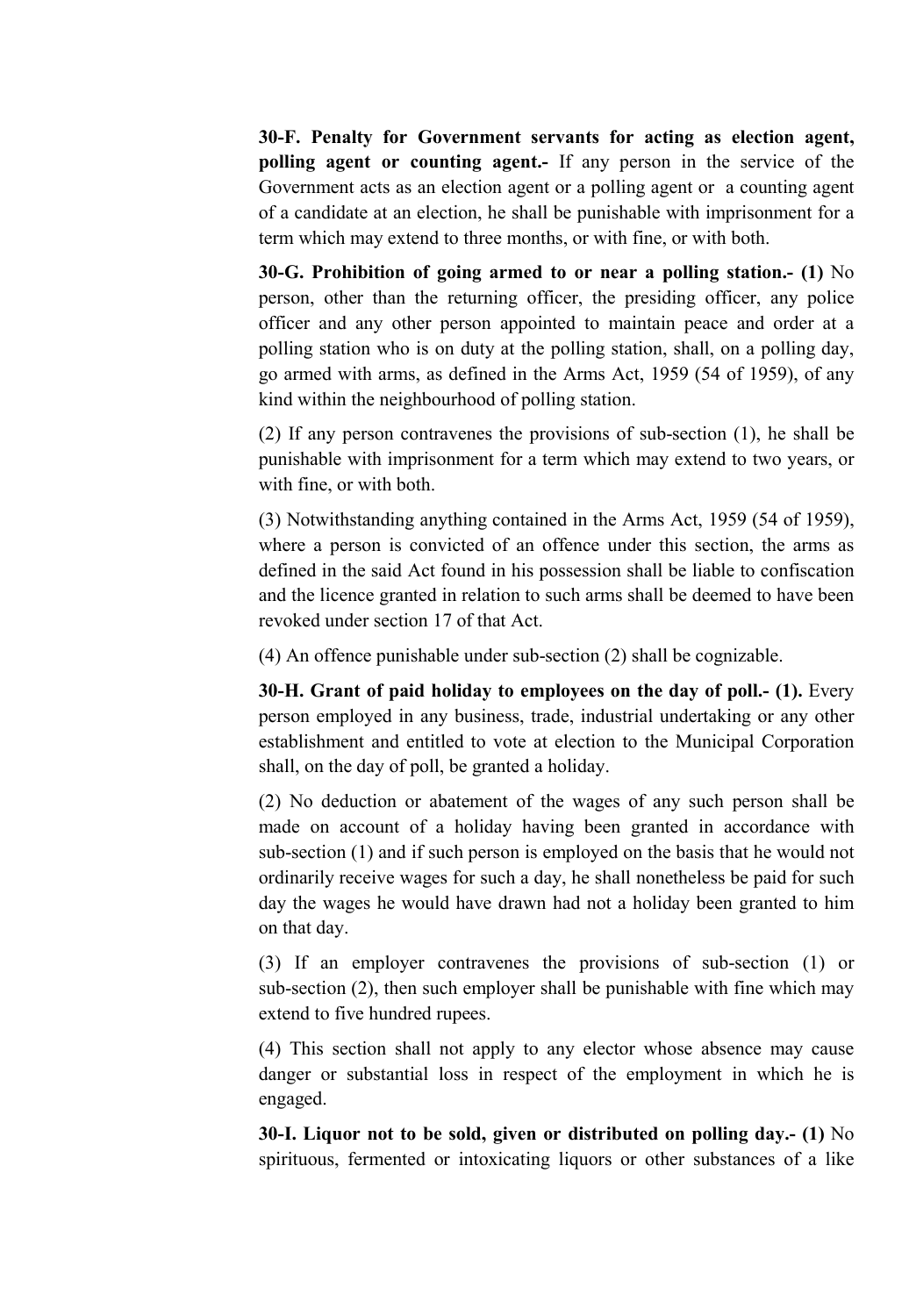nature shall be sold, given or distributed at a hotel, catering house, tavern, shop or any other place , public or private, within a polling area during the period of forty-eight hours ending with the hour fixed for the conclusion of the poll for any election in that polling area.

(2) Any person who contravenes the provisions of sub-section (1), shall be punishable with imprisonment for a term which may extend to six months, or with fine which may extend to two thousand rupees, or with both.

(3) Where a person is convicted of an offence under this section, the spirituous, fermented or intoxicating liquors or other substances of a like nature found in his possession shall be liable to confiscation and the same shall be disposed off in such manner as may be prescribed.]

31. Power to make rules regulating the election of Councillors.- (1)The Government may in consultation with State Election Commission make rules to provide for or regulate all or any of the following matters for the purpose of holding elections of Councillors under this Act, namely :-

> (a) qualifications of elector and the preparation, publication, correction and revision of electoral rolls ;

> (b) the appointment of returning officers, assistant returning officers presiding officers and polling officers for the conduct of election;

> (c) the nomination of candidates, form of nomination papers, objections to nominations and scrutiny of nominations and allotment of symbols to candidates ;

> (d) the deposits to be made by candidates, time and manner of making such deposits and the circumstances under which such deposits may be refunded to candidates or forfeited to the Corporation;

- (e) the withdrawal of candidature ;
- (f) the appointment of agents of candidates ;
- (g) the procedure in contested and uncontested elections ;

(h) the date, time and place for poll and other matters relating to the conduct of elections including -

- (i) the appointment of polling stations for each ward ;
- (ii) the hours during which the polling station shall be kept open for the casting of votes ;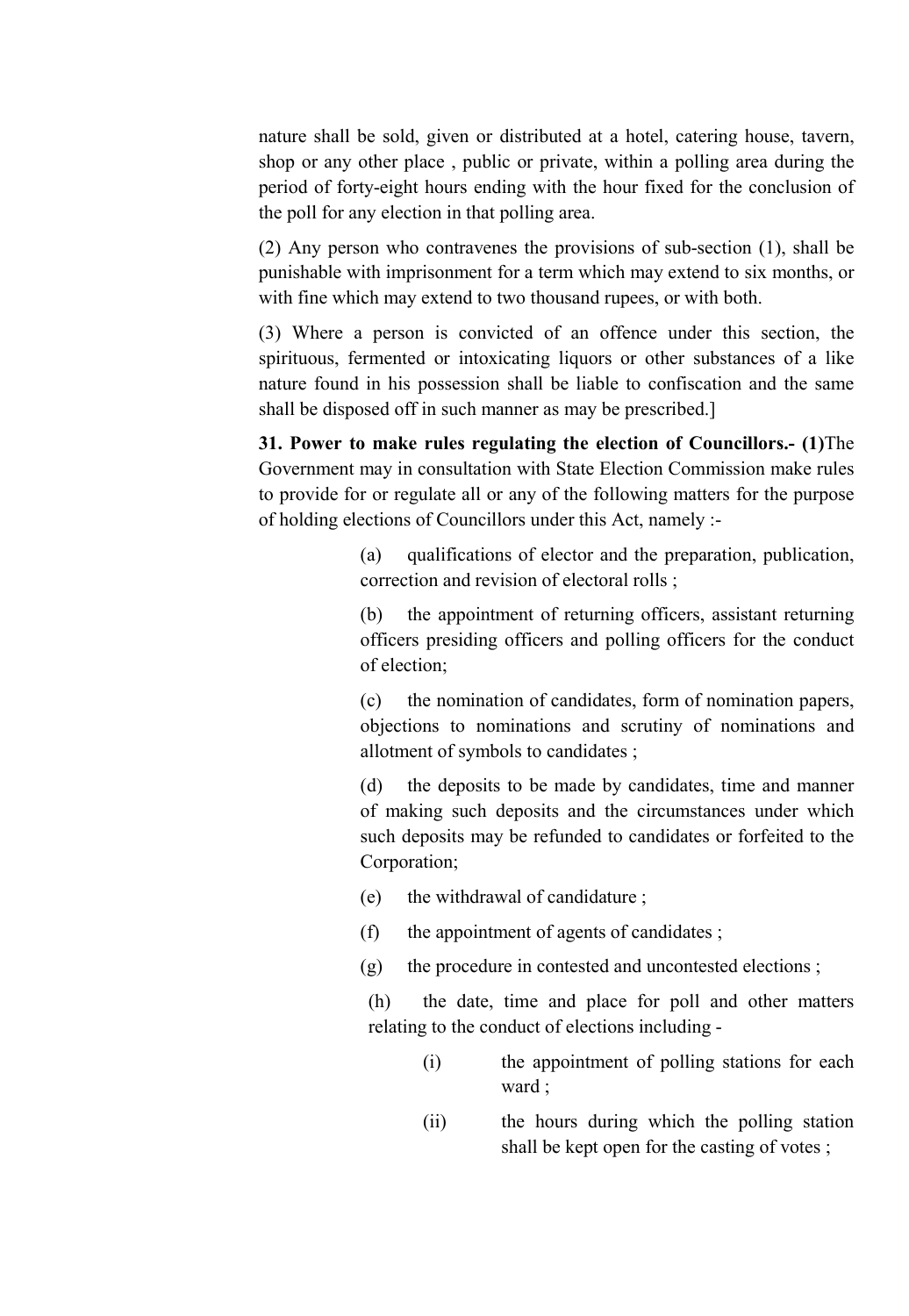- (iii) the printing and issue of ballot papers ;
- (iv) the checking of voters by reference to electoral roll;

(v) the making with indelible ink of the left forefinger or any other finger or limb of the voter and prohibition of the delivery of the ballot paper to any person if at the time such person applies for such person applies for such paper he has already such mark, so as to prevent personation of voters ;

(vi) the manner in which votes are to be given and in particular in the case of illiterate voters or of voters under physical or other disability ;

(vii) the procedure to be followed in respect of challenged votes and tendered votes ;

(viii) the scrutiny of votes, counting of votes, the declaration of the results and the procedure in case of equality of votes or in the event of a Councillor being elected to represent more than one ward;

(ix) the custody and disposal of papers relating to elections ;

(x) the suspension of polls in case of any interruption by riot, violence or any other sufficient cause and the holding of a fresh poll ;

(xi) the holding of a fresh poll in the case of destruction of or tampering with the ballot boxes before the count ;

(xii) the countermanding of the poll in the case of the death of a candidate before the poll ;

(i) the requisitioning of premises, vehicles, vessels or animals, payment of compensation in connection with such requisitioning, eviction from requisitioned premises and release of premises from requisition ;

(j) the fee to be paid on an election petition ;

(k) any other matter relating to elections or election disputes which is to be prescribed or in respect of which the Government deems it necessary to make rules under this section or in respect of which this Act makes no provisions or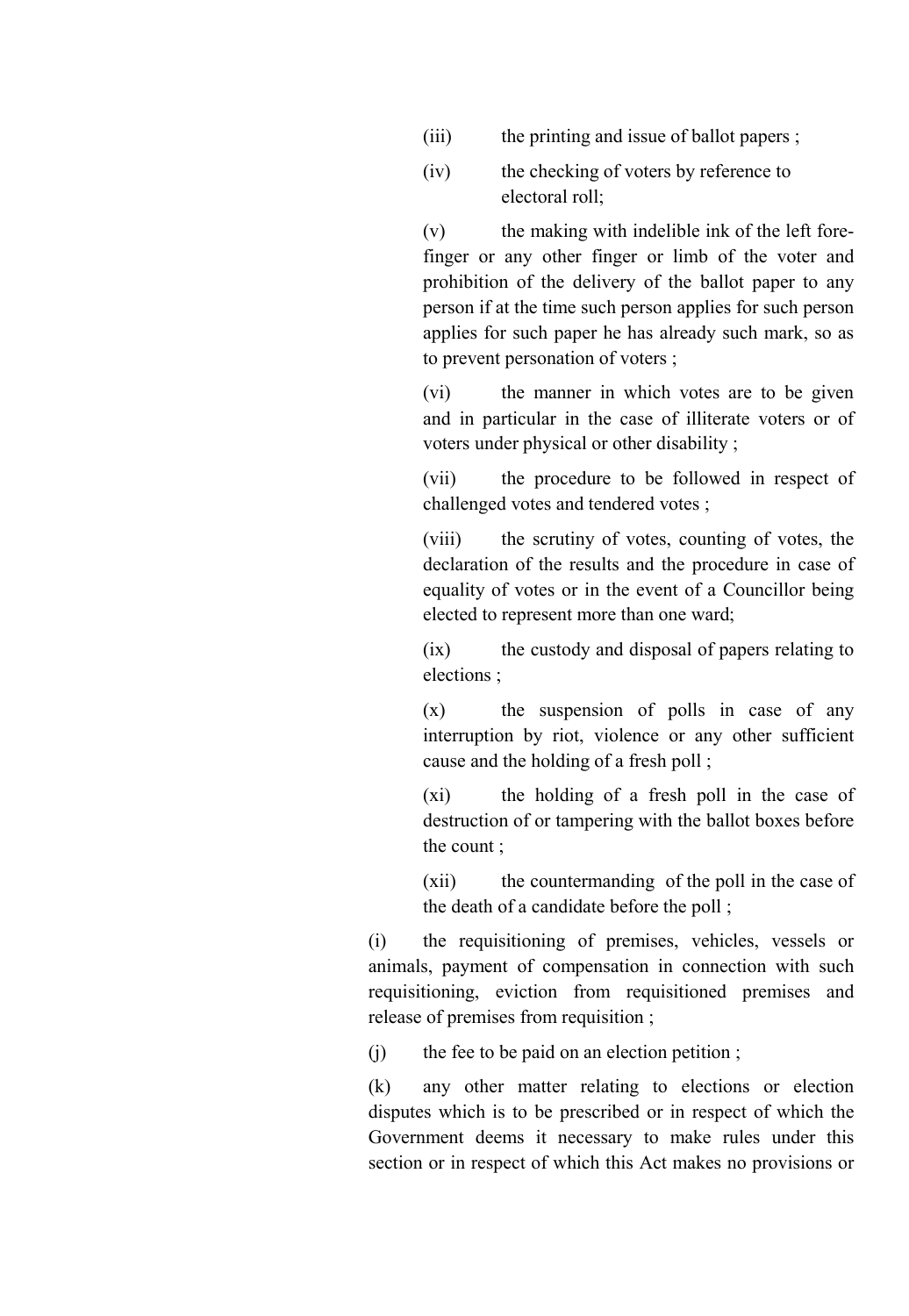makes insufficient provision and provision is, in the opinion of the Government, necessary.

(2) Any person who contravenes the provisions of any rule framed under this section shall be punishable with fine which may extend to one thousand rupees.

32. Bar to interference by Courts in electoral matters.- Notwithstanding anything in this Act, the validity of any law relating to the delimitation of constituencies or the allotment of seats to such constituencies, made or purporting to be made under article 243-K of the Constitution of India shall not be called in question in any Court.

33. Oath or affirmation by Councillor.- (1) Every Councillor shall, before taking his seat, make and subscribe at a meeting of the Corporation an oath or affirmation according to the following form, namely:-

"I A.B. having been elected/nominated as Councillor of the Municipal Corporation of ............... do swear in the name of God/solemnly affirm that I will bear true and allegiance to the Constitution of India as by law established and that I will faithfully discharge the duty upon which I am about to enter."

(2) If a person sits or votes as a Councillor before he has complied with the requirements of sub-section (1), he shall be liable in respect of each day on which he so sits or votes to a penalty of five hundred rupees to be recovered as an arrear of tax under this Act, and his vote will be considered invalid.

34. Removal of and resignation by Councillors.- (1) The Government may, by notification, remove any Councillor, if in its opinion -

> (a) he becomes subject to any of the disqualifications mentioned in section 8 ; or

> (b) he has flagrantly abused his position as a Councillor or has through negligence or misconduct been responsible for the loss or misapplication of any money or property of the Corporation;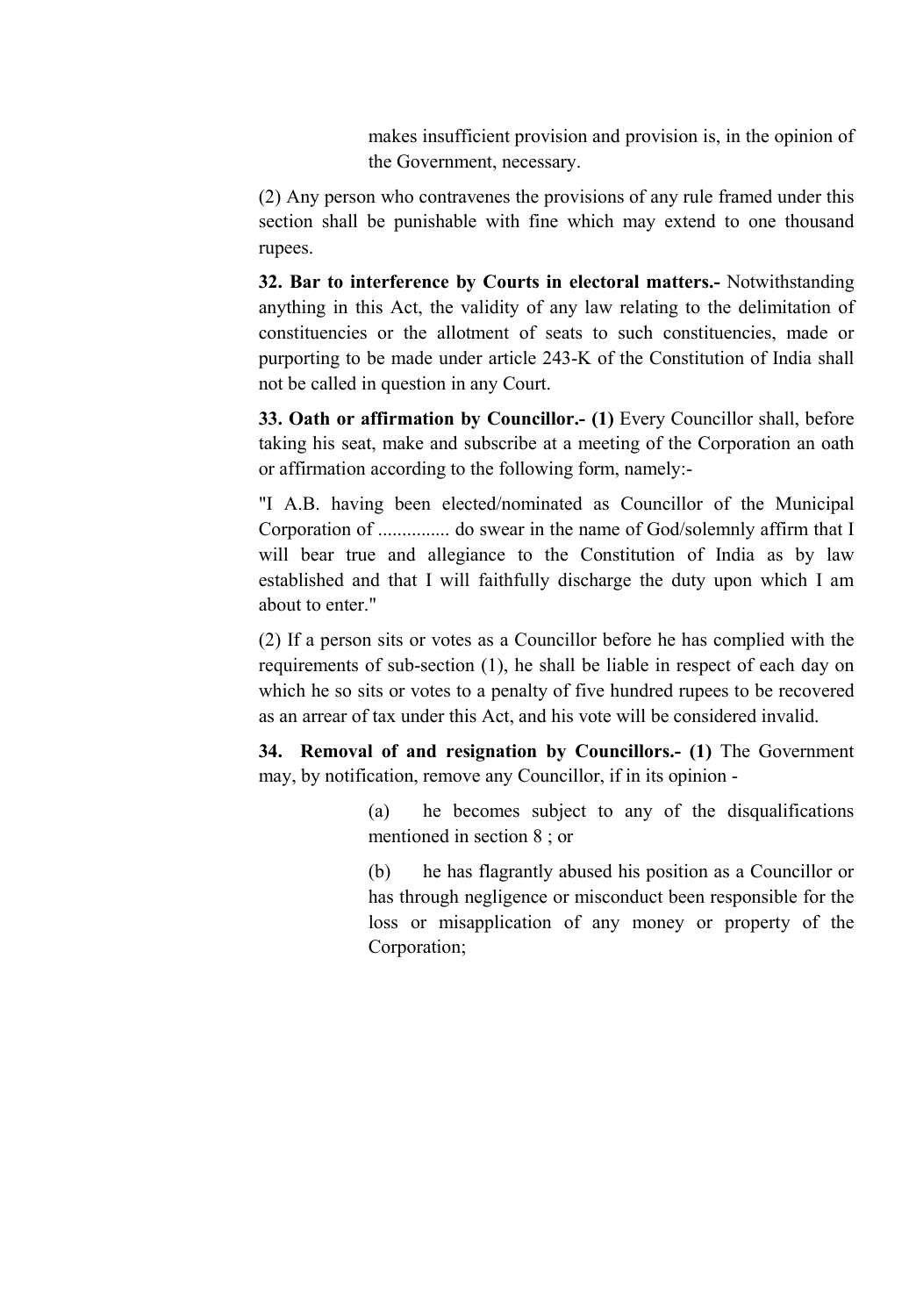(c) he has become physically or mentally incapacitated for performing his duties as a Councillor ; or

(d) he absents himself during three successive months from the meetings of the Corporation ; or

(e) he acts in contravention of the provisions of section 61 :

Provided that before making an order under this section, reasonable opportunity shall be given to the Councillor to be heard and to show cause against such an order.

(2) If a Councillor resigns his seat by writing under his hand addressed to the Commissioner, he shall cease to be a Councillor on the date of acceptance of his resignation and his office shall thereupon fall vacant.

35. Payment of allowances to Councillors.- The Councillors shall be entitled to receive allowances for attendance at meetings of the Corporation and of its committees at such rates as may be prescribed subject to the limits as may be imposed by the Government.

36. Election of Mayor, Deputy Mayor and their term of office.- (1) "The Corporation shall at its first meeting and thereafter at the expiration of every 2 ½ years elect one of its Councillors to be the Chairperson to be known as the Mayor and another Councillor to be the Deputy Mayor of the Corporation :

<sup>46</sup> "Provided that the office of the Mayor shall be reserved for the Scheduled Castes, Scheduled Tribes, Women and Other Backward Classes by rotation or by lots in the manner as may be prescribed":

Provided further that where the population of any class of persons referred to in the foregoing proviso is less than fifteen per cent of the total population of the municipal area, the office of the Mayor shall not be reserved for that class". and

(2) "The term of office of the Mayor and the Deputy Mayor of the Corporation shall be every  $2^{1/2}$ years from the date of his election, as such, unless in the mean time he resigns his office as Mayor or Deputy Mayor or unless in the case of Deputy Mayor is elected as the Mayor and he shall cease to hold his office on the expiry of his term of office:

Provided that if the office of the Mayor or Deputy Mayor is vacated or falls vacant during the tenure on account of death, resignation or no-confidence motion, a fresh election within a period of one month of the vacancy shall be held from the same category, for the remainder period :

Provided further that the election of the new Mayor or the Deputy Mayor, as the case may be, at the end of every term, shall be held before the expiry of the term specified in this sub-section.

(3) The Mayor and Deputy Mayor shall be entitled to the payment of such honorarium and may be given such facilities in respect of residential accommodation, telephone, conveyance and the like as may be prescribed by bye-laws.

(4) The Mayor of the Corporation shall have access to the record of the Corporation and issue directions to the Commissioner or other functionaries of the Corporation or call for reports from them with a view to ensuring proper implementation of the decisions of the Corporation.

(5) The Mayor shall have such powers as may be necessary to carry out the purposes of this Act and to implement the decisions of the Corporation.

<sup>46</sup> Substituted vide Act No1 of 2021 dated 10.03.2021.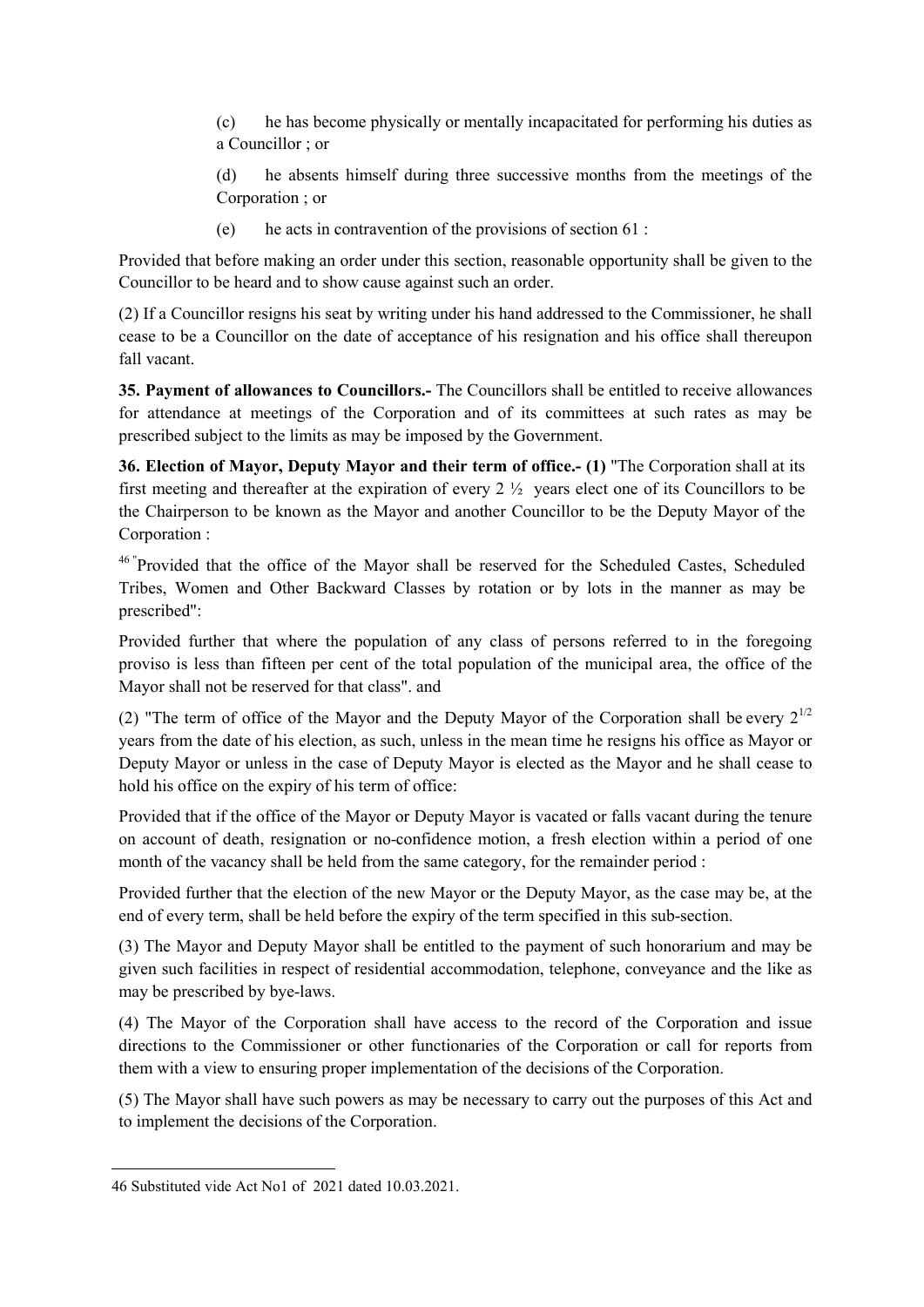37. Motion of no confidence against Mayor or Deputy Mayor.- (1) A Motion of no confidence against the Mayor or Deputy Mayor may be made in accordance with the procedure as may be prescribed.

(2) Where a notice of intention to move a resolution requiring the Mayor or Deputy Mayor of the Corporation to vacate his office, signed by not less than  $47$  two third of its total elected Councillors is given and if a motion of no confidence is carried by a resolution passed by a majority of elected Councillors present and voting at its general or special meeting, the quorum of which is not less than  $48$  three-fourth of its total elected members, the Mayor or the Deputy Mayor against whom such resolution is passed shall cease to hold office forthwith.

(3) Notwithstanding anything contained in this Act or the rules made thereunder, the Mayor or Deputy Mayor of the Corporation shall not preside over a meeting in which a motion of no confidence is discussed against him. Such meeting shall be presided over by such a person, and convened in such manner, as may be prescribed and the person against whom a motion of no confidence is moved, shall have a right to vote to take part in the proceedings of such a meeting.

(4) Motion of no confidence under this section shall not be maintainable within six months of the date of his election to such office and any subsequent motion of no confidence shall not be maintainable with the interval of six months of the last motion of no confidence.

38. Discharge of functions of the May by Deputy Mayor.- (1) When the office of the Mayor is vacant, the Deputy Mayor shall act as Mayor until a new Mayor is elected.

(2) When the Mayor is absent from duty on account of illness or any other cause, the Deputy Mayor, shall act, as Mayor during his absence.

39. Resignation of Mayor and Deputy Mayor.- (1) The Mayor may, by writing under his hand addressed to the Deputy Mayor, resign his office.

Provided that if the office of the Deputy Mayor is vacant, then the Mayor may submit his resignation to the Deputy Commissio of the district;

(2) The Deputy Mayor may, by writing under his hand addressed to the Mayor, resign his office.

Provided that if the office of the Mayor is vacant, then the Deputy Mayor may submit his resignation to the Deputy Commissioner of the district;

(3) A resignation under sub-section (1) or sub-section (2) shall take effect from the date of its acceptance by the Mayor or Deputy Mayor or the Deputy Commissioner, as the case may be.

54. First meeting of the Corporation after general elections for election of Mayor.- (1) The first meeting of the Corporation after general elections shall be held as early as possible but not later than thirty days after the publication of the results of the election of the Councillors under section 13 and shall be convened by the Director.

(2) Notwithstanding anything contained in section 57, for election of the Mayor, the Director shall nominate a Councillor who is not a candidate for such election to preside over the meeting.

(3) If during the election of Mayor it appears that there is an equality of votes between the candidates at such election and that the addition of a vote would entitled any of these candidates to be elected as Mayor, then, the person presiding over the meeting shall decide between them by lot to

**.** 

<sup>47</sup> Substituted vide Act No. 1 of 2021 dated 10.03.2021.

<sup>48</sup> Substituted vide Act No. 1 of 2021 dated 10.03.2021.